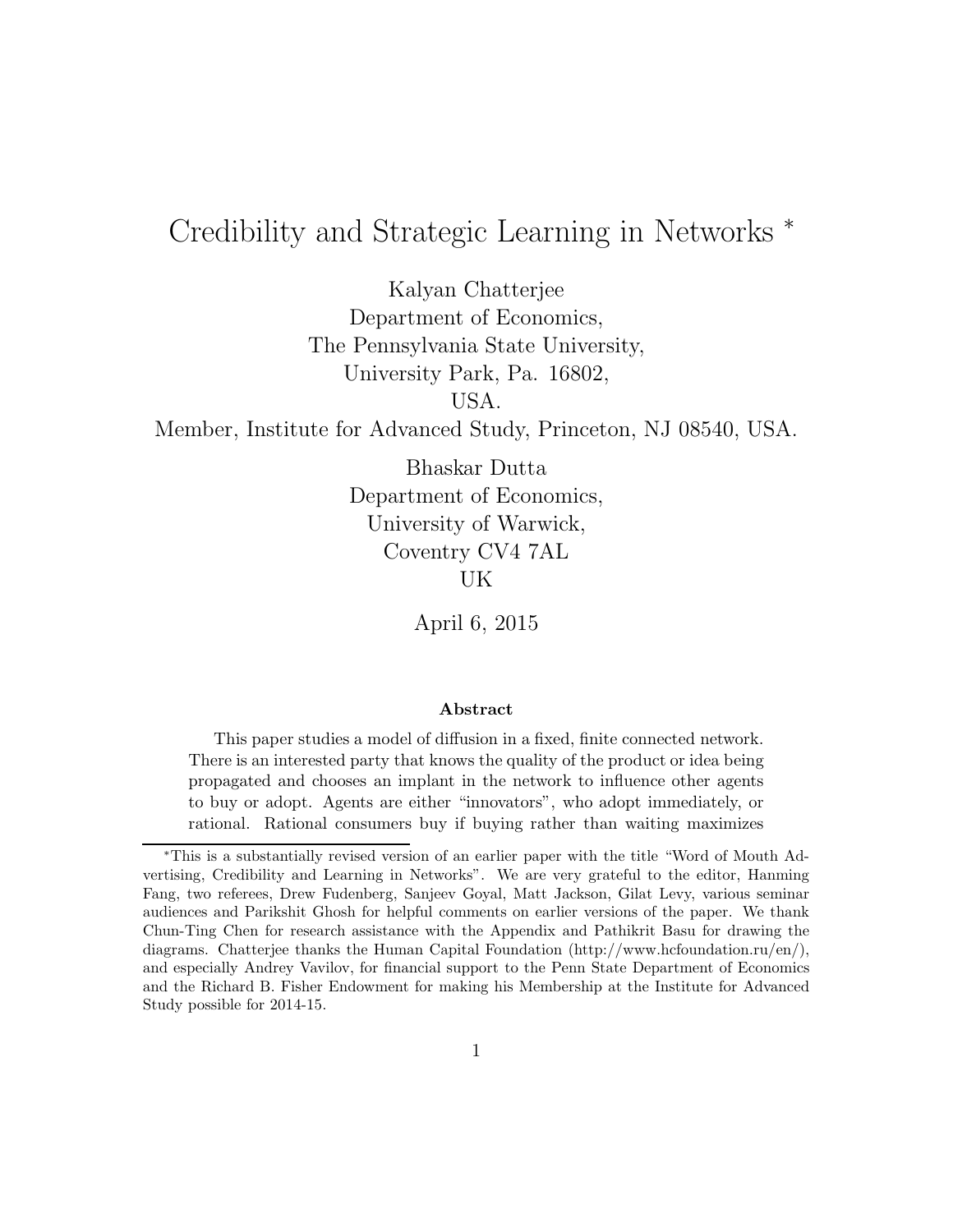expected utility. We consider the conditions on the network under which optimal diffusion of the good product with probability one is a perfect Bayes equilibrium. The structure of the entire network turns out to be important. We also discuss various inoptimal equilibria.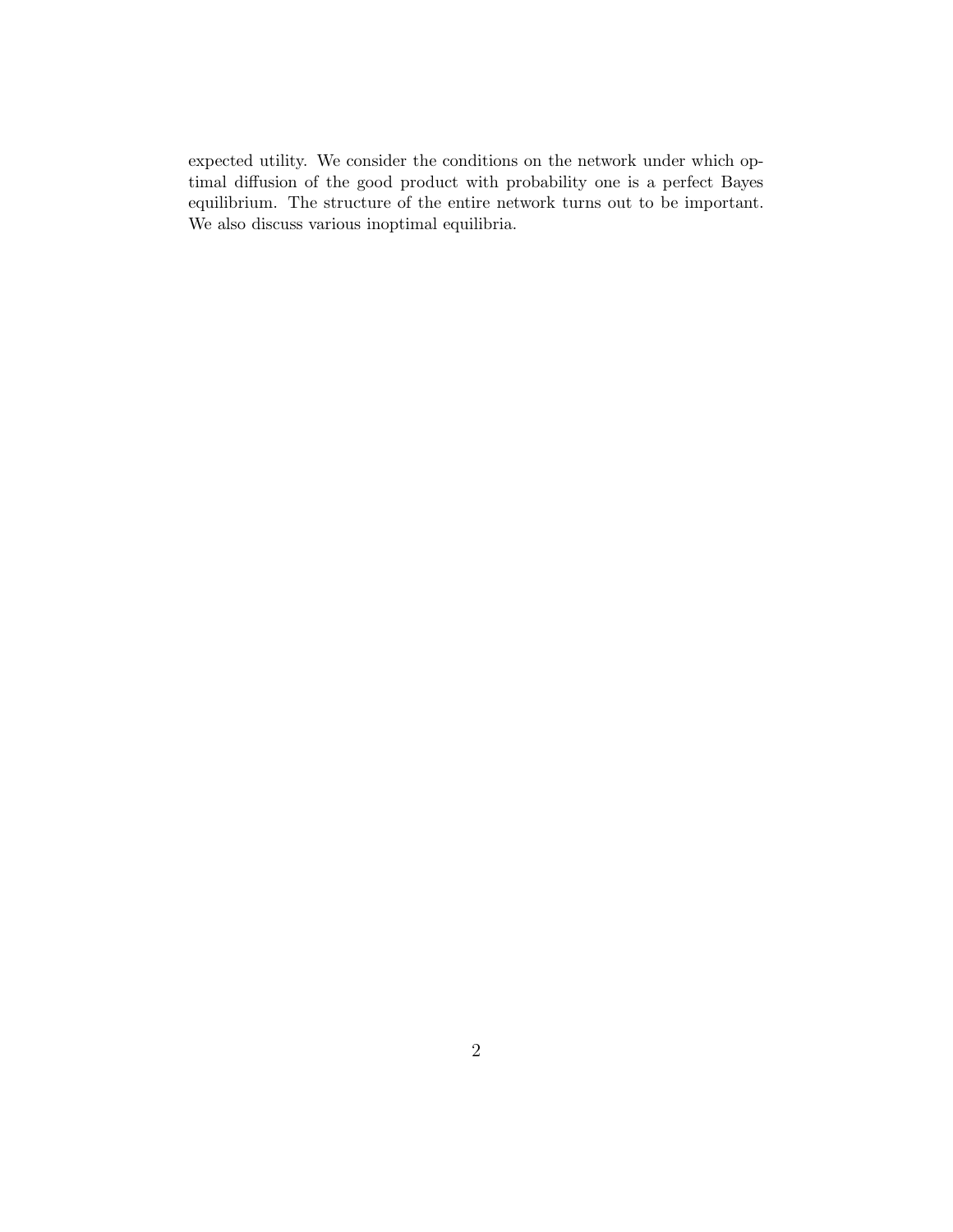# 1 Introduction

### 1.1 Main features

This paper studies a model of diffusion and social learning (of what we call broadly "technology") in a connected network with the following essential features:

- 1. An individual, known henceforth as the firm, has private information about the quality of the technology it seeks to diffuse to potential consumers. This firm is outside the network but might choose to pay some agent in the network to propagate its product or idea. The agent so chosen is referred to here as an "implant".
- 2. The network is populated by agents or players, one at each node. Each agent observes the actions of his or her neighbors over time and makes a decision on whether to adopt the technology or not. These players come in two varieties, innovators, who always adopt the technology, and standard players, each of whom is fully rational and makes a decision on whether to adopt or not based on utility maximization.
- 3. The network is given exogenously; agents with direct links can engage in restricted communication with each other, however agents who are not directly linked can have no communication with each other. What the firm knows about individual agent interactions is restricted to the direct neighbours of the implant chosen, if any. In particular, the firm is unaware who is an innovator and who is not before it chooses the implant. In the extensions, we consider relaxing this requirement.
- 4. The structure of the network is common knowledge to the firm and to all agents.

The main novelty of this paper is that the players rationally decide whether the communications they receive from their neighbors are credible or not. Learning therefore occurs through strategic choices by agents and this affects whether diffusion occurs to the whole population or dies out within some finite distance of the origin. As far as we know, ours is the first paper to study this issue in the context of networks in any detail.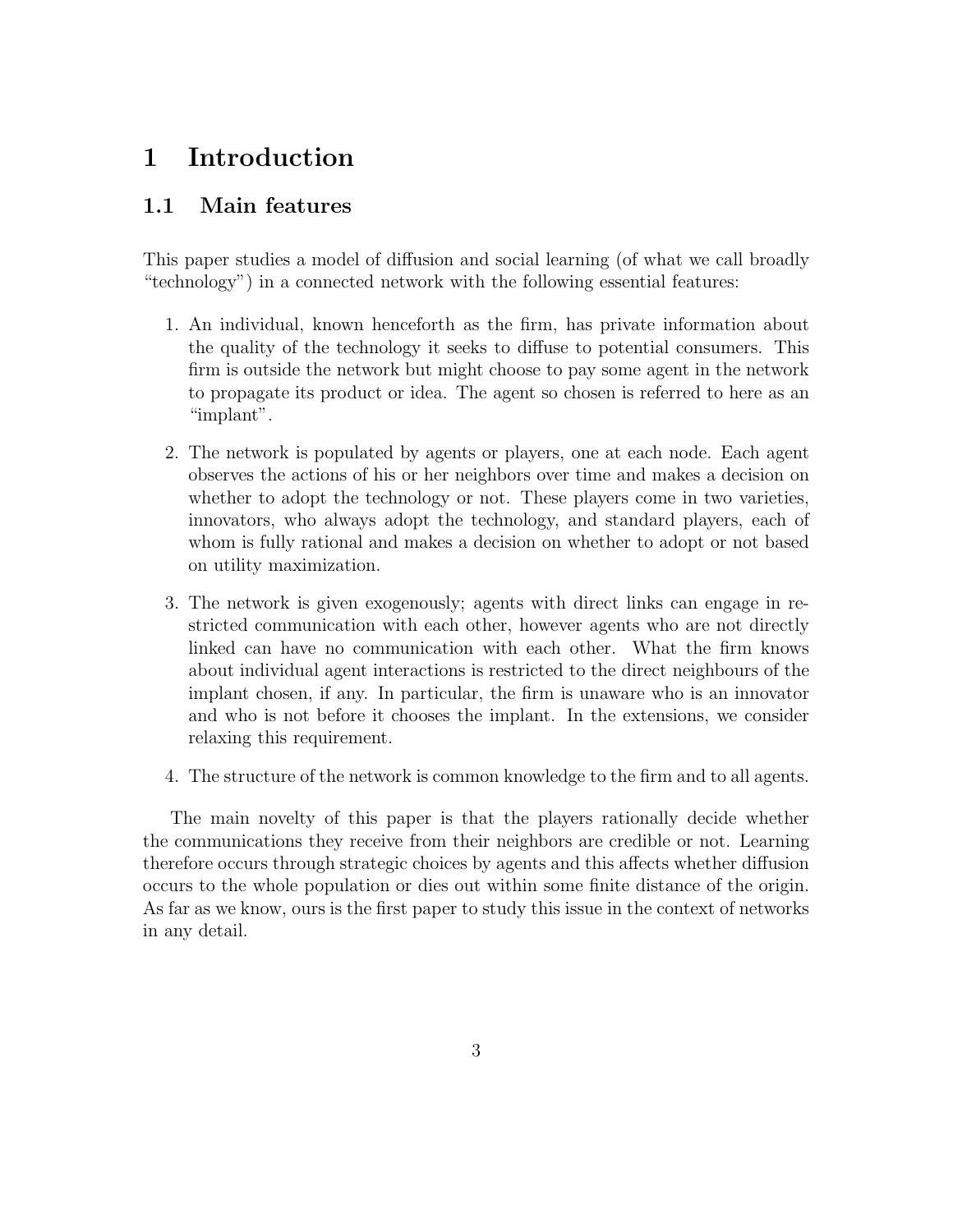### 1.2 Motivation

There are several different economic problems that motivated us in studying this issue, though the model we end up with does not fit every aspect of each of these motivating problems. One example comes from a New York Times magazine article about viral marketing. The article discusses a company called bzz.com. The article mentions that the company would "implant" agents, with good connections, to sell products like books, CDs or party food items to their friends and social "neighbors". The company would provide talking points to the agents, who would then "recommend" the product to their neighbors.

Another example is suggested by Munshi's [21] empirical study of social learning in the Green Revolution in India. The government or its representative wants to push new high-yielding varieties of seeds for wheat and rice.<sup>1</sup> It chooses an individual in the community whose adoption of the new technology will have the most widespread impact. Neighbors of this individual observe the percentage of the farm acreage he devotes to the new varieties and each neighbor then makes a similar decision for his or her own farm, which is then observed by neighbors of neighbors and so on.<sup>2</sup> In small villages, it is not unreasonable to assume common knowledge of the network and acreage planted is easily observable, so this example fits some key features of the model.

The use of implants or "farmer facilitators" in such settings has also been reported.

"To spread the word [about soil micronutrients], Karnataka hired, on a seasonal basis, "farmer facilitators" from within communities rather than outsiders, on the assumption that villagers were more likely to listen to their peers than strangers."<sup>3</sup>

Of course, our model is not going to capture all the characteristics associated with these examples. However, our attempt has been to construct a tractable model which captures the main features underlying these models.

<sup>&</sup>lt;sup>1</sup>This example may seem inappropriate if one views the government as a benevolent agent because that would rule out its promoting a bad technology. However, governments in developing countries are sometimes said to be "bought out" by "big" business houses. Also, there is no reason why private entities such as companies producing new types of agricultural inputs cannot replace the government in Munshi's story.

<sup>2</sup>A farmer is convinced about the efficacy of the seeds in some way, maybe by testing them, before devoting substantial acreage to them instead of the existing varieties.

<sup>3</sup>Reported in "The Guardian", March 13, 2013.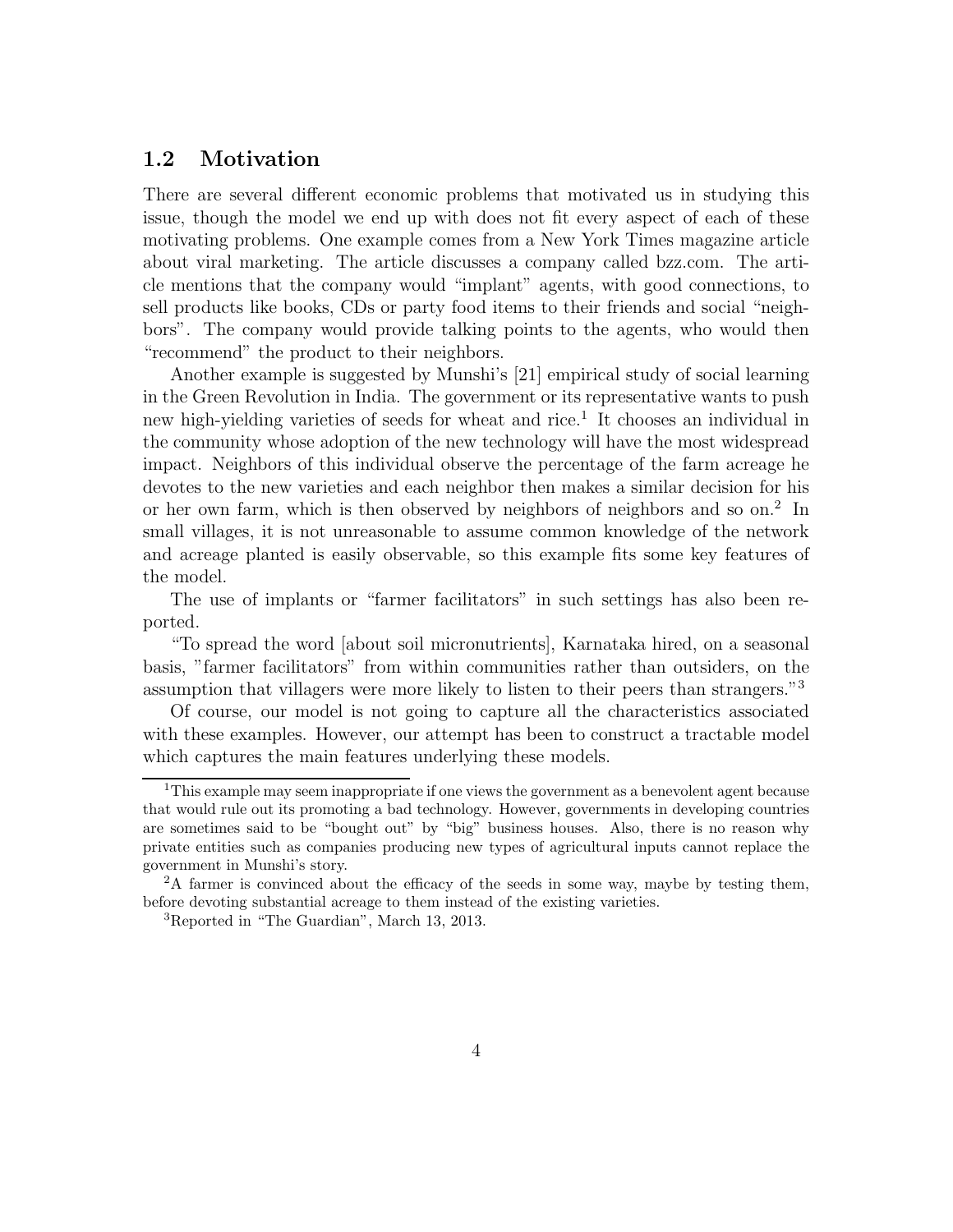### 1.3 The model, a brief verbal description

The players in this model are the *seller* or the *firm*, which knows the quality of the product it seeks to sell and potential buyers who are arranged in a fixed exogenous network, whose structure is common knowledge. We shall use this terminology to describe the motivating examples in the last subsection. For instance, the seller could be a medical technology company seeking adoption by doctors of a particular method of surgery, with the buyers being the doctors. The given network is the exogenous structure of social communication among the doctors in a particular specialty.

A buyer finds out the quality of the product and then makes a recommendation to her neighbors if she finds that the product is "good". Notice that we rule out the possibility of negative recommendations. In many contexts, this is not a bad assumption. For instance, a doctor may not want to publicize the fact that a particular method of treatment has not worked. Thus "no recommendation" is noisy bad news and a "recommendation" is possibly good news.<sup>4</sup>

The seller can choose to "seed" the network by paying an agent at any given node in the network to give a positive recommendation about the seller's product. Only one node in the network can be so "seeded" and, as mentioned earlier, is referred to in the paper as an implant. Note that an implant's identity is known only to the firm and the implant and not to any of the potential buyers. Thus a potential buyer cannot distinguish between another ordinary buyer and an implant of the firm.

Buyers have ex ante beliefs about whether the product is good and can be one of two types. There is some probability that a buyer at a given node is an "innovator", who will try the new product immediately; with the complementary probability a buyer is normal, in that she makes a rational decision on whether to buy or not. We assume (to avoid trivialities) that the ex ante belief is below the threshold required to induce the second type of buyers to purchase the product.

Buyers who are not innovators and who receive recommendations from their neighbors have to form posterior beliefs about the quality of the product, and then decide whether to buy the product. Each purchase gives the seller a unit profit ( prices are assumed to be fixed), and future payoffs are discounted; so if buying is optimal, buying now is better than not buying, or waiting in the case of non-myopic buyers.

The game proceeds as follows: In the first period, the type of the seller is first drawn and is private information for the firm. Given the type, the seller chooses at most one implant. At the same time, each buyer observes whether he or she

<sup>&</sup>lt;sup>4</sup>In the Extensions section, we briefly discuss what happens if we allow agents to make negative recommendations.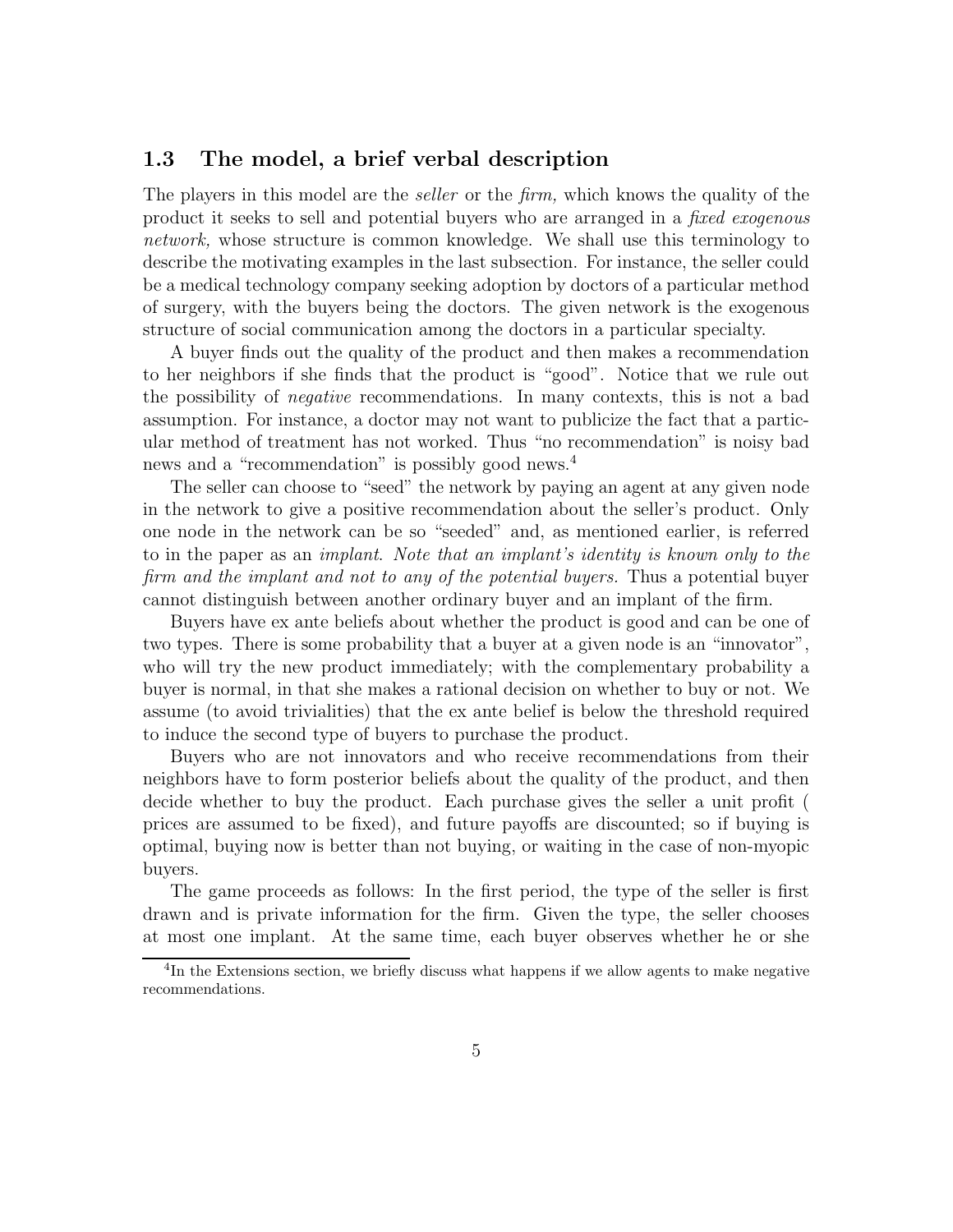is an innovator or not. Each buyer observes only his or her own type, the type of the buyer being either "innovator" or "rational". The probability distributions of buyer types and seller types are common knowledge. Innovators then buy and make recommendations or not. The implant, if there is one, may decide to make a recommendation immediately to his or her neighbors, or to wait until a later period. Each buyer, implant or not, can speak only once.

In any period, buyers who did not buy in the earlier periods observe recommendations or the absence of recommendations from their neighbors, make Bayesian inferences from these events and decide whether to buy or not. The time at which an implant makes a recommendation is a strategic choice. However, since all payoffs in future periods are discounted with a fixed, common discount factor  $\delta < 1$ , the Gtype implant has no incentive to defer his recommendation and will therefore speak in period one. Since the network is finite, all information will percolate through the network in finite time after either an implant or an innovator speaks. We can therefore treat the game as finite by choosing an appropriately long horizon, based on the maximum traversal time in the network.

This is therefore a finite game of asymmetric information and we focus on the Perfect Bayesian Equilibria of this game, which are known to exist for finite games. Our principal interest is in studying the conditions under which the product of good quality will diffuse with probability one throughout the network, and in the fastest possible time - we call this the optimal diffusion equilibrium (ODE). In particular, we investigate the types of network structures that are consistent with the existence of an ODE. We will also look at conditions under which the good product will diffuse throughout the network with probability one, even though it may not do so in the fastest possible time. We will call such an equilibrium a complete diffusion equilibrium (CDE). Obviously, an ODE is a CDE.

Our analysis shows that the two types of firm will follow very different targeting strategies in equilibrium. A firm that produces a good quality product will be interested in the extent and speed of diffusion over time. In an ODE, such a firm will want to place its implant at a node that maximizes a measure of centrality which we will denote as "diffusion centrality". On the other hand, a firm producing a bad quality product is more myopic, because it knows that its product will not sell beyond one period. So, this firm will want to place its implant at nodes that have the highest number of connections. However, the bad quality firm must also ensure that its agent's recommendation is credible. For instance, if consumers know that the bad quality firm implants a particular node with probability one, then that node's recommendation is less likely to be credible.

The optimal behavior of the two types of firm determine whether an ODE or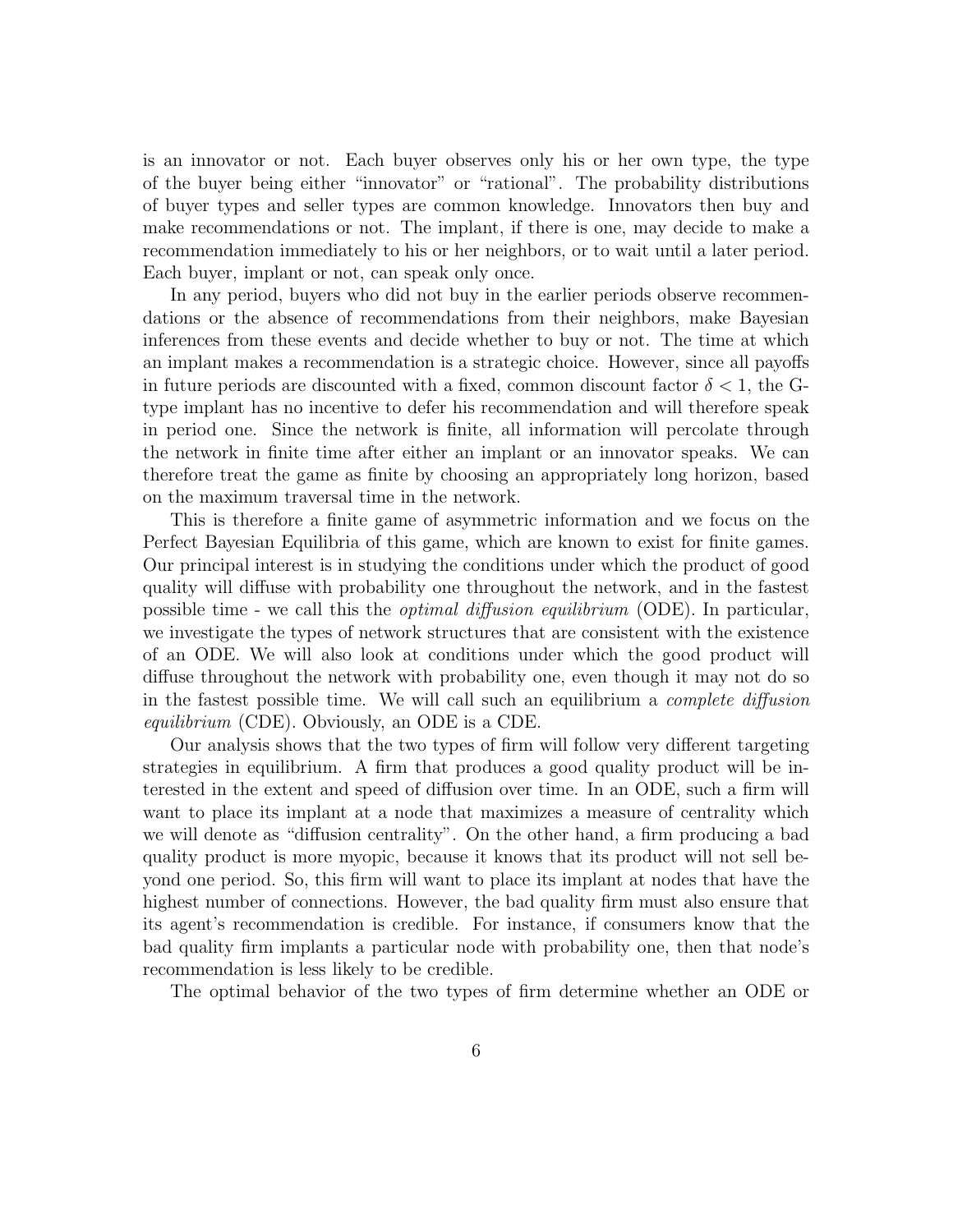CDE exists or not. Our analysis reveals some counter-intuitive results. For instance, a popular theme in the existing literature on diffusion of products or viruses (in epidemiology, transferred over to the analysis of "viral" marketing) suggests that it is optimal for the seller to choose an "influential" member of the population to be its representative.<sup>5</sup> A "naive" view is that highly connected individuals are more likely to be influential. However, our analysis shows that if any individual is "too influential" in the sense of being connected to everyone, then an ODE cannot exist. This is because both types of firms would target such an individual, thereby destroying the credibility of her recommendation. Of course, optimal diffusion would typically be guaranteed in contexts where the *credibility of recommendations* is not at stake. This is one point in which the strategic element in the problem has bite. It also turns out for somewhat subtler reasons that *larger* (in a sense to be described later) networks are more likely to support optimal diffusion.

In section 4, we discuss the role of the assumption that consumers may be innovators with positive probability. In particular, we show that diffusion becomes harder if this probability is zero. Section 5 focuses on the line network. Although this is a very specific network, we focus on it because this network illustrates very well several of the issues that the paper is trying to emphasize. In particular, we show that if the line is longer than a threshold value, then the only PBE are ODE under a mild restriction on out of equilibrium beliefs. this result is a partial justification of why we focus on ODE. Section 7 provides a partial characterization of networks which support ODEs. Section 8 discusses the sense in which "too well connected" networks cannot sustain optimal diffusion. In an Extensions section, we briefly discuss the robustness of our results do some modifications of the model.

We conclude this subsection with a point about the sequential rationality requirement. We can go very far with just Bayesian updating, especially if the probability that a buyer is an innovator is positive. However, there are cases in which probability zero events have to be considered (off the proposed equilibrium path) and the way these are handled will determine what the equilibrium is. We will discuss such beliefs wherever needed in the paper.

<sup>5</sup>This has given rise to the development of algorithms to locate the most influential members in a network. See Richardson and Domingos [23] and Kempe [19].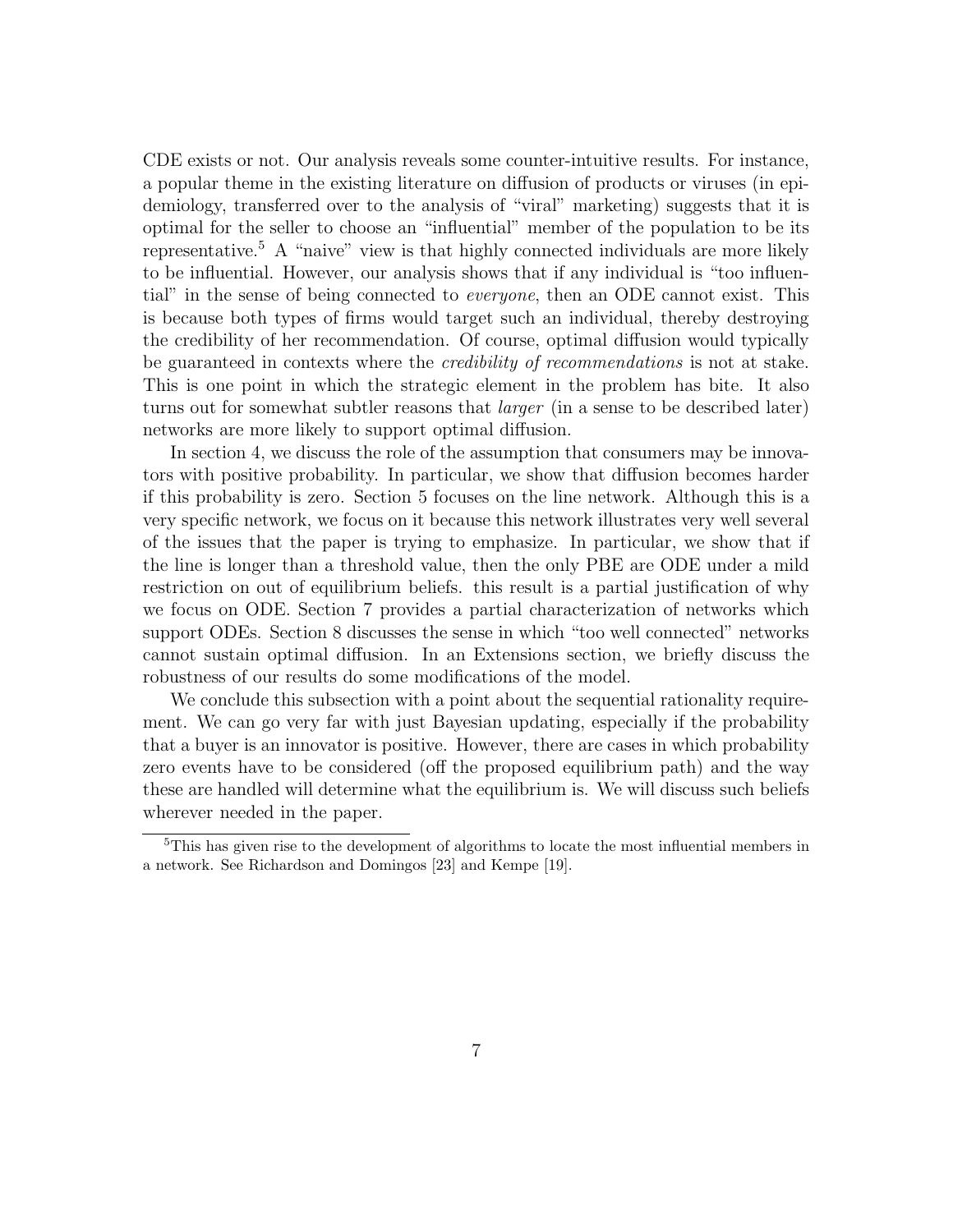### 1.4 Related literature

There has been a voluminous literature on diffusion of innovations arising from different causes.<sup>6</sup> The paper that is closest to ours is Galeotti and Goyal [13]. However, unlike our work, Galeotti and Goyal do not consider a seller with private information or Bayesian buyers who take into account how their current state of information reveals what is happening in unobserved parts of the network.

Our work is also related to social learning in networks, as in Bala and Goyal [1], Chatterjee and Xu  $[2]$ .<sup>7</sup> The main difference between our work and these papers is that we have a strategic seller who has private information about quality and is trying to manipulate the diffusion, whilst none of the other papers do. Also our buyers are rational Bayesians. It is not surprising therefore that our equilibria are quite different.

Since the main novelty about this paper is the set-up with a motivated, privatelyinformed seller and rational buyers, we briefly explain here the features that arise from this modeling choice. First, there is the credibility of recommendations, which depends on the equilibrium decisions of good and bad types of seller. Second, there is the implant having to take into account not only the number of possible recipients of the recommendation, but also the neighbors of these recipients. (If none of these neighbors of neighbors makes a recommendation, this is noisy bad news and affects credibility differently for different individuals.) Third, a potential buyer analyzes, from the equilibrium strategies, what is happening in the parts of the network she cannot directly observe and this affects what she infers from the absence or presence of a recommendation from a neighbor.

One effect of these three factors is that the entire network is important. That is, we cannot describe the results in terms of simple parameters such as the degree distribution or the diameter or the connectivity. These do not provide detailed enough structure to account fully for rational behavior.

# 2 The formal model

In this section, we describe the basic model. The set  $N = \{1, 2, ..., n\}$  represents the set of consumers. The structure of interactions between the set of consumers is represented by means of a graph  $\Gamma$  in which the nodes are elements of N and  $ij \in \Gamma$ 

<sup>&</sup>lt;sup>6</sup>See for instance, Peyton Young  $[26]$ , Draief and Massoulie [7], Durrett [8], Conley and Udry [6].

<sup>7</sup>See Goyal[14] for an illuminating survey of papers on learning in networks. Other related papers are Ellison[9], Ellison and Fudenberg[10], Ellison and Fudenberg[11].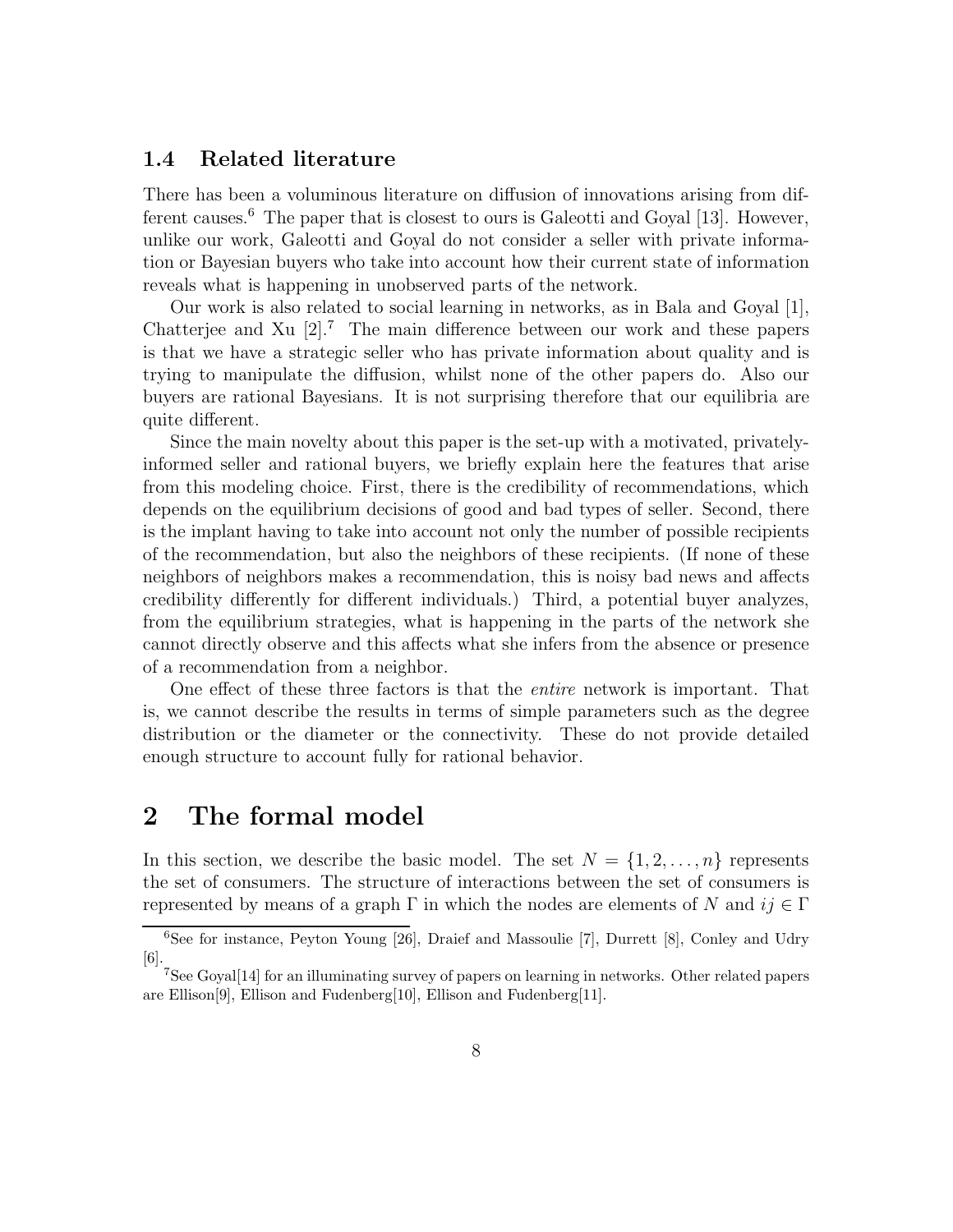if consumers i and j can communicate with each other. There is a firm  $F$ , which is interested in selling its product. The product is either of type  $G(ood)$  or  $B(ad)$ . Firm F knows the type of its product and other agents only know the common knowledge probability that the product is good,  $p$ . We assume the graph is connected, so there is a path through which diffusion can occur between any two individuals.

All buyers have an initial probability  $p^0 \equiv p$  that the product is of the good type. There are *two* types of consumers. Buyers of the first type - we refer to them as the innovators- buy immediately. This could, for instance, be because they derive a relatively high utility from the good product or a not very low utility from the bad product. The second type of buyers (the *normal* types) get utilities g and  $-b$ from the  $G$  and  $B$  type products. Throughout the paper, we retain the following assumption.

### Assumption 1

$$
p<\bar{p}\equiv\frac{b}{b+g}
$$

Each consumer buys the product at most once. The firm gets 1 unit for each item purchased and 0 if an item is not purchased. There are no capacity constraints on the number of items sold.

Future payoffs are discounted by  $\delta$  for F and for the consumers.

#### Payoffs to firm  $F$  and implant.

Conditional on there being an implant, we assume that the implant is an employee of the firm. The fixed cost  $c$  of hiring the implant is borne solely by the firm. The implant chooses his or her strategy in order to maximize the firm's payoff. If  $k<sub>\tau</sub>$  items are purchased at time  $\tau$ , the firm's payoff is  $\sum_{\tau} \delta^{\tau-1} k_{\tau} - c$ , if there is an implant and  $\sum_{\tau} \delta^{\tau-1} k_{\tau}$  if there is none. Note that this expression does not depend on the type of the firm. Whether a firm is  $G$  or  $B$  will affect the expected payoff through the conditional probability that a neighbour of a current period buyer purchases in the following period.

The time line: Nature draws the type of  $F$  and this is revealed only to  $F$ .  $F$ chooses a site  $i$  to place one "implant" at a cost  $c$  or decides not to use an implant. The implant, if any, is paid to pass on a recommendation to his neighbors in  $\Gamma$ . If i is not an implant, she can be an "innovator" in which case she tries the new product immediately. The probability that any site i is an innovator is  $\rho < 1$  and the event that "*i* is an innovator" is independent of other events " $j \neq i$  is an innovator". All this takes place, in sequence, at  $t = 0$ . At  $t = 1$ , any i who is an innovator makes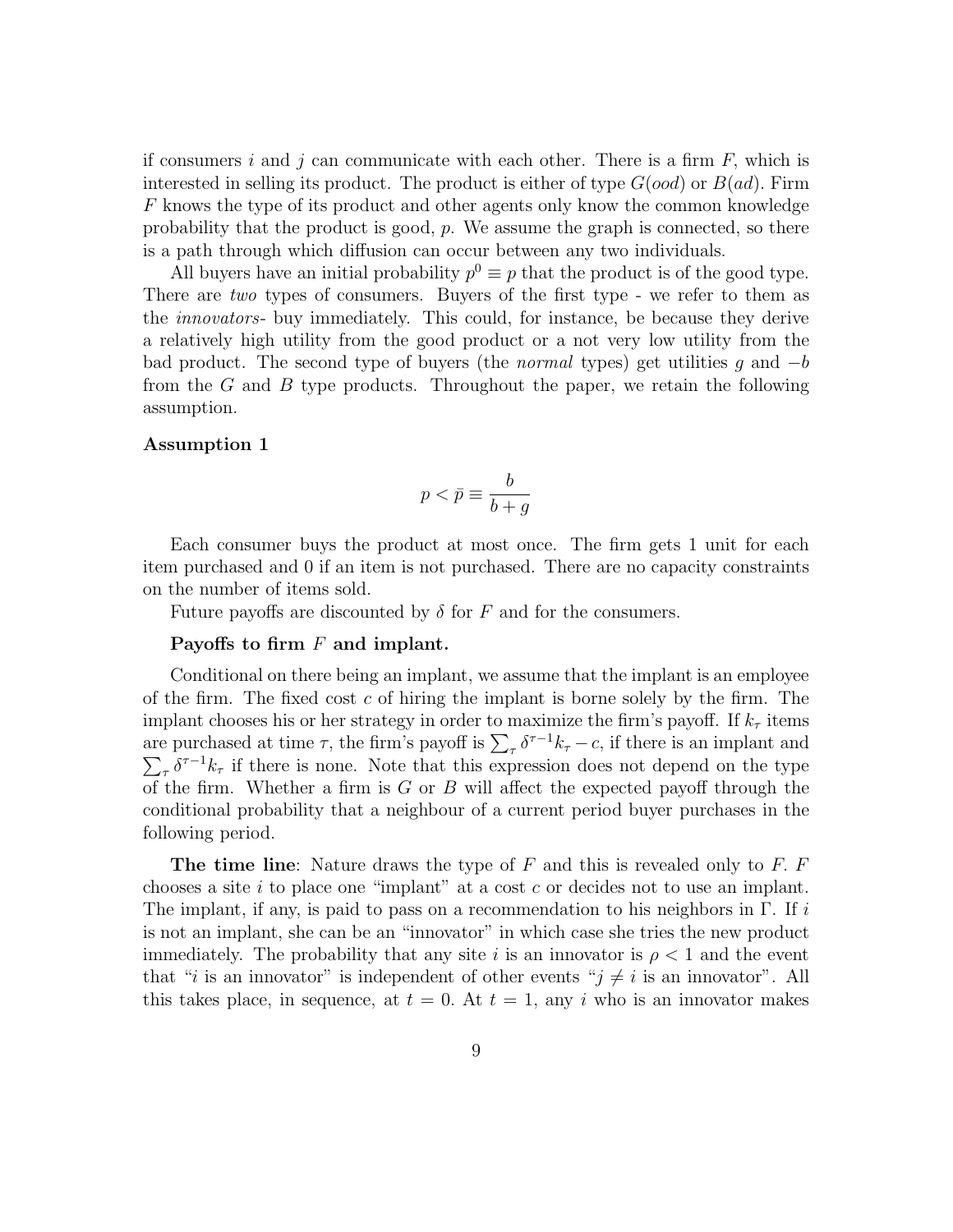a recommendation to his neighbors. An implant of B type can choose any time  $t \geq 0$  (also  $t \leq T$ ) to make a recommendation ("speak").<sup>8</sup> The implant of the G type is assumed to speak immediately. The neighbors receiving the recommendation might choose to buy the product or not to buy it. At  $t = \tau$ , any site who is either an implant or has tried the product and found it good, after receiving a recommendation in  $\tau - 1$ , can make a recommendation to neighbors. A site i does not observe if neighbors have received recommendations or have chosen to buy the product- she only observes whether recommendations are made by the neighbors themselves.

There is no exogenous time limit on the game; however, as pointed out earlier, since there are a finite number of neighbors, each speaks at most once and the G type implant, if there is one, speaks in period 1, the game must end in finite time. That is, all credible information transmission will end in finite time.

In view of Assumption 1, the second type of consumer will not buy the good unless she revises her probability belief about the good. If her updated belief (following a recommendation received by her) in some period t is  $p^t = \bar{p}$ , she will be indifferent between buying and not buying the good. We assume that buyers are myopic they make their purchase decision as soon as they receive one recommendation. A non-myopic buyer could wait to receive more information (both recommendation and absence of a recommendation convey information in equilibrium).

#### Strategies and equilibrium

The strategic players in this paper are (i) the firm, (ii) the implant and (iii) the standard (non-innovative) buyers. To describe the strategies, let the set of nodes in the network be denoted by V. Let  $\phi$  denote 'No implant'. Let  $\mathbf{d}_i \in \{0,1\}$  denote buyer i's action to not buy or buy respectively and  $s_i \in \{0,1\}$  denote i's action to speak  $(1)$  or not  $(0)$ .

It is more convenient to describe the behavioral strategies for the players.

Firm: The firm chooses, given its type, whether to have an implant and where in the network to place him. That is, the firm chooses a mapping  $\{G, B\} \to \Delta(V \cup \phi)$ . It could possibly randomise between having an implant and not having one.

Implant: We assume the implant has the same preferences as the type of firm that has hired him; he has to choose, given his type, when to speak or whether to remain silent. Let T be the set of possible time periods at which an implant could speak, given the structure of the network. At time  $t, t \geq 1$ , let  $h_{it}$  denote the private history of the agent at node  $i$ , the set of whose neighbors is denoted by  $N_i(\Gamma)$ . The history consists of a record of whether  $j \in N_i(\Gamma) \cup i$  has made a positive recommendation about the new product at time  $\tau < t$  or has not made any

<sup>&</sup>lt;sup>8</sup>We discuss later what changes if the  $B$ -type implant is also required to speak in period 1.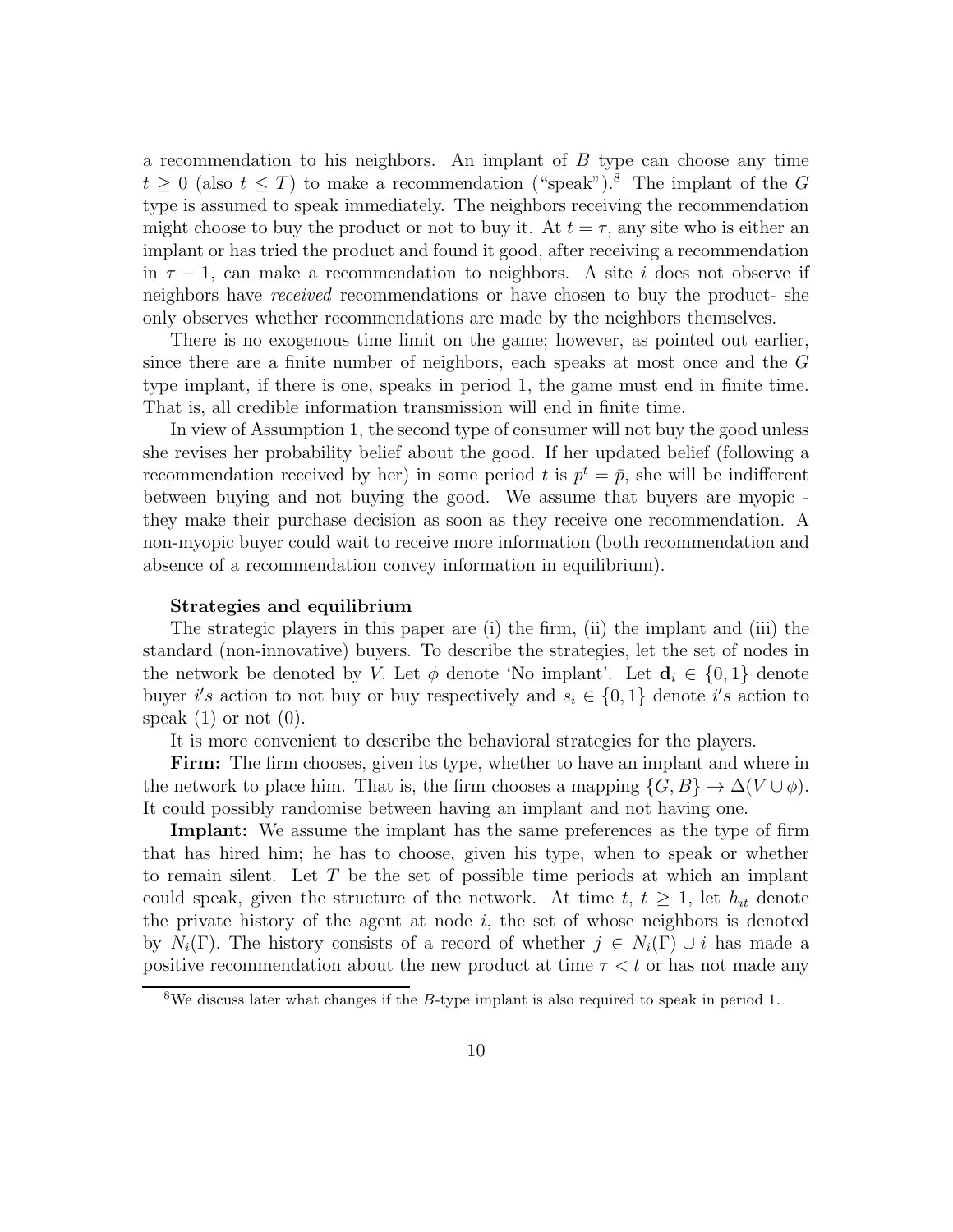recommendation; also whether  $i$  has bought the product or not before time  $t$ . Let the set of such histories for node i at time  $t \in T$  be denoted by  $H_i^t$ . Let  $s_i \in \{0,1\}$ denote player i's choice on whether to speak or not. Then the implant at node i has a behavioral strategy at time  $t$ , which is a mapping

 $\{G, B\} \cup H_i^t \rightarrow \Delta({0, 1}).$ 

Note, if agent  $i$  is an implant, he does not have to choose whether to buy or not. If  $h_i^t$  contains  $s_i^{\tau} = 1$ , the implant at *i* is constrained to choose  $s_i^t = 0$ .

**Buyer:** Given the history  $h_i^t$ , agent i's behavioral strategy is to choose  $\mathbf{d}_i \in$  $\{0,1\}$ , possibly through randomization. Here  $\mathbf{d}_i^t$  denotes the buying decision; **d** is not to be confused with d, the degree of a node. If  $\mathbf{d}_i(h_i^{\tau}) = \mathbf{d}_i^{\tau} = 1$  for some  $\tau < t$ , then  $\mathbf{d}_i(h_i^t) = 0$ . Also, if  $h_i^t$  includes  $j \in N_i(\Gamma)$  having spoken, then  $\mathbf{d}_i^{t+\tau} = 0, \tau \ge 1$ . That is, the myopic buyer decides immediately after receiving a recommendation to buy or not buy. If she does not buy immediately, she never buys. Her behavioral strategy is given by:  $H_i^t \to \Delta({0, 1})$ .<sup>9</sup>

Note that the decision whether to recommend is not a strategic decision for the buyer; she recommends if she finds the product good and not if the product is bad. The implant, otherwise indistinguishable externally from a standard buyer, does have a strategic choice on when to recommend. However, the implant does not have a buying decision since he knows the type.

Equilibrium in this game is to be interpreted as Perfect Bayes Equilibrium (or sequential equilibrium, though we do not check for consistency of assessments). The requirements are: (i) Each agent, including the firm and implants but not including the innovators, updates beliefs according to Bayes' Theorem whenever possible and (ii) each agent maximizes her expected payoff at each (private) history given these beliefs. Out-of-equilibrium beliefs will be explicitly described when necessary.

#### Updating Beliefs

Let  $\alpha$  and  $\beta$  be the mixed equilibrium strategies of types G and B respectively. Suppose consumer i receives a recommendation from her neighbor  $i - 1$  in period 1. If she receives no other recommendation, what is the probability that the product is G ? Let us denote this by  $\eta_{i,i-1}^1$ , where the superscript refers to the time the recommendation is received and the subscripts to the recipient and the sender of the recommendation.

Let  $d_i(\Gamma) = |N_i(\Gamma)|$  be the *degree* of i in  $\Gamma$ . (Henceforth, whenever there is no ambiguity about  $\Gamma$ , we will simply write  $d_i$ ,  $d_j$ , etc.)

<sup>9</sup>Note that this implies that if some node rejects a recommendation, that player's role in the game is over. The recommendation stops at that point along the path involving that player. There is no need to specify his strategy in the ensuing game, since he has no further role in it.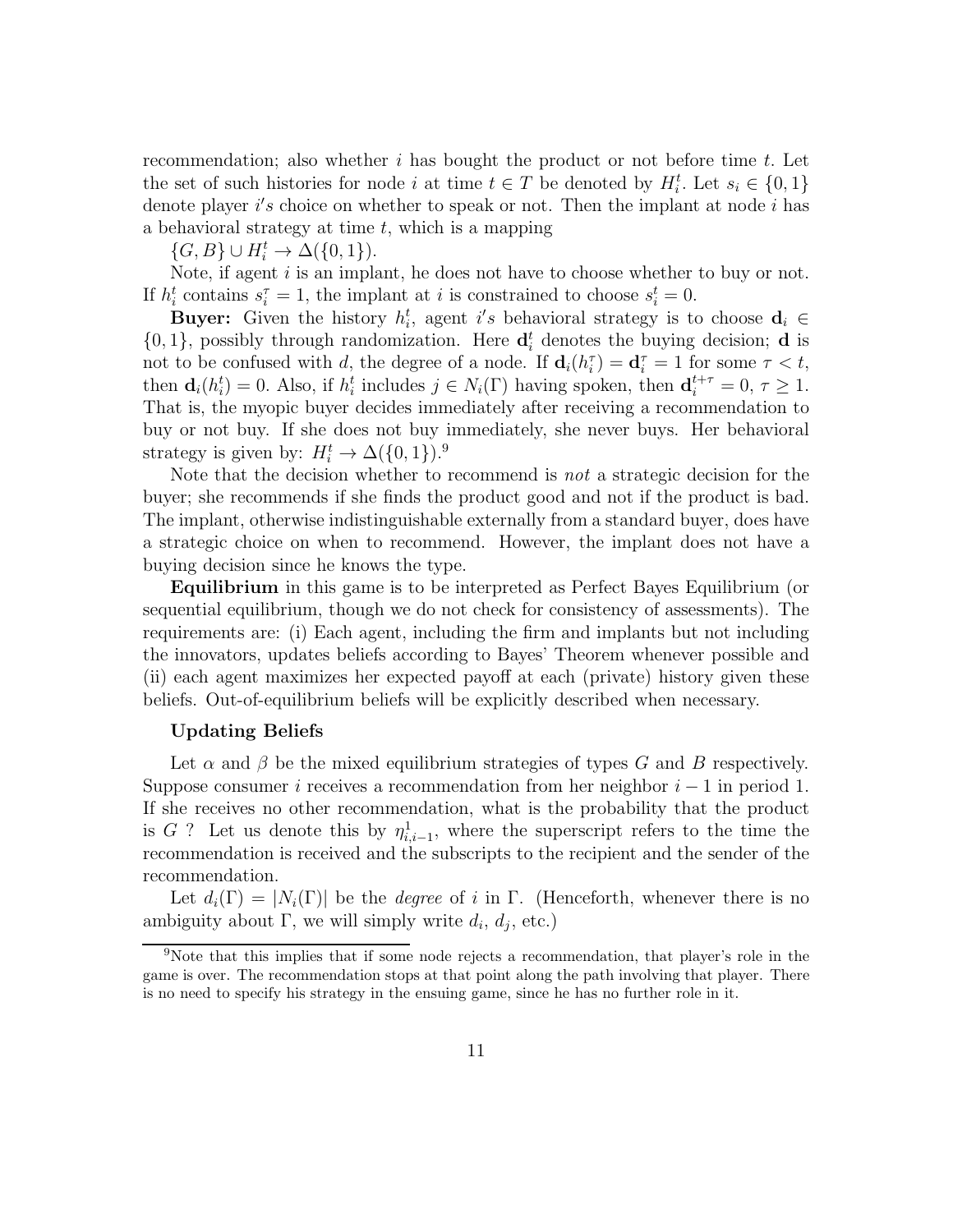Since the derivation of the probability  $\eta_{i,i-1}^1$  is somewhat tedious to check, we reproduce the actual calculation. The probability required is: Prob. [product is  $G|i$ is not an implant or innovator and none of the other neighbors other than  $i-1$  has made a recommendation and  $i - 1$  has made a recommendation

Let's call the conditioned event A and the conditioning event B.

Then, by Bayes' Theorem,  $P(A | B) = P(B | A)P(A)/[P(B | A)P(A) + P(B | A)]$  $A^C$  $P(A^C)$ ].

 $=\frac{P(A \text{ and } B)}{P(A \text{ and } B) + P(A)}$  $P(A \text{ and } B) + P(A^C \text{ and } B)$ 

For the event A and B, that is, the product is  $G$  and "i is not an implant or innovator and none of the other neighbors other than  $i - 1$  has made a recommendation and  $i - 1$  has made a recommendation", we multiply the prior probability that the product is G, (here it is p) and the probability of B given A. The latter probability is calculated as follows: Since  $i$  is not an implant (with the product being of G type), it means that the good-type implant has not been placed there, which happens with probability  $1 - \alpha_i$ , where  $\alpha_i$  could be 0 but is, of course, not 1. Also none of i's neighbors except  $i-1$  can be an innovator, with resulting probability  $(1 - \rho)^{d_i - 1}$ . Likewise *i* is not an innovator, which has probability  $(1-\rho)$ . Conditional on i not being the  $G-$  implant,  $i-1$  could be the G implant, which has probability  $\alpha_{i-1}$  $\frac{\alpha_{i-1}}{1-\alpha_i}$  or  $i-1$  could be an innovator and none of i's other neighbors could be the G-implant, this having probability  $\rho(1-\frac{\sum_{j\in N_i}\alpha_j}{1-\alpha_j})$  $\frac{j\in N_i\alpha_j}{1-\alpha_i}$ ).

The numerator is then 
$$
p(1-\rho)(1-\alpha_i)(1-\rho)^{d_i-1}[\frac{\alpha_{i-1}}{1-\alpha_i}+\rho(1-\frac{\Sigma_{j\in N_i}\alpha_j}{1-\alpha_i})].
$$

 $=p(1-\rho)(1-\rho)^{d_i-1}[\alpha_{i-1}+\rho(1-\Sigma_{j\in N_i\cup i}\alpha_j)]$  for  $\alpha_i\neq 1$ . (We can take limits if  $\alpha_i = 1$ )

The denominator is this quantity plus another term  $P(B \mid A^C)P(A^C)$ . This is the probability of all this happening if the product is a bad one. The second term in the denominator is therefore  $(1-p)(1-\rho)(1-\beta_i)\frac{\beta_{i-1}}{1-\beta_i}$  $\frac{\beta_{i-1}}{1-\beta_i}$  again assuming  $\beta_i < 1$ .Note that if player  $i - 1$  is an innovator and not a B-implant, she would not have passed on a recommendation to i, so we need only account for  $i - 1$  being a B-implant, unlike the case when the product was good, when  $i - 1$  could be either an innovator or an implant and would have passed on a recommendation in either event. Also for a similar reason there is no  $(1 - \rho)^{d_i - 1}$  term necessary when the product is bad.

Hence, cancelling  $(1 - \rho)$  from both numerator and denominator, we get

$$
\eta_{i,i-1}^1 = \frac{p(1-\rho)^{d_i-1} \left[ \alpha_{i-1} + (1 - \sum_{j \in N_i} \alpha_j - \alpha_i) \rho \right]}{p(1-\rho)^{d_i-1} \left[ \alpha_{i-1} + (1 - \sum_{j \in N_i} \alpha_j - \alpha_i) \rho \right] + (1-p)\beta_{i-1}} \tag{1}
$$

Some "special" cases illustrate the nature of the updating process. Suppose that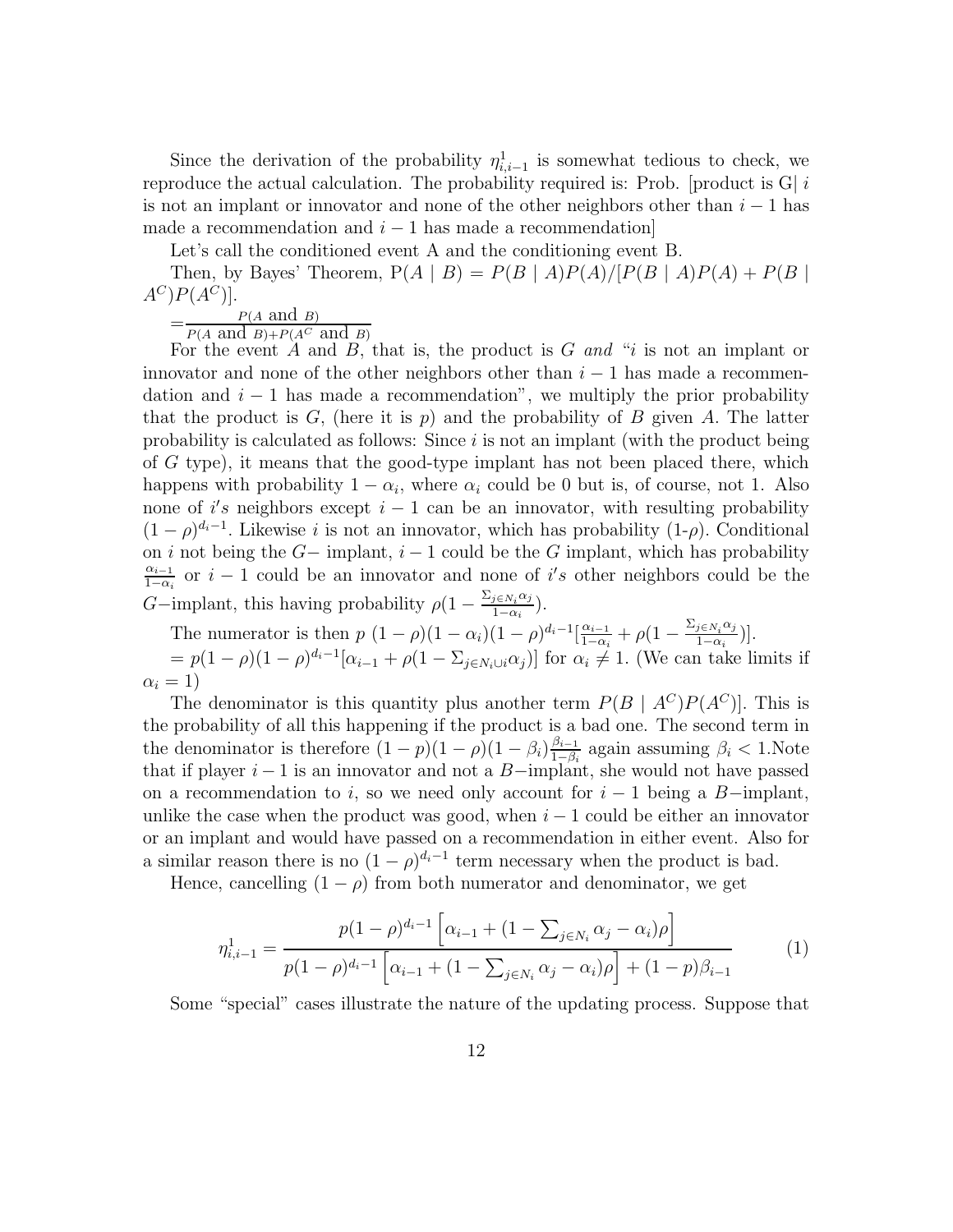the type G firm uses a pure strategy so that for some site  $m$ ,  $\alpha_m = 1$ . Suppose i is a neighbor of m, but receives only one recommendation from some  $j \neq m$ . Then, i must conclude that  $j$  is a bad implant - if the product had been good, then there would have been a good implant at  $m$  who would then have passed on a recommendation to her. This argument generalizes even when the type G firm uses a strategy whose support is some set M containing more than one node. Suppose now that  $i$  is a *common* neighbor of all nodes in M. Again, if i does not receive a recommendation from some member of  $M$ , she will conclude that any other recommendation comes from a bad implant. Next, suppose again that  $\alpha_m = 1$  and that m receives a recommendation from some neighbor. Of course, such recommendations are not credible to  $m$  - she would have been used as an implant by the type G firm if the product was good. These inferences are confirmed by equation (1) - in all cases, the numerator is 0.

Of course, if i receives a recommendation from two or more neighbors, then i concludes that the product is G with probability one- if there is a bad implant at j, then there cannot be a bad implant at  $j' \neq j$ .

Suppose next that i receives a recommendation from  $i-1$  in some period  $t > 1$ , but no recommendation from any other neighbor. If  $i$  has not received any recommendations before period t and receives one from  $i - 1$  in period t, this can happen because the product is Bad, there is an implant at  $i - 1$  and the implant chooses to speak at period t. Alternatively, the product is Good,  $i-1$  heard a recommendation from one of her neighbors in the previous period, but none of i's other neighbors received a recommendation from any of their neighbors in period  $t - 1$ . Explicit computations of these probabilities are hard to describe since these depend on the structure of the network. But, notice that some recommendations are easy to dismiss. For instance, suppose  $\Gamma$  is a *line*, and let i be an extreme point of  $\Gamma$ , with degree one and either  $\alpha_i = 0$  or the G implant at i would have spoken in period 1.<sup>10</sup> Then, any recommendation from i coming in period  $t > 1$  is not credible to  $i$ 's neighbor since i could not have received a recommendation from someone else in period  $t-1$ .

### Diffusion Equilibria

We shall mainly, though not exclusively, limit ourselves to the consideration of "optimal diffusion equilibria" (ODE), adopting the viewpoint of, say, a development agency (or social planner) that wants a *good* idea or product to be spread through the entire population as quickly as possible, given the constraints of the network structure and the technology of diffusion. From the collective viewpoint of the (non-

<sup>10</sup>Also if the node were occupied by an innovator, he or she would speak immediately.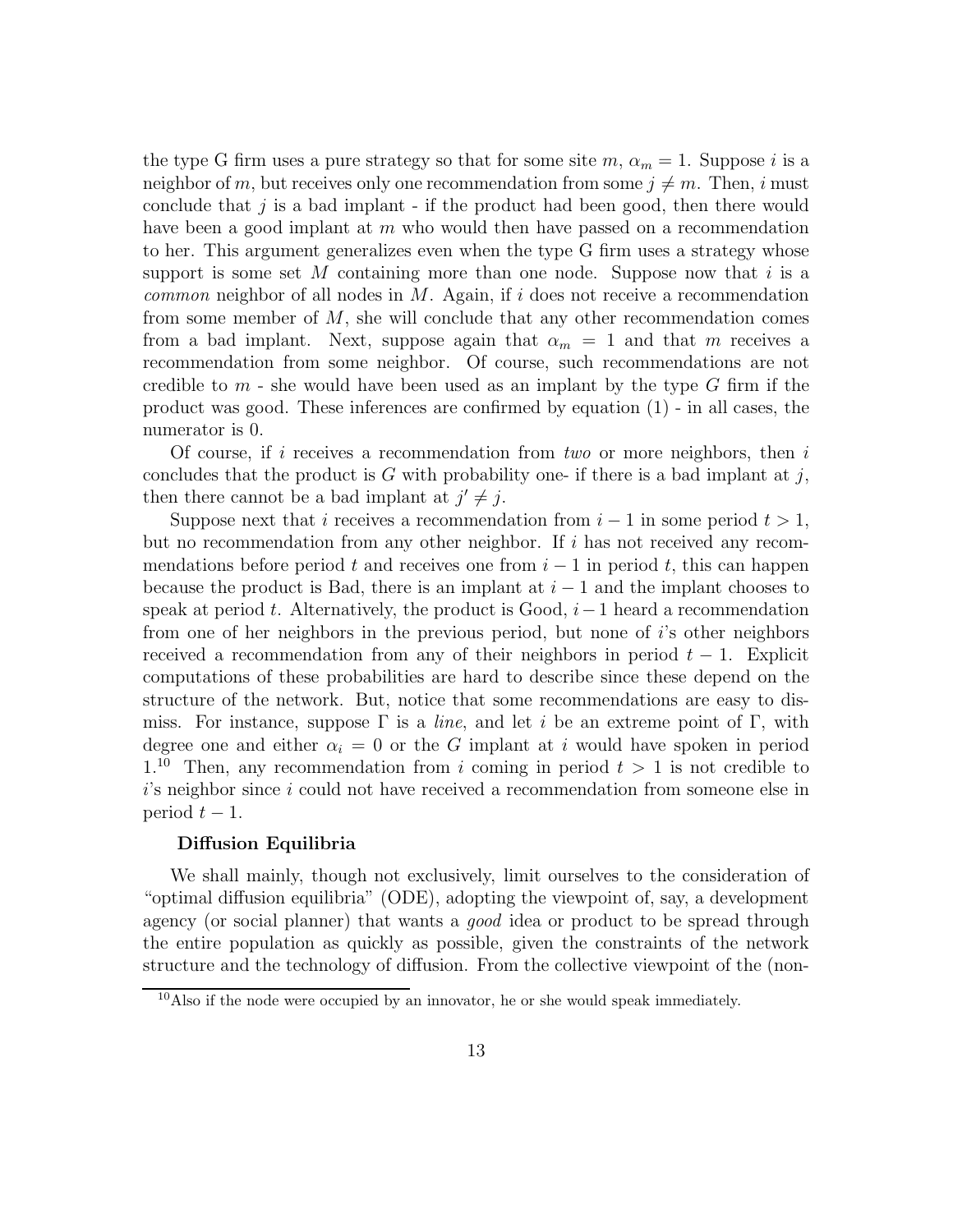innovator) buyers, the best equilibrium is one in which the good product diffuses in the shortest time to the entire population of buyers and the bad product does not sell at all. Such an equilibrium is, of course, impossible without full information about the product's type. Suppose  $W$  is the collective benefit buyers obtain from the good product (including the discounting because of delayed purchase) and  $w$  is the disutility obtained from the bad product. Then the ex ante expected consumer utility will be  $pW - (1-p)w$ , if all recommendations are accepted with probability 1. If recommendations are rejected with positive probability,  $W$  is multiplied by some  $q$ and w by some Q, where typically  $q \leq Q$  (the G product traverses a longer diffusion path and there are more opportunities for the diffusion to be stopped). Thus an equilibrium in which recommendations are rejected will reduce the expected payoff from the G type product more than it increases the payoff from not buying the B type product; hence existence of a sequence of recommendations with acceptance probability of 1 is beneficial. Note also that the B type in our model can expect to sell only to the initial adopters, since there will not be any further recommendations from the initial adopters once they find that the product is bad. For networks in which the maximum degree is small compared to the total number of nodes,  $B's$ sales will only have a small effect on the total ex ante consumers utility. The study of diffusion through the network is most relevant for the  $G$  type, and hence the focus on ODE.

Consider an environment in which Firm G is the only type of firm, so that the issue of credibility of recommendations does not arise. For instance, consumers may be initially unaware about the existence of the product, but are willing to buy the product after receiving a recommendation. Then, Firm G will want to "seed" the network by using an implant. In the absence of any issue of credibility of recommendations, the product will diffuse throughout the network with probability one if an implant is used. Since the firm discounts the future, it will want to place its implant so as to maximize the speed of diffusion. The optimal site(s) for a Good implant is derived below.

Let  $\psi_{ii}(t) = \text{Prob}$  (recommendation from i reaches j at time t.)

Note that  $\psi_{ij}(t)$  refers to the probability that j gets a message at time t, either from a recommendation emanating from node  $i$  (we have in mind the implant located at node i) or from some innovator. So, if  $\tau$  is the maximum distance between any two nodes in the (connected) network,  $\sum_{t=1}^{\tau} \psi_{ij}(t) = 1$ , i.e. the recommendation reaches every node by time  $\tau$ .

Define the expected payoff of the  $G$  firm who locates an implant at node  $i$ , such that there is a sequence of recommendations accepted with probability  $1<sup>11</sup>$  as

 $11$ A question has arisen about what happens if a recommendation is rejected. In this case the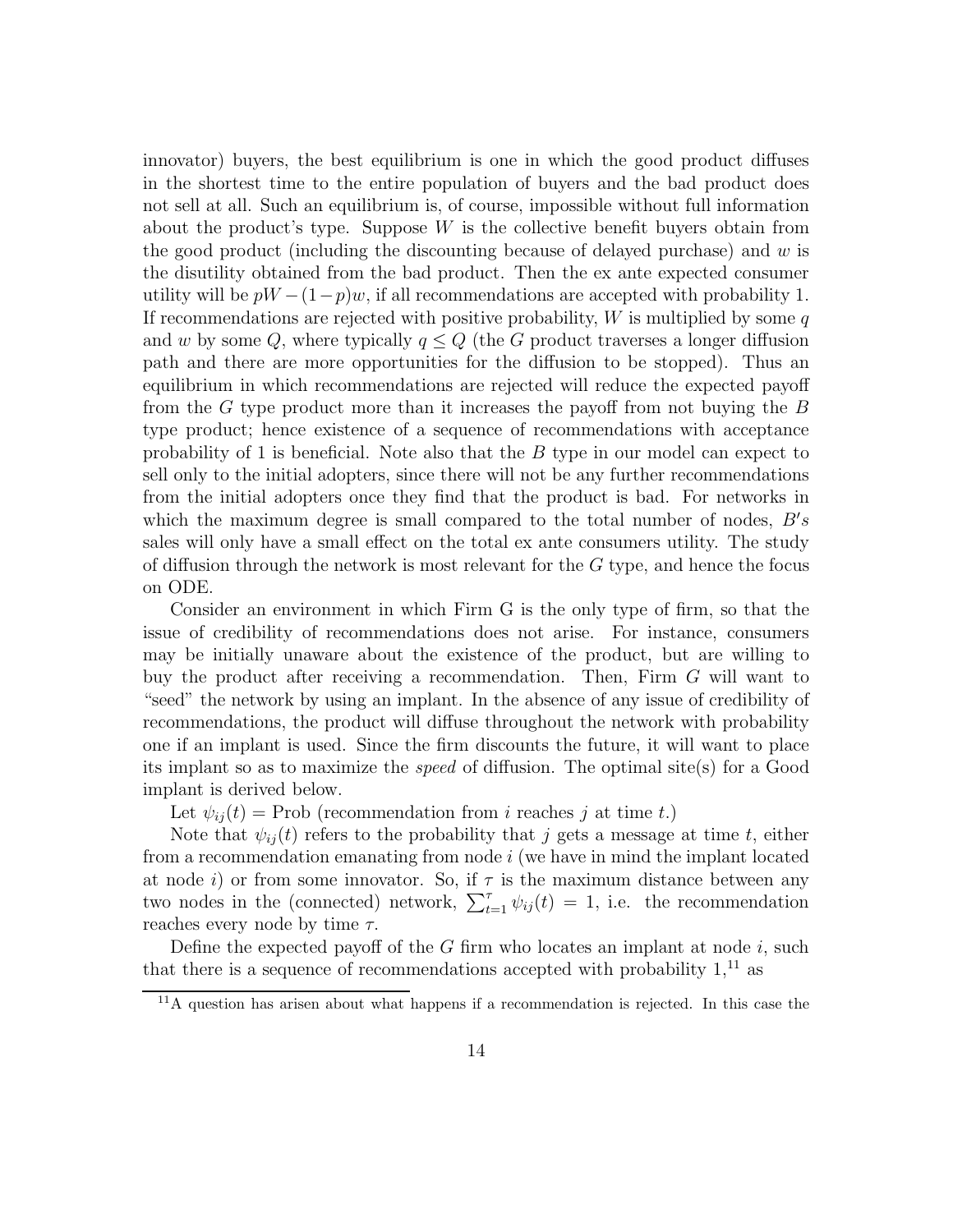$$
v(i, \Gamma) = \sum_{j} \sum_{t=1}^{\tau} \psi_{ij}(t) \delta^{t}.
$$

A G type firm will want to choose as its implant a node which maximizes this expected payoff.

This provides the motivation for the following definition.

**Definition 1** A node i maximizes diffusion centrality in a graph  $\Gamma$  if it maximizes  $v(i, \Gamma)$ .

The location of the node maximizing diffusion centrality will, of course, depend on  $\rho$  and on the structure of the network. Thus, if j already receives a message with high probability in period 2, increasing that probability by placing an implant next to j is dominated by placing an implant so that node  $k$ , who would receive the message in say period 10 with high probability, gets it in an earlier period. The implant will be placed to skew this probability distribution towards low values of t. When  $\rho = 0$ , diffusion must be from i and this corresponds to the definition present in the literature and known as *decay centrality.* ([17]  $\bar{p}$  64, for example). See the Appendix for an example of how these could differ for sufficiently high values of  $\rho$ .

Let  $D(\Gamma)$  denote the set of nodes maximizing diffusion centrality. While it is not easy to compute this set in general graphs, the set is easily identified in special cases. For instance, if  $\Gamma$  is a line, then the median(s) must be maximizing diffusion centrality. Or if  $\Gamma$  is a star, then the hub (that is a node with degree  $n-1$ ) is obviously the node maximizing diffusion centrality.

We will often assume for simplicity that the following assumption is true.

Assumption S: There is a unique node maximizing diffusion centrality.

We are particularly interested in a PBE (the *optimal diffusion equilibrium* (ODE)) with two properties  $(i)$  the good product will diffuse throughout the network with probability one, and (ii) the good implant is placed at some node maximizing diffusion centrality.

So, if  $(\alpha, \beta)$  denote the probability distributions with which the G-type and Btype implants are placed at different nodes, then the support of  $\alpha$  must be contained in the set  $D(\Gamma)$ . Moreover, there must be at least one sequence of recommendations

recommendation stops and the outcome is not complete diffusion. See also footnote 9. We do not discuss equilibria in this section, since this is devoted to describing the model. However, the section on the line network discusses examples of diffusion equilibria.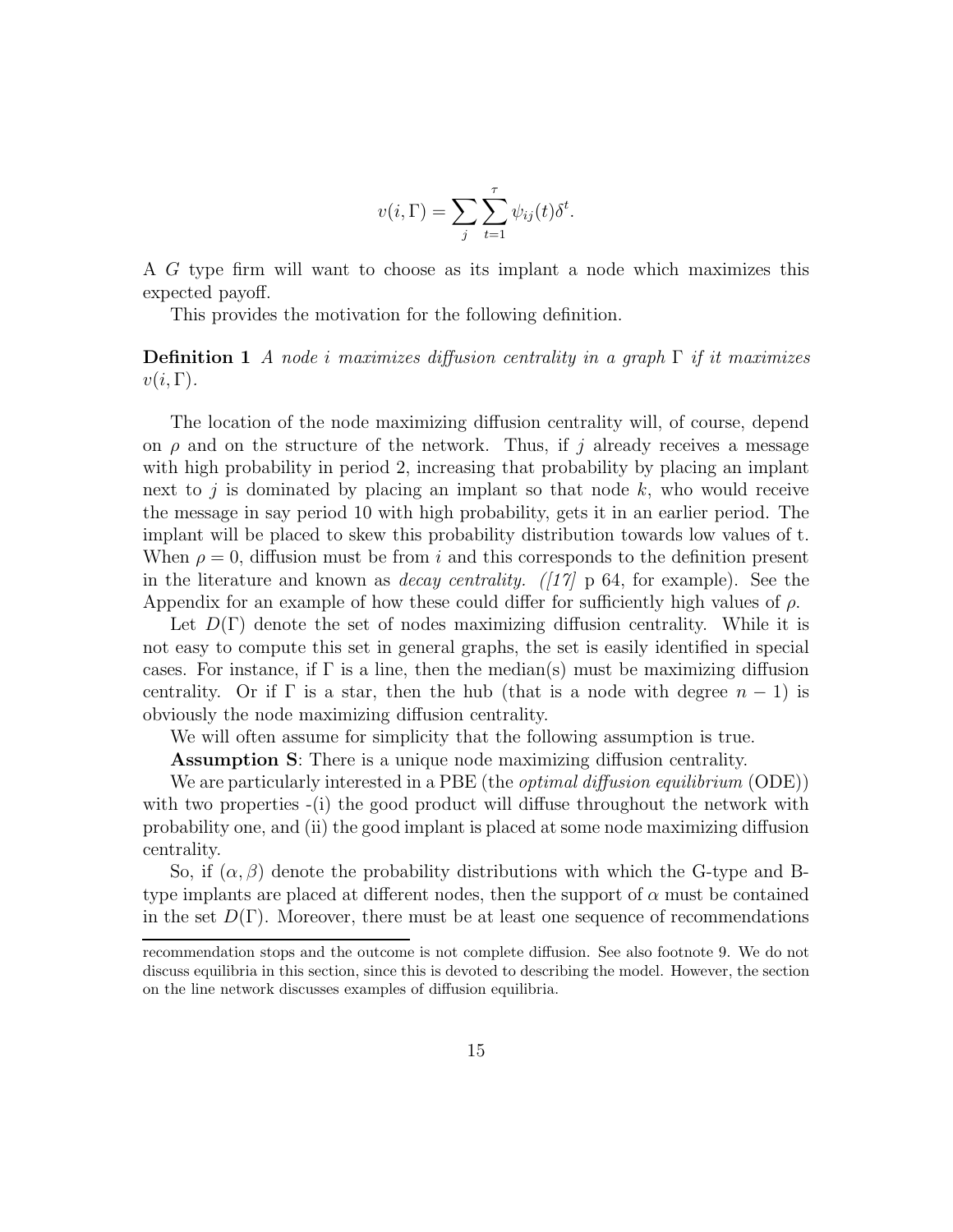originating from all nodes with  $\alpha_i > 0$  which are accepted with probability one-otherwise the good product will not diffuse through the entire network with probability one. Hence, conditional on the product being Good, an ODE maximizes consumer surplus.<sup>12</sup>

Since ODE may not exist for some networks and parameter values, we also focus on PBE in which the good product spreads throughout the network with probability one, even if this dos not happen in the fastest possible time. We call such equilibria complete diffusion equilibrium (CDE).

Of course, we also need to identify when G and B will decide to use an implant. This must depend on a comparison of the increase in expected profit resulting from an implant and the cost c incurred by employing an implant. We assume that  $c > 0$ , but is "small" so that the expected net gain from using an implant will be non-negative.

# 3 The Role of the Various Assumptions.

We make several assumptions in formulating the model. These include:

- 1. At most one implant, no direct negative recommendations (though silence is a noisy negative recommendation) and the  $B$  type cannot produce a  $G$  good, even by good luck. The last section on Extensions discusses the possible nature of the results when these assumptions are relaxed. However, these are maintained assumptions for our analysis.
- 2. Complete information about the structure of the network. Whilst we recognise that this is strong, it is essential in our analysis to obtain the full flavour of Bayesian rational players. These buyers take into account, given the equilibrium strategies, what events outside a buyer's own direct neighborhood affect her private history in each period. In order to account for these events, a buyer has to understand the various paths by which a recommendation can reach her and this involves knowledge of the network.
- 3. Assumption S simplifies the exposition but is not needed for most of our results. Its implication is that in any ODE, the G-type firm will play a pure strategy the implant will be located at the unique node maximizing diffusion centrality. This simplifies the computation of ODE considerably.

 $12\text{As mentioned earlier, if the product is Bad, the upper bound on the extent of diffusion is given}$ by the maximal degree of any node in the network.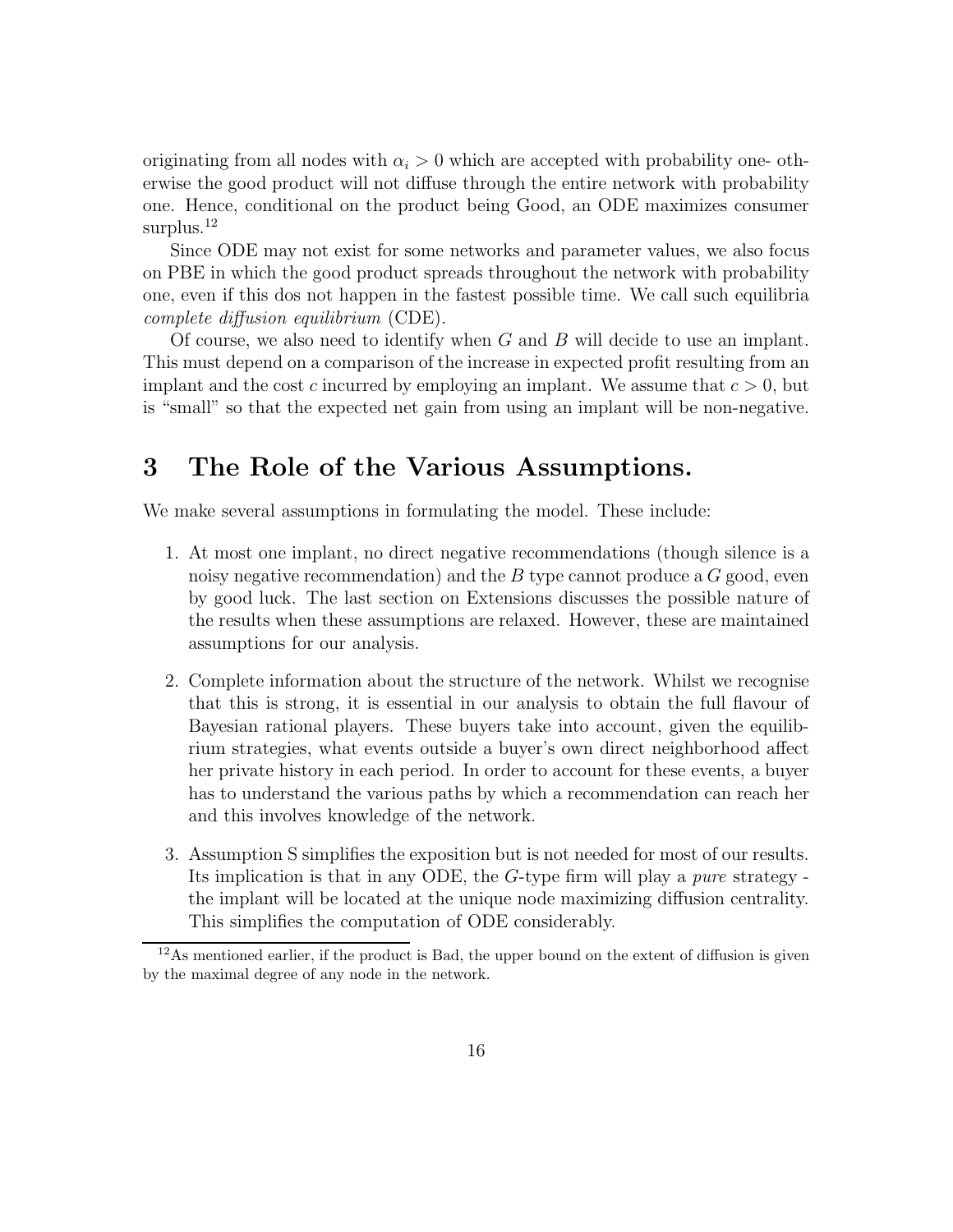- 4. The same is true of myopic players. Suppose node  $i$  is at a distance of two from node  $k$  where the  $G$ -type implant is supposed to be placed in equilibrium. Suppose also that i receives a recommendation from j in period 1 where j is not on the path between i and k. If node i waits one more period, then she will receive one more recommendation if the product is good and none if the product is not good. In either case, she will know with probability one whether the good is good or bad. The "cost" of acquiring this confirmation is that one period elapses and time is costly because of discounting. We assume away the computational complications that arise because of non-myopic behaviour because there are no qualitative differences in the results.<sup>13</sup>
- 5. We assume that there is a single, fixed price of the good. There cannot be any separating equilibrium in prices. For suppose G and B type firms announce different prices with that of the former being higher. Then, the B firm can always deviate and announce the G-price. Since quality can be inferred only after consumers have bought the good and since the B-type firm can only get one round of customers, this must be a profitable deviation. So, there can be only one price which we normalize to give a profit of one.

## 4 The Role of Innovators

Recall that  $\rho$  is the probability of an innovator. In order to understand the role of innovators in sustaining CDE or ODE, we consider what happens in the stark case when there are no innovators; that is, when  $\rho = 0$ .

The notion of *effective degree* plays an important role in our analysis. Consider a PBE  $(\alpha, \beta)$ , where the support of  $\alpha$  is say a set M of nodes. Suppose node i is connected to every node in M; that is,  $i \in \bigcap_{m \in M} N_m$ . Suppose also that i receives a recommendation only from  $j \notin M$ . Then, i must conclude that j is an implant of the B-type firm  $\overline{\phantom{a}}$  if the product was good, then i must have received a recommendation from some  $m \in M$ . So, credibility considerations imply that a B type implant may not be able to get her recommendations accepted by all her neighbours. This consideration gives rise to the notion of effective degree. $^{14}$ 

**Definition 2** Fix a PBE  $(\alpha, \beta)$ , and let M be the support of  $\alpha$ . For any node,  $i \notin M$ , let  $\bar{N}_i = N_i \setminus (\cap_{m \in M} N_m)$ . Then, we define  $\bar{d}_i = |\bar{N}_i|$  to be the effective degree of i in  $\Gamma$ .

<sup>13</sup>We allowed for non-myopic behaviour in an earlier version of the paper.

 $14$ From the description above, it should be clear that these terms are defined with respect to a specific PBE.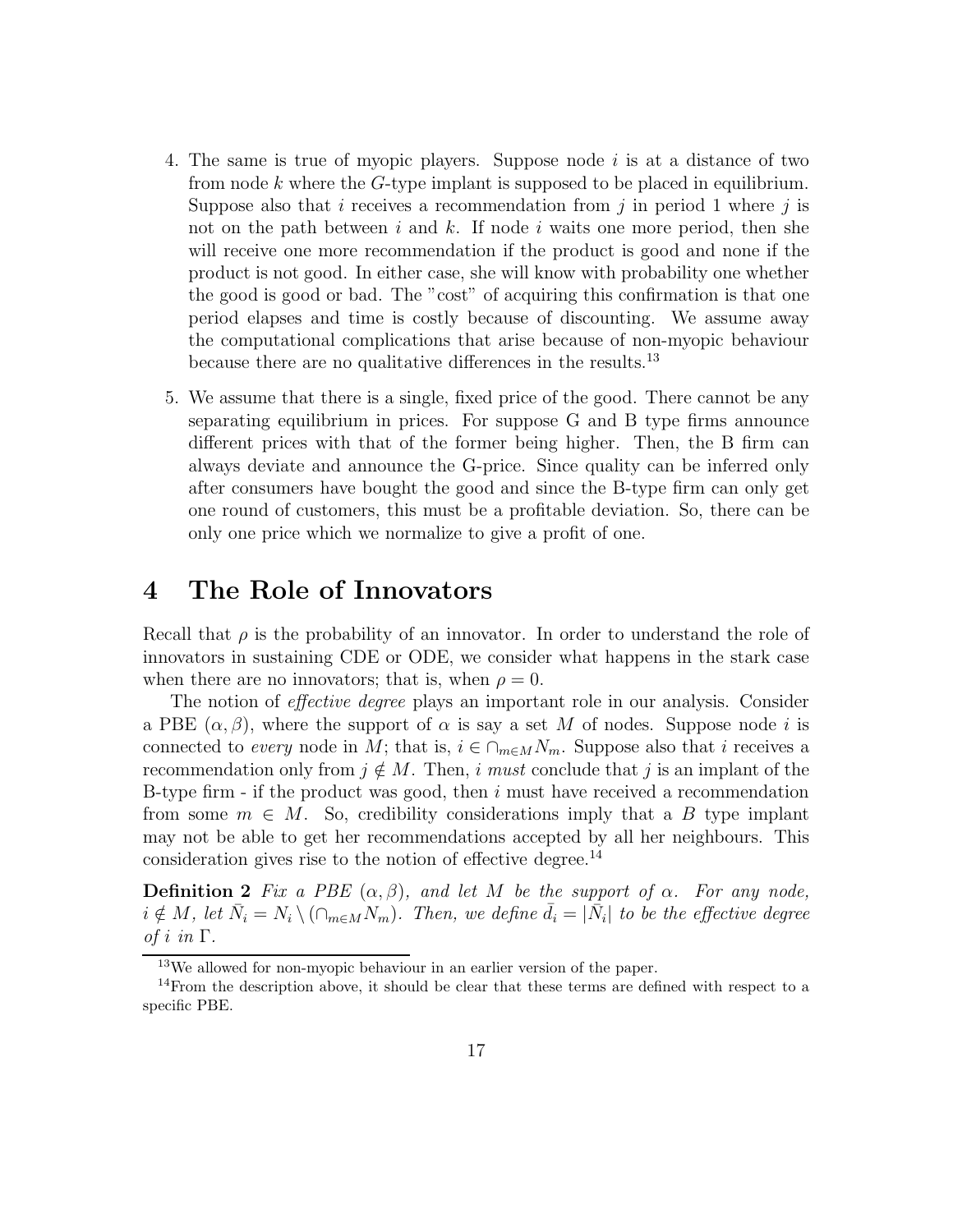The effective degree of  $m \in M$  will be  $d_m$  itself.

Consider an obvious implication of  $\rho = 0$ . In this case, for any PBE  $(\alpha, \beta)$ , only a node in the support of  $\alpha$  can make a recommendation in period 1. A bad implant at other sites will have to wait to speak. For instance, a neighbor of node  $m$  in the support of  $\alpha$  can speak in period 2 by pretending to have received a recommendation from  $m$  in period 1, a site at a distance of 2 from  $m$  can speak in period 3 and so on. This constrains the possibility of the good product diffusing throughout the network. The following theorem describes the possibilities. Before stating it, we introduce a couple of definitions, which will be used again in Section 5.

**Definition 3** A link ij  $\in \Gamma$  is critical if  $\Gamma - ij$  has more components than  $\Gamma$ .

That is, if a critical link is removed from a connected network  $\Gamma$ , then the network Γ no longer remains connected.

**Definition 4** A node *i* is critical in  $\Gamma$  if all links of *i* are critical.

Of course, if the network is a tree, then all links are critical, and so all nodes are critical.

**Theorem 1** Suppose  $\rho = 0$ . Then,

- (i) If  $\Gamma$  is complete, then there is no CDE.
- (ii) If the nodes maximizing diffusion centrality are both critical and have highest effective degree, then there is no ODE.

**Proof.** The proof of this and all other results is in Appendix A.  $\blacksquare$ 

This theorem of course immediately implies that when  $\rho = 0$ , the line or, more generally, a tree where the node maximizing diffusion centrality also has maximal effective degree cannot support an ODE. It is easy to construct examples of trees which support an ODE if  $m$  does not have maximal effective degree. Consider the following example.

Example 1 Let  $n \geq 9$  and n be odd.<sup>15</sup> Let  $\Gamma$  be as follows. Individual 1 has just 2 links to 2 and 3. Divide the set  $\{4, \ldots, n\}$  into two equal subsets, let 2 be connected to all individuals in the first subset, each of whom have no other link. Similarly, let,individual 3 be connected to all agents in the second subset, each of whom have no other link.

<sup>&</sup>lt;sup>15</sup>See Figure 1 for the case  $n = 9$ .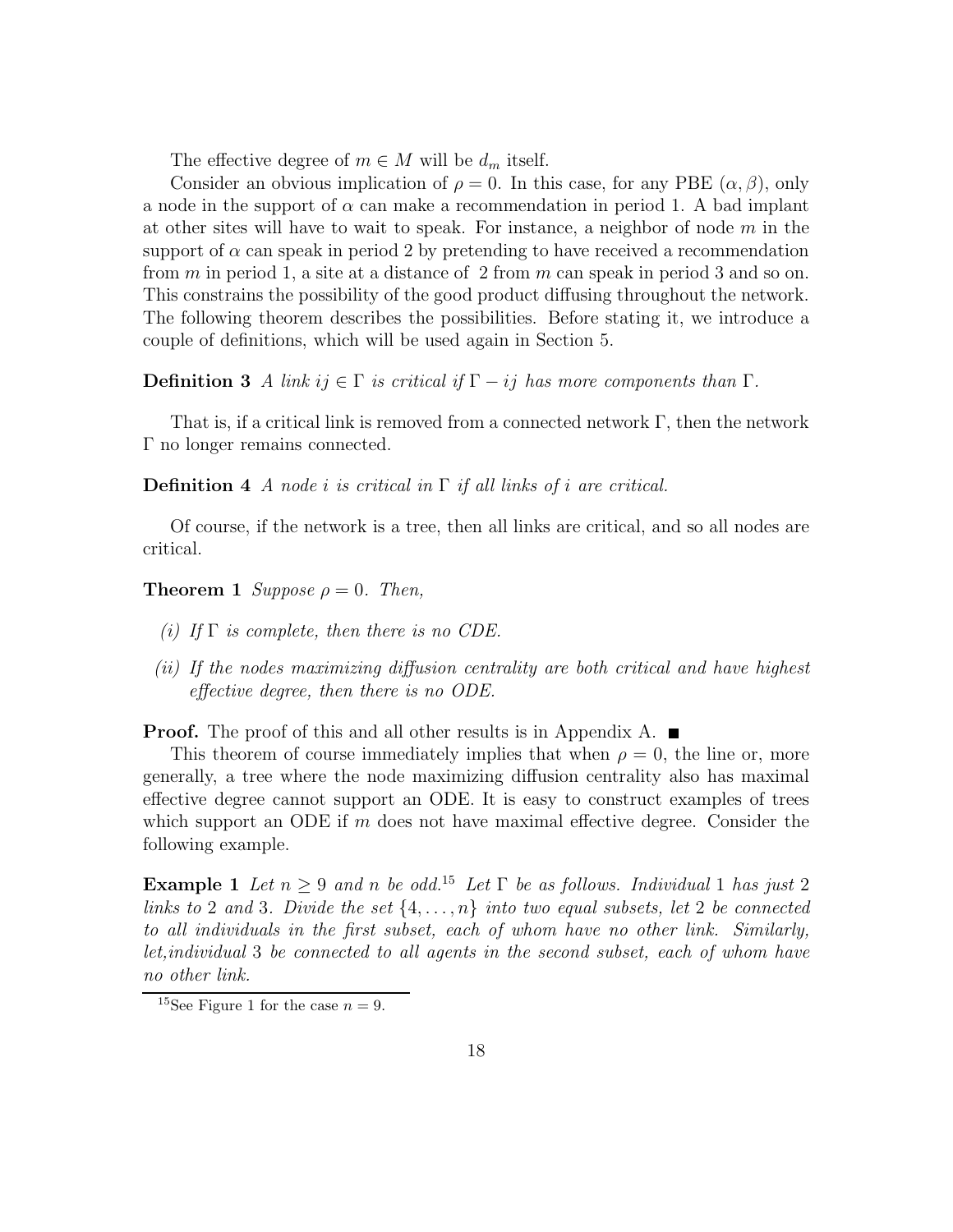



Assume that

$$
\delta \ge \max\left(\frac{4}{n-3}, \frac{n-5}{n-3}\right)
$$

First, notice that if type G places his implant at 1 and all subsequent recommendations are accepted with probability one, then his payoff is  $2\delta + (n-3)\delta^2 - c$ . On the other hand, if he places his implant at 2 or 3, then his payoff is  $(((n-3)/2) +$  $1)\delta + \delta^2 + ((n-3)/2)\delta^3 - c$ . The inequality  $\delta \geq \frac{n-5}{n-3}$  $\frac{n-5}{n-3}$  ensures that the first sum is at least as large.

Second, assume also that p and  $\bar{p}$  are such that the type B can put probability  $1/2$ on each of the nodes 2 and 3, and still make a credible recommendation in period 2. That is, the neighbors of 2 and 3 have to infer whether sites 2 and 3 have received a recommendation from the implant of type G placed at 1 in the previous period or whether it is the type B implant who is speaking in period 2, having strategically kept silent in period 1. A probability weight of  $\beta_2 = \beta_3 = 1/2$  brings their updated belief that the recommendation is being passed on from 1 to the threshold  $\bar{p}$ , given the initial parameter values.

Then, the following is an ODE. The type G puts his implant at 1 with probability 1, the type B randomizes between 2 and 3 with equal probability. The type G implant speaks immediately while the type B implant speaks in period 2. All recommendations are accepted with probability one.

These constitute an equilibrium because if  $\delta \geq \frac{4}{n-3}$ , then the type B implant has no incentive to deviate and place his implant at 1 - he gets  $\delta^2(n-3)/2-c$  in equilibrium, whereas he would get  $2\delta - c$  by placing his implant at 1. The response decisions are optimal because updated beliefs are not below the threshold.

In general,  $\rho = 0$  gives "less cover" for the B type to hide itself. It also creates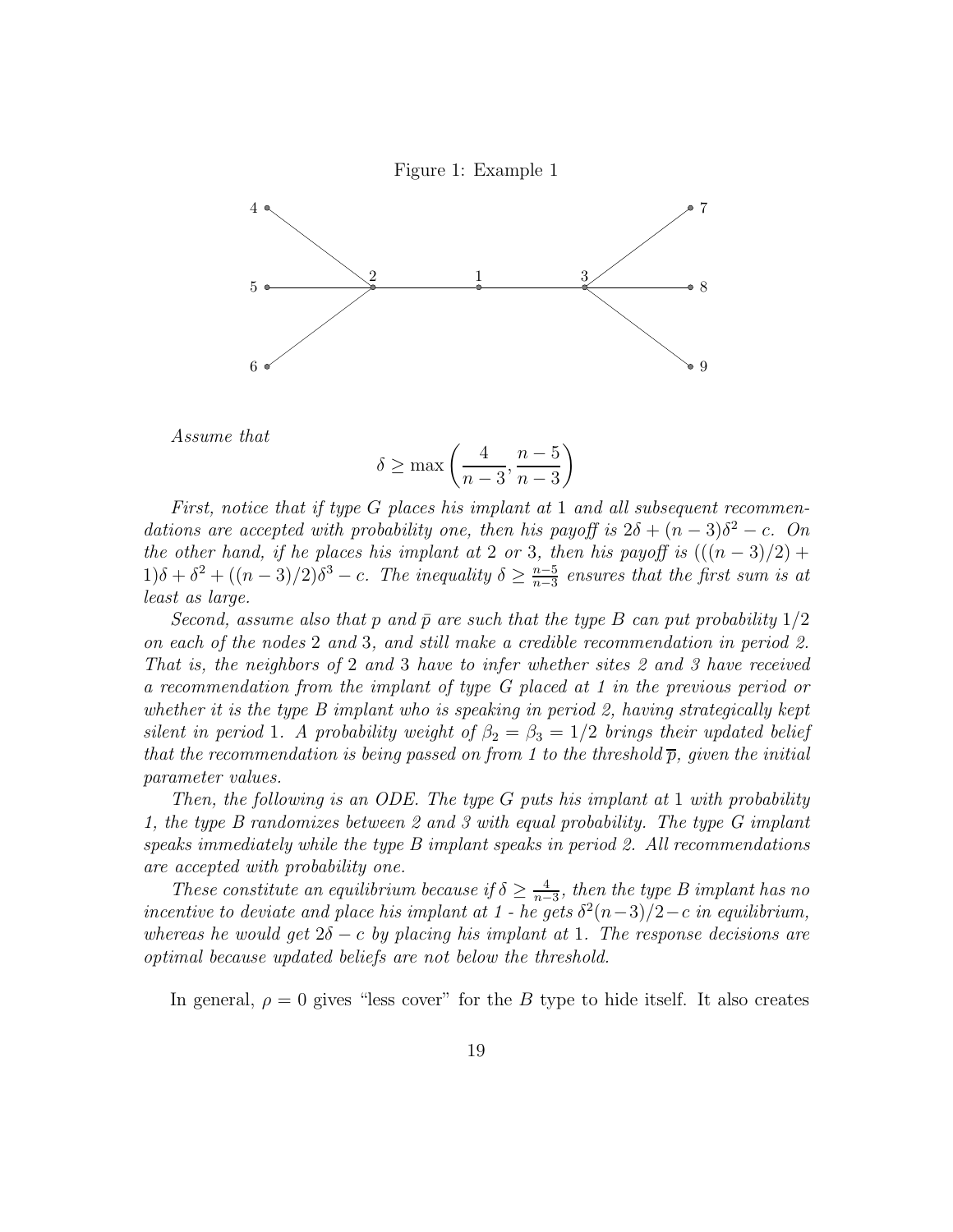more zero-probability events, giving rise, for example, to a no-trade equilibrium, in which neither type of firm chooses to enter with an implant. If anyone does enter and recommends the product, it is believed to be a B type and no buyer buys.

How does a positive  $\rho$  impact on the possibility of optimal diffusion? Fix all other parameters and the network structure  $\Gamma$ . Now,  $\rho$  influences the nature of equilibrium in two ways. First, the higher the value of  $\rho$ , the lower is the net gain from having an implant for both firm types. So, there will be some value of  $\bar{\rho}$  such that if  $\rho \geq \bar{\rho}$ , then one or both types of firm F will refrain from employing an implant.

Second, the value of  $\rho$  influences the updating process according to equation 1. Suppose  $\rho$  changes. How does this affect  $\eta_{i,i-1}^1$  for a fixed value of  $\beta_i$  and distribution α? An increase in  $ρ$  makes it more likely that  $i - 1$  is an innovator, but also makes it less likely that none of the other neighbors of i are innovators. These effects move in opposite directions and an unambiguous answer is difficult to provide.

### 5 The Line Network

In this section, we provide a discussion of a specific network structure - the *line*, in order to illustrate the conditions required for complete and optimal diffusion equilibrium. Much of the intuition underlying the model can be obtained by analysing what happens in the case of the line. In particular, the importance of *largeness* for optimal diffusion is perfectly illustrated by this network.

Assume, for simplicity, that n is odd, so that Assumption S is satisfied. So, let  $\Gamma$ be a line, with the sites ordered so that 1 and  $n$  are the end-points of the line having degree one, whilst all other sites have degree 2. Since  $n$  is odd, the unique median m maximizes diffusion centrality.

We discuss informally the ODE type of equilibrium. A theorem and formal proof of our results on the line follow this informal discussion. We will conclude this section with examples illustrating other types of CDE.

If  $(\alpha, \beta)$  is to be an ODE, then the recommendation coming from m has to be accepted with probability one. That is,  $m-1$  and  $m+1$  must accept any recommendation coming from  $m$  with probability one. Since the bad type can always mimic the Good type, this implies that wherever the bad implant is placed, her recommendation must be accepted by two neighbors. Out-of-equilibrium, if an offer is rejected, the recommendation does not proceed farther along the path where there is a rejection, though it might elsewhere. No player who has a subsequent move can observe this deviation; all they can observe is that no recommendation reaches them, which occurs with positive probability along any path.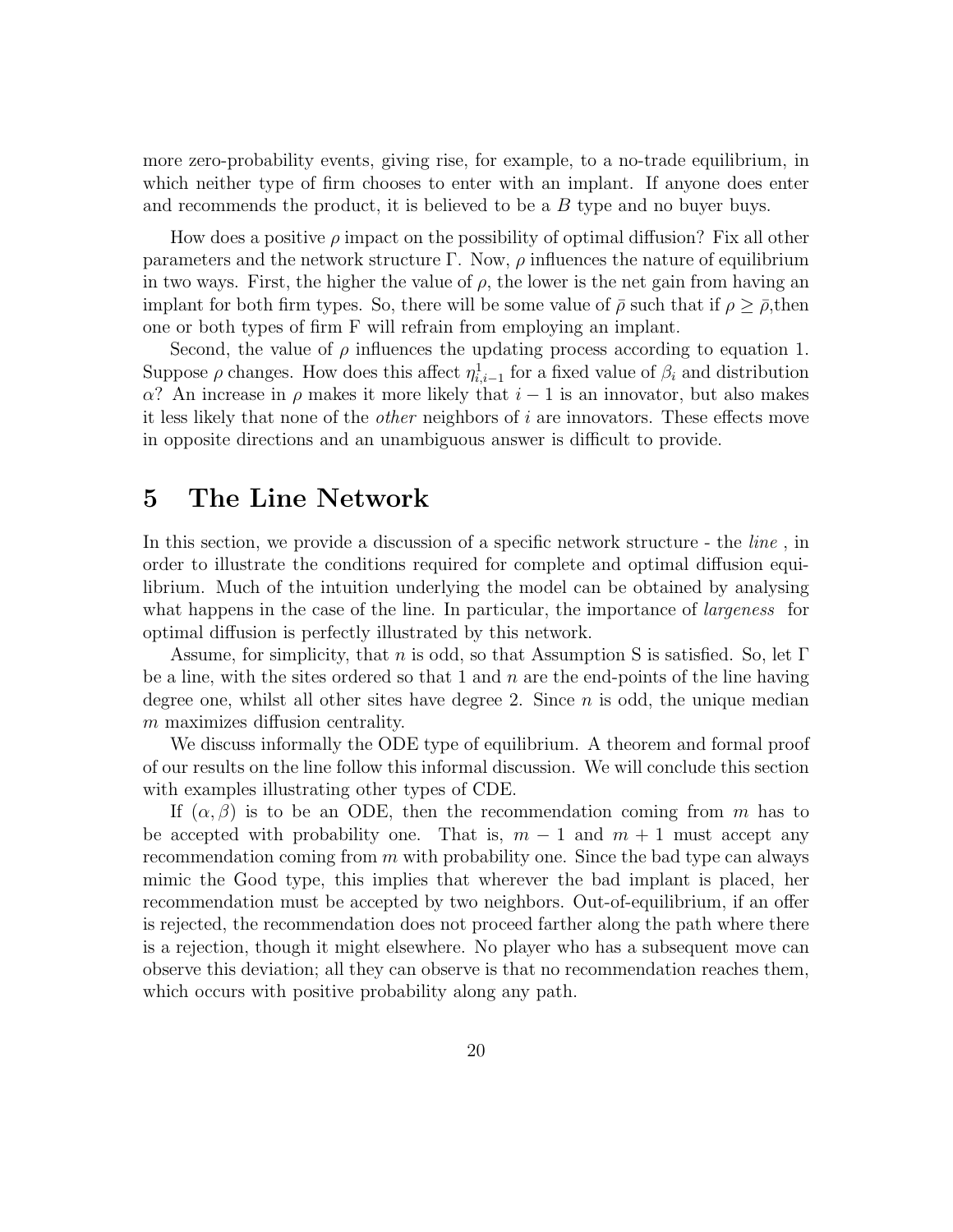But, of course,  $\beta_m \neq 1$ . For, if  $\beta_m = 1$ , then from equation (1),

$$
\eta^1_{m-1,m}-p=\eta^1_{m+1,m}-p=p[\frac{((1-\rho)-1)(1-p)}{p(1-\rho)+(1-p)}]<0,
$$

and neither of m's neighbors would buy the product after receiving a recommendation from m, which is a contradiction. So, while the support of  $\beta$  can *include m*, it cannot coincide with  $\{m\}$ . Over what set of nodes can the bad type "distribute"  $\beta$ ? The answer of course is that the support of  $\beta$  must be contained in those nodes who can make "credible" recommendations to both their neighbors, since m's recommendations should be credible. That is, it must be the set of nodes with effective degree 2. Set

$$
E_2 \equiv N \setminus \{1, m-2, m-1, m+1, m+2, n\}
$$

It is clear that 1 and n cannot be in  $E_2$  since they have only one neighbor. Although  $m-2$  and  $m+2$  have degree 2, notice that  $m-1$  (respectively  $m+1$ ) will not believe a single recommendation from  $m-2$  (respectively from  $m+2$ ).<sup>16</sup> Of course,  $m-1$  and  $m+1$  cannot sell to m. Also, notice that if  $n < 9$ , then m will be the sole member of  $E_2$ , and there will not be any ODE.

It is also clear when the bad type will want to use an implant when there is an ODE. Let the implant be placed at i. Since i can be an innovator with probability  $\rho$  (in which case he would buy the product anyway), the effective cost of an implant at  $i$  is

$$
\rho + c
$$

The benefit is the additional probability that  $i-1$  and  $i+1$  buy the product. With probability  $(1 - \rho)^2$ , neither is an innovator. With probability  $2(1 - \rho)\rho$ , one of the two is an innovator. Hence, the benefit is

$$
2(1 - \rho)^{2}\delta + 2(1 - \rho)\rho\delta = 2\delta(1 - \rho)
$$

So, the net gain of an implant for  $B$  is given by

$$
2\delta(1-\rho)-\rho-c
$$

where  $c$  is the cost of an implant. So, B will use an implant if

$$
c \le c^B(\delta, \rho) \equiv 2\delta(1 - \rho) - \rho
$$

<sup>&</sup>lt;sup>16</sup>Both  $m-1$  and  $m+1$  know that if the product is good, then m would have made a recommendation.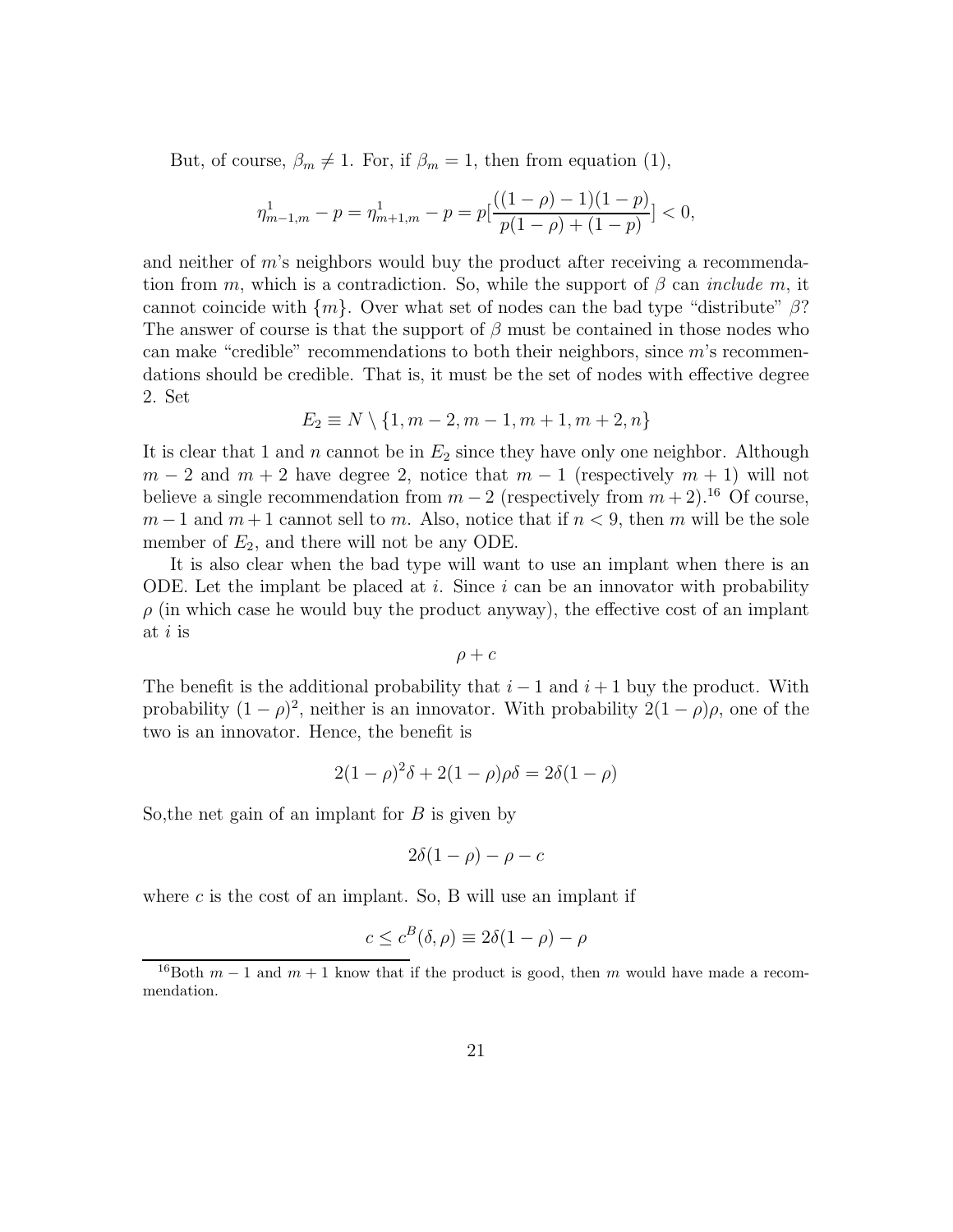Not surprisingly, the higher the value of  $\rho$ , the lower is the expected gain from employing an implant.

Consider G. Let  $\pi^{G}(\delta,\rho)$  denote the profit of G in the absence of an implant, and  $\bar{\pi}^G(\delta,\rho)$  denote the profit of G if an implant is used.

Then, G will use an implant if

$$
c \le c^G(\delta, \rho) \equiv \bar{\pi}^G(\delta, \rho) - \underline{\pi}^G(\delta, \rho)
$$

The fact that the B-type implant's recommendation has to be credible imposes an upper bound on the value of  $\beta_i$ . The bound can be determined from equation 1.

It is now easy to describe what an ODE looks like when  $n \geq 9$  is odd, and the cost of an implant does not exceed c.

(i) The type G firm puts its implant at the median of the line with probability one.

(ii) The support of  $\beta$  is contained in  $E_2$ , and the recommendation from each node in the support is credible.

(iii) The implant (irrespective of type) "speaks" in period 1.

Response decisions must support full diffusion - we spell this out in the proof of the theorem.

In the theorem below, we make a very mild assumption on out-of-equilibrium beliefs to show that for "large" networks, the only PBE is an ODE.

**Assumption D1.** Let the sender of type  $t \in T$  choose to send a message  $m \in M$ . Let the receiver respond with an action  $a$  from  $A$ . Consider the set of responses to the message m that induces type t to weakly prefer to send the message m rather than the candidate equilibrium message  $m^*$ . Denote this set by  $A_t \subseteq A$ . If there is a type  $t'$  who strictly prefers sending message  $m$  (to the equilibrium message) if the responses are in  $A_t$ , then the belief of the receiver on receiving message m must accord probability 0 to type  $t$ . (See [3]).

The D1 refinement of sequential equilibrium essentially requires that if an out-ofequilibrium message is observed, the responder puts the entire weight of her updated beliefs on the set of types that gain maximally from the deviation. The attractive properties of this refinement in generic signaling games are examined in detail in [4]

Fix  $(\rho, p, \bar{p})$ . The integer bounds specified in the theorem below are with respect to this vector of parameter values. We will also assume that Assumption S is satisfied. However, the proof makes it clear that this just simplifies the computation of the bounds - there will be no qualitative change in the result if Assumption S is not satisfied.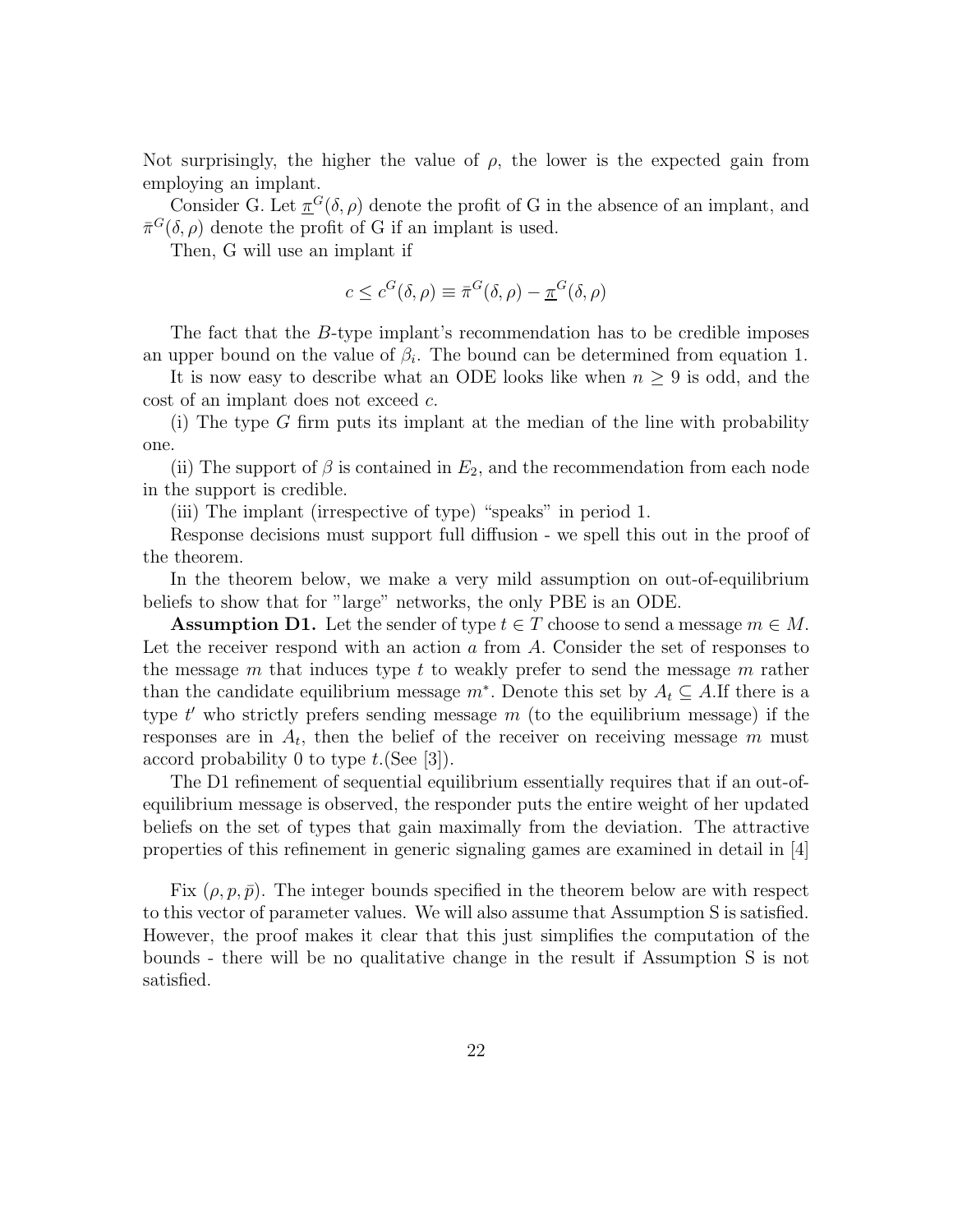**Theorem 2** Suppose Assumption S holds. Then, there are integers  $n^1, n^2$  such that  $n^2 \geq n^1 > 7$  such that

- (i) There is an ODE iff  $n \geq n^1$ .
- (ii) Moreover, if **D1** is satisfied and  $n \geq n^2$ , then the only PBE is an ODE.

We now give examples of other types of equilibria on the line. It follows that either a different PBE exists along with an ODE or n is smaller than  $n<sup>1</sup>$ .

Our first example is one where  $n = 7$  so that an ODE does not exist, but a CDE does exist. Recall that from equation 1,  $b^1 \equiv \frac{\rho(1-\rho)p}{1-\rho}$  $\frac{1-\rho)p}{1-p}$   $\left[\frac{(1-\bar{p})}{\bar{p}}\right]$  $\left(\frac{-\bar{p}}{\bar{p}}\right)$  is the probability weight of the B-implant on i which ensures  $\eta_{j,i}^1 = \bar{p}$  when  $\alpha_i = 0$ . That is, this is the probability weight of the B-implant on  $i$  which makes neighbor  $j$  of  $i$  indifferent between accepting or rejecting a recommendation from  $i$ . Assume that

$$
7b^1\geq 1
$$

**Example 2** Let  $n = 7$ , then, the following is a CDE.

- $\bullet \ \alpha_1 = 1.$
- $\beta_i = b^1$  for  $i = 3, 4, 5, 6$ .
- $\beta_i = \max(0, \frac{1-4b^1}{3})$  $\frac{4b^2}{3}$  for  $i = 1, 2, 7$ .

Any implant speaks in period 1. The response decisions are the following.

(i) For each  $i \neq 7$ , only  $i + 1$  accepts the recommendation of i and does so with probability one in period 1.

- (ii) Node 6 accepts the recommendation from 7 in period 1.
- (iii) Node  $1+t$  accepts her left neighbor's recommendation in period  $t > 1$ .

So, each period 1 recommendation is accepted by exactly one node. In subsequent periods, diffusion of the good product happens from left to right.

Since the period 1 updated probability is exactly  $\bar{p}$  for recommendations coming from  $i = 3, 4, 5, 6$ , it is an equilibrium response for  $i + 1$  to accept and  $i - 1$  to reject the recommendation. The updated probability of recommendations coming from 1,2,7 is either greater or equal to  $\bar{p}$ . Noting that 1 will not accept any recommendation from 2 (since  $\alpha_1 = 1$ ), the other response decisions are also optimal.

The G-implant achieves complete diffusion. Any deviation yields lower expected payoff since the product does not diffuse to the left. The B-implant gets one acceptance. No deviation does better. Hence, this constitutes a CDE.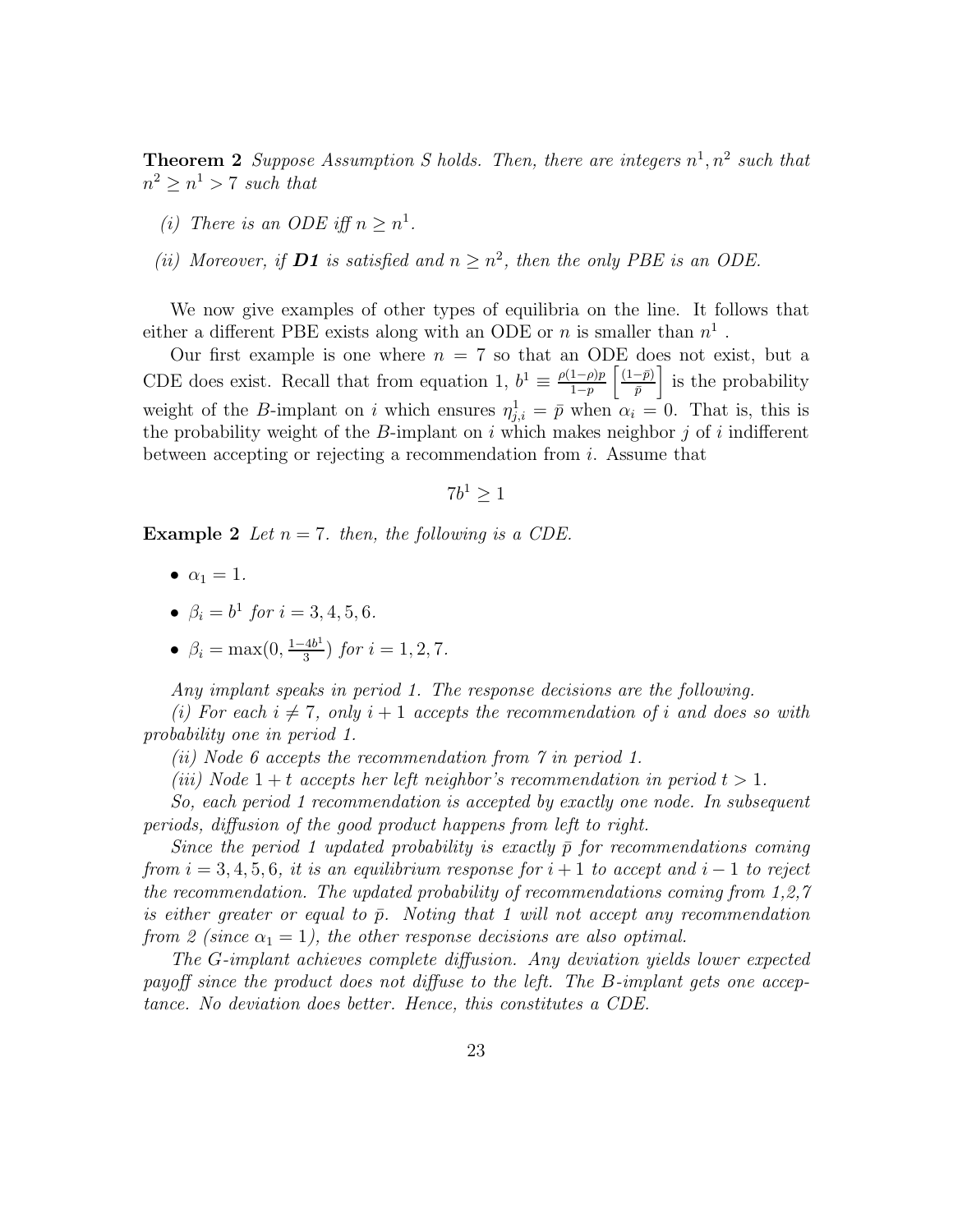Since the G-implant locates at an extreme node, the set of possible nodes which can be the support of  $\beta$  includes nodes with effective degree one. This increase in possibility allows a CDE to exist for  $n = 7$ . That is, "small" networks which cannot sustain ODE can nevertheless sustain CDE.

The next example shows that a network size which allows ODE to exist can also sustain CDE where the  $G$ -type does not locate at  $m$ . In fact, in the example below, m is not in the support of either  $\alpha$  or  $\beta$ . The B-type implant gets two acceptances in equilibrium and hence has no reason to deviate to  $m$ . The  $G$ -type implant would like to deviate to  $m$  but recommendations are not accepted for reasons we explain below.

**Example 3** Let  $n = 9$ , and

$$
\frac{p(1-\bar{p})(1-\rho)}{\bar{p}(1-p)} + 2\frac{\rho(1-\rho)p}{1-p} \left[ \frac{(1-\bar{p})}{\bar{p}} \right] \ge 1
$$

Let

•  $\alpha_4 = 1, \alpha_i = 0$  for all  $i \neq 4$ .

$$
\bullet\;\; \beta_4=\tfrac{p(1-\bar p)(1-\rho)}{\bar p(1-p)}
$$

• 
$$
\beta_7 = \beta_8 = \frac{1-\beta_4}{2} \leq \frac{\rho(1-\rho)p}{1-p} \left[ \frac{(1-\bar{p})}{\bar{p}} \right]
$$

•  $\beta_i = 0$  for all other i.

Response decisions are the following.

(i) 4 does not accept any recommendation.

(ii) Every other node accepts all other recommendations in period  $1^{17}$ 

Since  $\alpha_4 = 1, E_2 = \{7, 8\}.$  Readers can check that  $\beta_4$  corresponds to  $\beta_m$  from the previous theorem, while  $\beta_7 = \beta_8$  does not exceed the probability weight that makes recommendations just credible from nodes which are not in the support of  $\alpha$ . So, these ensure that the response decisions of all nodes other than 4 are optimal.

What should 4 (if no implant is placed there) do if it receives a recommendation from 5, which is the median? Note that this is an out-of-equilibrium move if it comes from an implant (though the type of player making the recommendation is not observable). In equilibrium, it can only come from an innovator since 5 is not in the

<sup>&</sup>lt;sup>17</sup>For  $t > 1$ , response decisions support complete diffusion. We do not specify these since they play no role.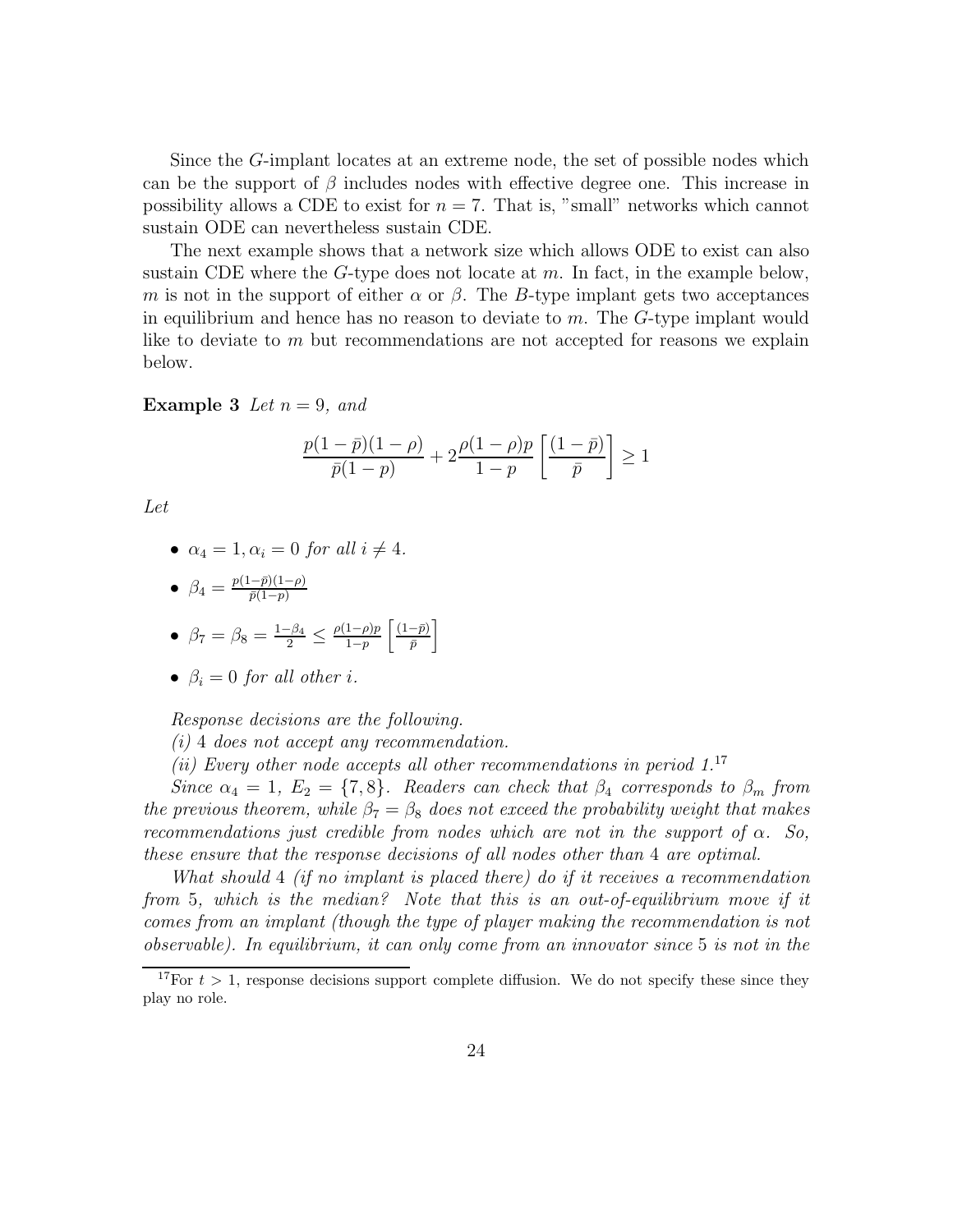support of either  $\alpha$  or  $\beta$ . But, 4 "knows" that if the product is good, then it should have a G-implant. So, the recommendation cannot be from an innovator - it must be from a deviant of either the G- or B-type. If  **is not imposed, then 4 can assign** the belief that the recommendation is from the B-implant and hence not accept the recommendation. Given this, the G-type implant has no incentive to deviate to 5, which is the median.

Hence, the prescribed strategies constitute a PBE which is a CDE. Of course, there is also an ODE where  $\alpha_5 = 1$  with the support of  $\beta$  being  $\{2, 5, 8\}.$ 

# 6 Constraining both types of implant to speak in the first period.

As a further simplification of the model, we could require that both the G and B implants must speak in the first period, with the innovators. This would imply that any recommendation received in the second period would be considered to be passed on from a recommendation received in the previous period and therefore a signal of a good type. For the equilibria discussed in the last section and, for general networks in which the probability of acceptance is either 1 or 0 by any node, this restriction does not affect the equilibria. In an ODE, even if the  $B$  type had the option to wait, he would not do so because a payoff of 2 is greater than one of  $2\delta$ . The G type, of course, will not wait.

The restriction will have some bite if  $\sum_i \beta_i < 1$ , (see the previous section for the line) for the set of nodes in the support of the B type's random behavioral strategy. This means that B does not have enough nodes in the support of his mixed strategy to make the neighbors of these nodes indifferent between accepting and rejecting a recommendation. If the entire probability mass is distributed on these nodes, some neighbors will have  $p < \overline{p}$  and will therefore reject the recommendation, even if they are myopic. In this case, the equilibrium (for  $\rho > 0$ ) has to have the B type randomize between entering with an implant or not. The residual probability has to be on not entering. Any recommendation will be accepted with a probability that makes the B type's expected payoff equal to c, the cost of the implant. The G type will strictly prefer to enter with an implant because she will obtain payoffs after the first period as well, whilst the  $B$  type can only get payoffs from his immediate neighbors and not from their neighbors.

We can also see the effect of restricting both types to speak in the first period in the example in Figure 1. Here the  $B$  types locate at the two nodes that are connected to three leaves each, whilst the  $G$  type locates at the node that is connected to these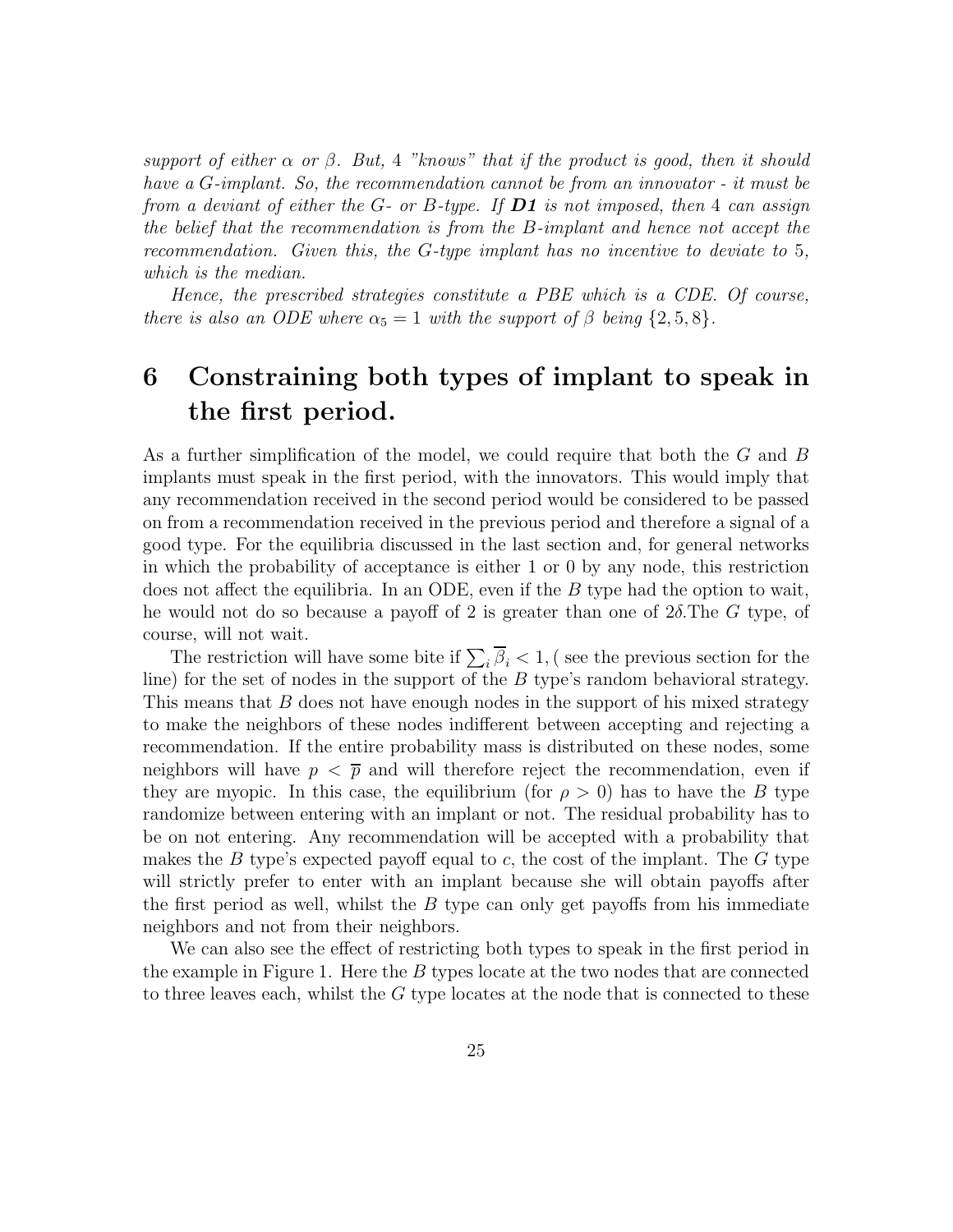two nodes only. This will only work if the  $\rho$  provides enough "cover" for the B type to put all his probability mass at these two nodes. If he were allowed to speak also in the second period, he could also exploit the feature of equilibrium that the  $G$  type's recommendation can be passed on to the leaves in the second period, thus reducing the amount of probability mass associated with a first period recommendation. If B is required to speak in the first period, a deviation by  $B$  to speaking in the second period is infeasible.  $B$  can then locate at one of three nodes so as to make neighbors indifferent between accepting and rejecting and put the remaining probability mass, if any, on not entering. Acceptance and rejection probabilities can be adjusted to make B indifferent between entering and not entering.

# 7 A Partial Characterization Result

In this section, we describe a sufficient condition for an ODE to exist, and then show that this condition is necessary for certain types of network structures.

Throughout this section, we restrict our attention to networks satisfying Assumption S.<sup>18</sup>

Given m, partition nodes into sets  $S_1, \ldots, S_K$  such that  $S_1$  is the set of nodes maximizing  $\bar{d}_i$ ,  $S_2$  is the set of nodes with the next highest value of  $\bar{d}_i$ , and so on.

Suppose that node *i* is in the support of  $\beta$ , and  $j \in \overline{N}_i$ . Whether *j* finds the recommendation credible or not depends on the *degree* of j since she does not receive a recommendation from any neighbor other than  $i$ . Clearly, the larger the number of neighbors of j, the lower is the updated probability after receiving  $i$ 's recommendation.

For every node *i*, let  $k_i$  be the site in  $\bar{N}_i$  that maximizes degree. Then,

$$
\eta_{k_i,i}^1 \leq \eta_{j,i}^1 \text{ for all } j \in \bar{N}_i
$$

For each  $j \in \bar{N}_i$ , let  $\beta_i^j$  be the value of  $\beta_i$  which sets  $\eta_{j,i}^1 = \bar{p}_j$ .

For each 
$$
i, \bar{\beta}_i \equiv \min_{j \in \bar{N}_i} \beta_i^j
$$
 (2)

So, if  $\beta_i \leq \bar{\beta}_i$ , all neighbors of *i* in  $\bar{N}_i$  find *i*'s recommendation credible.

The next theorem identifies a sufficient condition for a network structure to support an ODE. It also shows that this is "almost" necessary. These conditions are satisfied by the line, and so this theorem will include the line as a special case.

<sup>&</sup>lt;sup>18</sup>This assumption results in somewhat more transparent results. In an earlier version, we did not use this assumption here. That version is available from the authors.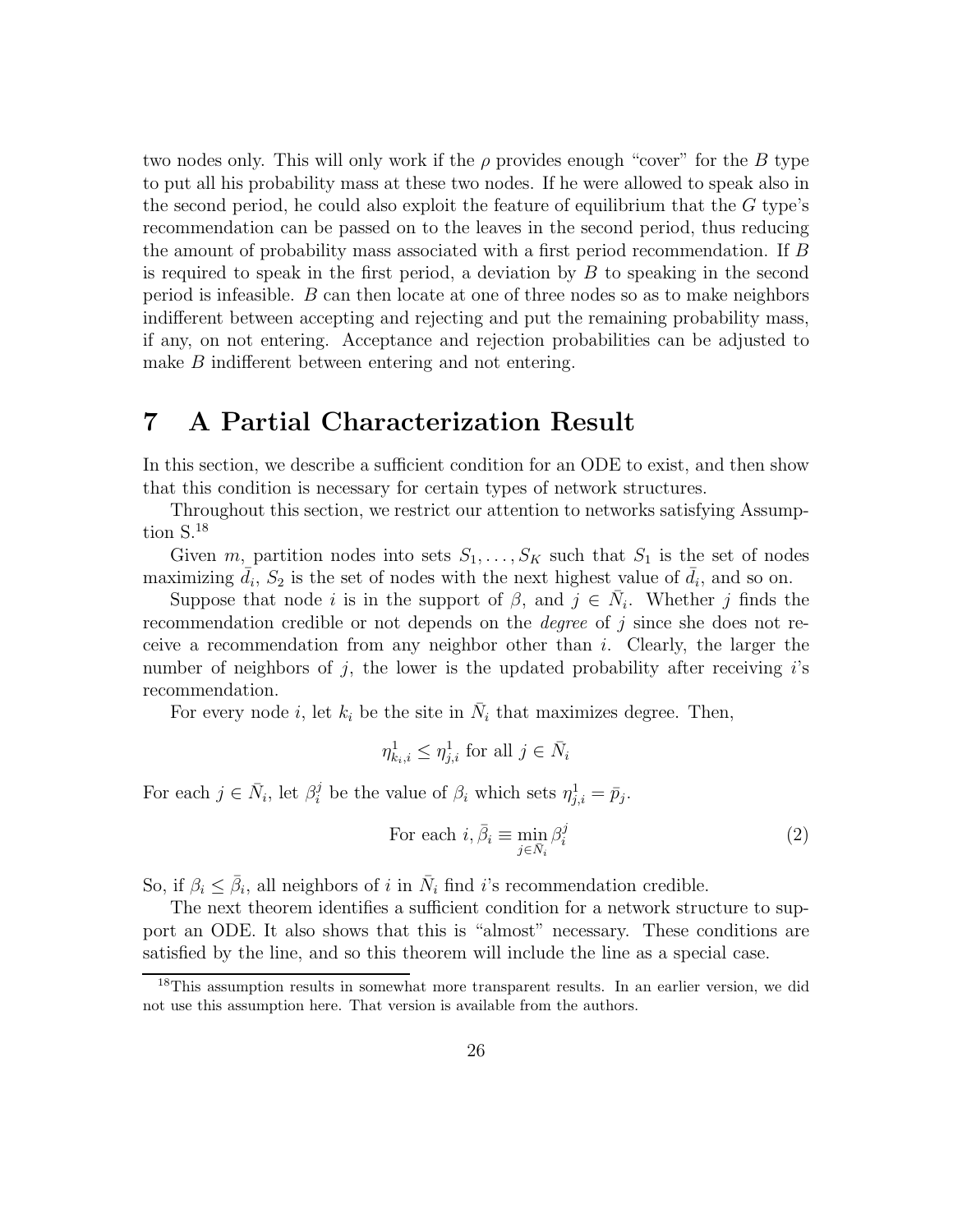**Theorem 3** Suppose the cost of an implant is sufficiently low<sup>19</sup> for both types of the firm to use an implant. Then, an ODE exists if

$$
\sum_{i \in S_1} \bar{\beta}_i \ge 1. \tag{3}
$$

Conversely, an ODE does not exist if m is critical,  $m \in S_1$  and equation 3 does not hold.<sup>20</sup>

Equation 3 is easy to interpret. If there are a sufficient number of nodes maximizing effective degree, then an ODE is easy to support since the type B firm has enough "space" to distribute his probability. Conversely, if an ODE is to exist, then it must be possible for the type  $B$  firm to ensure that a recommendation from each node in the support of its mixed strategy is credible for  $|S_1|$  neighbors.

Why is equation 3 not necessary without additional conditions? Suppose, that  $\alpha_m = 1$ , but  $m \notin S_1$ , but say in  $S_2$ . Also, assume that equation 3 does not hold. It is possible then to have another equilibrium in which (i) the type  $B$  uses a mixed strategy over nodes in  $S_1 \cup S_2$ , (ii) the probability of acceptance of recommendations coming from nodes in  $S_1$  is adjusted below one so as to ensure that the expected payoff from an implant located in  $S_1$  is the same as that from an implant in  $S_2$ . However, the value of  $\delta$  cannot be too high. If  $\delta$  is high, then the low discounting may induce the type  $B$  implant at some site in  $S_1$  to strategically postpone her recommendation to a later period. The freedom to distribute some probability weight over nodes in  $S_2$  may now help in ensuring existence of equilibrium. <sup>21</sup>

If  $m \in S_1$  but is not critical, then there could be an equilibrium of the following kind. The good product may diffuse throughout the network with probability one even if some neighbors of m who do not constitute critical links with m refuse  $m$ 's recommendations - the fact that some link  $mi$  is not critical obviously implies that there is some path from  $m$  to i not involving the link  $mi$ . An implication of this is that the type  $B$  firm needs fewer customers in equilibrium. Now, suppose each node  $i \in S_1$  has one neighbor in  $\bar{N}_i(\Gamma)$  with very high degree, say  $h_i$ , while the others have relatively low degree. Then, one option for the type  $B$  firm is to put

<sup>&</sup>lt;sup>19</sup>For the B type, given the network, this is the condition that the effective cost  $c + \rho$  is less than the maximal effective degree. For the  $G$  type, the upper bound on  $c$  is harder to express explicitly but it depends only on the total number of nodes,  $ρ$  and  $δ$ . Therefore, c is less than the minimum of these two upper bounds.

<sup>&</sup>lt;sup>20</sup>Hence, equation 3 is necessary for the existence of an ODE in all trees satisfying Assumption S and where  $m \in S_1$ .

<sup>21</sup>An example of such an equilibrium is available in a previous version of the paper.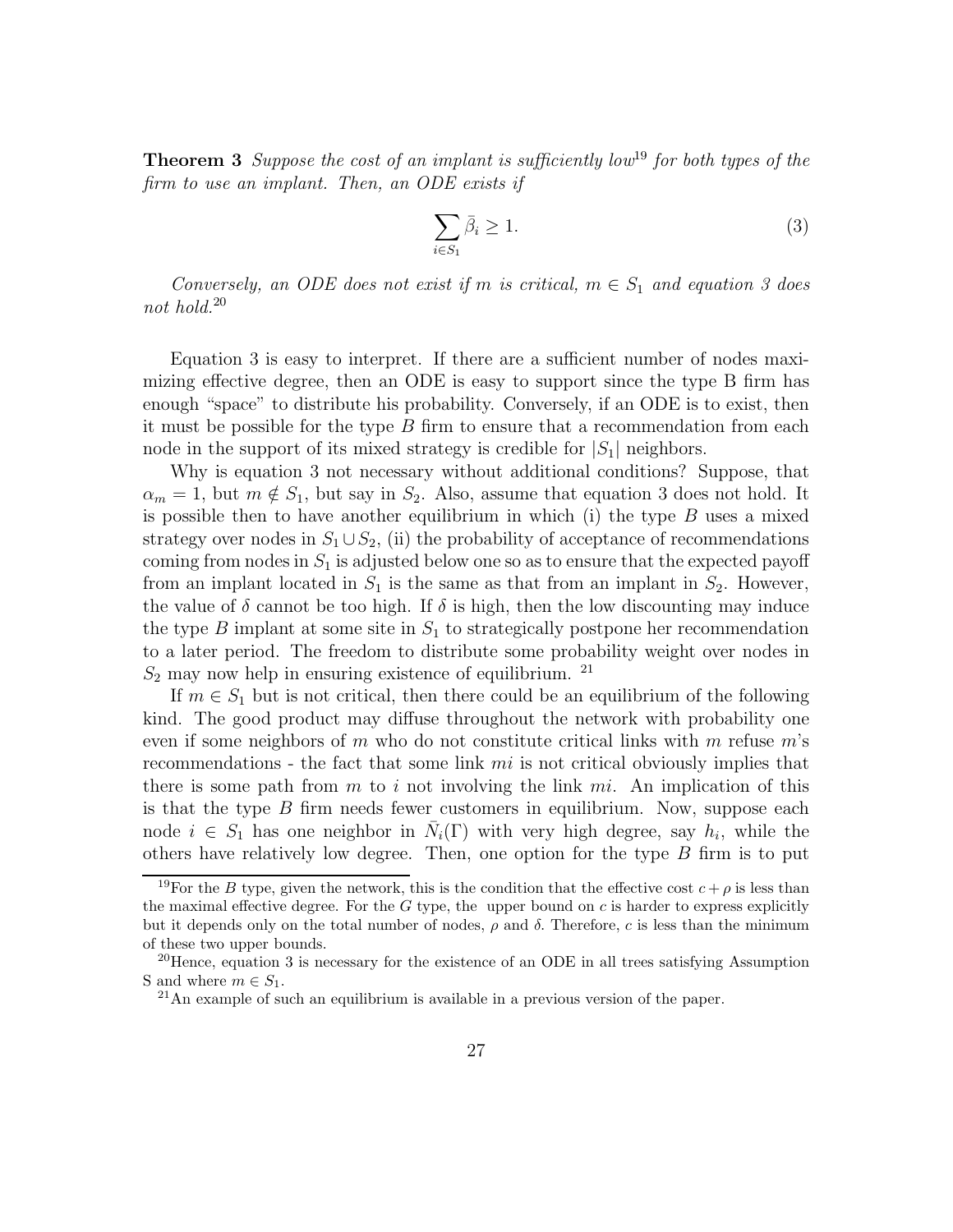Figure 2: Example 4(Tree 1 )



probability weights  $\tilde{\beta}_i > \bar{\beta}_i$  on each i such that all nodes in  $\bar{N}_i(\Gamma)$  except  $h_i$  accept i's recommendation.

The sufficiency condition in Theorem 3 is phrased in terms of effective degrees, and not in terms of "standard" network characteristics such as degree distribution or diameter of the network. This is almost inevitable because the type  $B$  firm will choose to place his implant at some node maximizing effective degree, and that latter does not easily translate into the familiar network characteristics. The following example shows that two networks with the same degree distribution can have quite different properties with respect to the existence of an ODE.

Example 4 In this example both networks are trees with the same degree distribution, such that there is an ODE in one, but not in the other. Let  $n = 7$ .

Tree 1: Node 1 is connected to nodes 2 and 3; node 2 is connected to  $\lambda$  and 5, while node 3 is connected to 6 and 7.

Tree 2: Node 1 is connected to 2,3,4; 4 is connected to 5 and 6, while 6 is connected to 7.

Both trees have degree distribution  $(3, 3, 2, 1, 1, 1, 1)$ . In tree 2, node 4 maximizes diffusion centrality for all  $\delta > 0$ . In tree 1, node 1 maximizes diffusion centrality for  $\delta > 1/2$ .

Let  $\delta > 1/2$ . Although both trees have the same degree distribution, the distribution of effective degrees is not identical. In tree 1, the distribution of effective degrees is  $(2, 2, 2, 0, 0, 0, 0)$ . To see this, check that nodes 1,2,3 all have effective degree 2, while the rest have effective degree 0. In tree 2, the distribution of effective degrees is  $(3, 2, 0, 0, 0, 0, 0)$ . For some parameter values, it is possible to sustain an ODE in tree 1, where  $\alpha_1 = 1$ , while the support of  $\beta$  is  $\{1, 2, 3\}$ . It is easy to see that no parameter values can sustain an ODE in tree 2.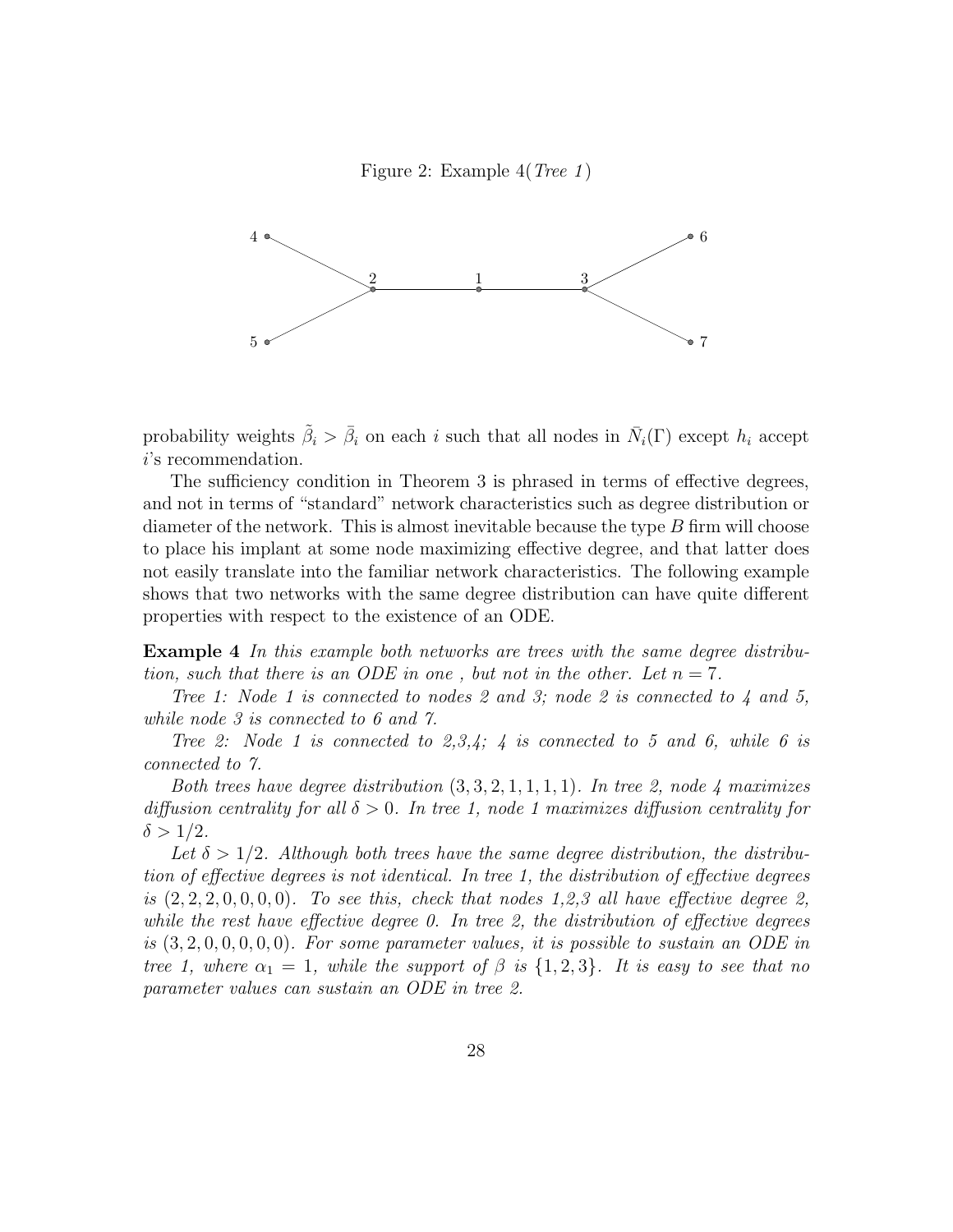

### 8 The Role of the Network Structure

In this section, we show that "dense" networks are not necessarily conducive for complete diffusion, a conclusion which is in stark contrast to the received wisdom in models where credibility is not an issue. We show that the complete network cannot support a CDE, while no network that contains a star encompassing all nodes can support an ODE.

In what follows, for any set  $M \subset N$ , and for any  $i \notin M$ , let  $\overline{N}_i(M) = N_i \setminus \cap_{j \in M} N_j$ , and  $\bar{d}_i(M) = |\bar{N}_i|$ . The interpretation of  $\bar{N}_i(M)$  is that if M is the support of  $\alpha$ , then  $\bar{N}_i(M)$  is the set of potential customers of i. Since individuals in  $\cap_{j\in M}N_j$  are connected to all nodes in  $M$ , they will not accept any recommendation from a node  $i \notin M$ .

**Theorem 4** (i) If  $\Gamma$  is the complete network, then it cannot support a CDE. (ii)Suppose  $\Gamma$  contains a star as a subgraph. Then,  $\Gamma$  cannot support an ODE.

Under Assumption S, we can also place an upper bound on the degree of m.

Theorem 5 Let Assumption S hold, with m the unique node maximizing diffusion centrality in  $\Gamma$ . Then, if  $\Gamma$  is to support an ODE,  $d_m \leq \frac{n-1}{2}$  $\frac{-1}{2}$ .

Theorems 4 and 5 describe some network structures that cannot support an ODE. In particular, nodes maximizing diffusion centrality cannot be too well-connected since their connections tend to reduce the effective degree of those nodes which are "close" to them.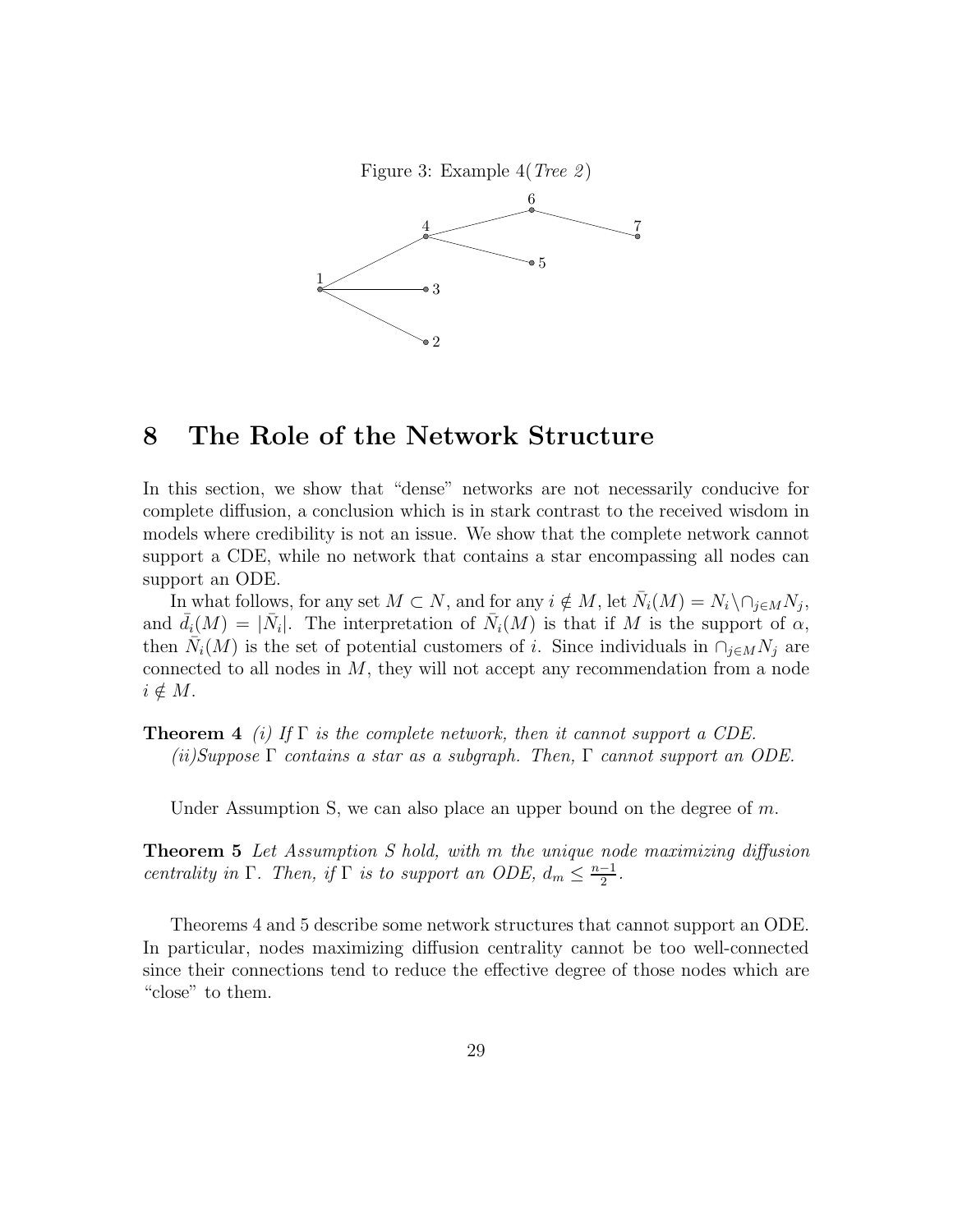## 9 Extensions

We consider some possible extensions of the basic model.

### 9.1 Negative recommendations

We have assumed that "recommendations" can only be positive. However, one needs to consider negative recommendations as well if only to consider the robustness of the model. It is easy to check that Theorems 1, 4 and 5 continue to remain valid.

It also turns out that the possibility of negative recommendations will actually simplify calculations in one respect in that the probability calculations would not now depend on the potential recipient's degree. So, the analogue of equation 1 will now be

$$
\eta_{i,i-1}^1 = \frac{p\left[\alpha_{i-1} + (1 - \sum_{j \in N_i} \alpha_j - \alpha_i)\rho\right]}{p\left[\alpha_{i-1} + (1 - \sum_{j \in N_i} \alpha_j - \alpha_i)\rho\right] + (1 - p)\beta_{i-1}}\tag{4}
$$

However, it would complicate expected payoff calculations for  $B$ , where a high degree recipient of an implant's (positive) recommendation would be more likely to have countervailing negative information than one of low degree. Such a problem would not arise for regular graphs, but the general issue is illustrated below.

So, suppose  $B$  places implants at i and j with some positive probability. Then, his expected payoff from  $i$  is

$$
E_i = \sum_{k \in \bar{N}_i} (1 - \rho)^{d_k - 1} P_k
$$

where  $P_k$  is the probability with which the offer is accepted by k. The updated belief for all  $k \in \overline{N}_i(\Gamma)$  will now be the same - it will just depend on  $\beta_i$  and not on the degrees of k.

So, since  $E_i = E_j$ , we need

$$
\sum_{k \in \bar{N}_j} (1 - \rho)^{d_k - 1} P_k = \sum_{k \in \bar{N}_i} (1 - \rho)^{d_k - 1} P_k
$$

The specification of a general sufficient condition is now more difficult because the derivation of the support of  $\beta$  is now more complicated. However, the qualitative result that a larger network is more conducive for optimal diffusion remains unchanged for the line and regular networks.

The possibility of negative recommendations may also help in sustaining optimal diffusion, particularly in dense networks where nodes have high degree. This is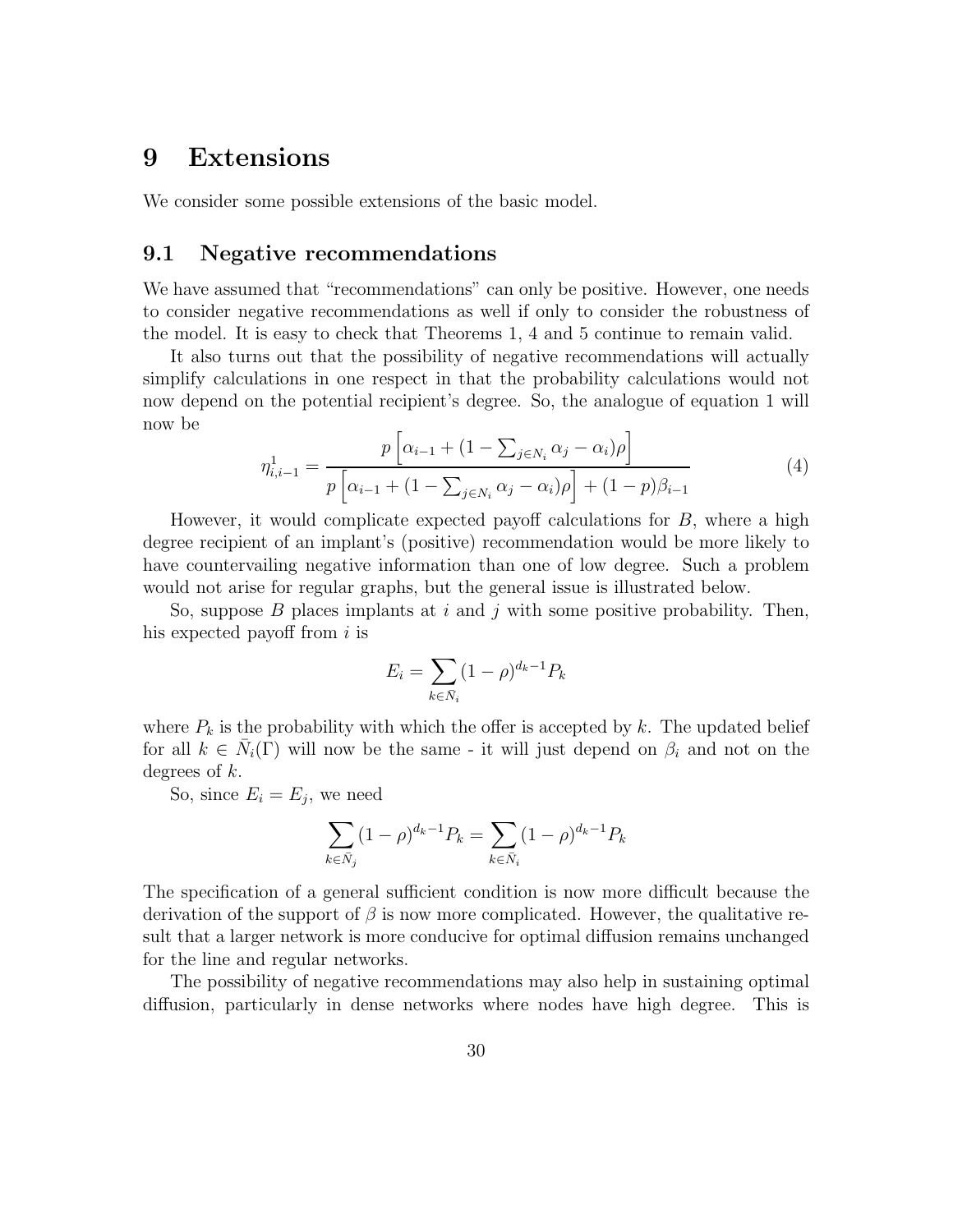because the expected payoff of the type B firm will now be lower- and it will be lower the larger are the degrees of different sites that can be recipients of implant recommendations. So, the type B firm may simply not employ implants.

### 9.2 Multiple implants

If the firm can choose multiple implants, the qualitative features of the analysis will be similar. Clearly it does not make sense for the multiple implants to have overlapping supports (for the firm's randomized strategies). This suggests that for large networks, the firm will partition the networks in such a way as to have one implant randomly located (for B) in each element of the partition. If  $\delta$  is close to 1 and an ODE exists as above, there is very little incentive for G to incur the cost of an additional implant, since this can only speed up the diffusion and the benefit from this might be low compared to the cost. Therefore, for low discounting, we would expect to have several B implants but only one G implant. This suggests that the B implants would either have to rely on a relatively high  $\rho$  for credibility or speak only at sufficiently late time periods to mimic a message transmitted along the network from a supposed good implant, which might be located some distance away.

### 9.3 The bad type's probability of producing a good product.

We have assumed so far that Firm F knows its type, where type is identified with the quality of the product that is produced. Let us redefine type as follows. The type G firm produces a good product with probability one, while type B produces a good product with small positive probability  $\epsilon$  and the bad product with probability  $1 - \epsilon$ . Suppose as before that firm F knows its type in the modified sense.<sup>22</sup>

In this case, the following cases could arise (this is not an exhaustive description):

(i) There is a unique node  $m$  maximizing diffusion centrality, which also maximizes degree centrality. In this case, an ODE will not exist. The reason is that both G and B will care about speed of diffusion, though B will care less, and therefore both will prefer to locate at  $m$  rather than at any other node. As pointed out earlier, both types locating with probability 1 at  $m$  cannot be an equilibrium.

(ii) There is a unique node m maximizing diffusion centrality but it does not maximize effective degree centrality. Now  $B$  will be better off not locating at  $m$  for  $\varepsilon$  small enough. If he locates at a site that has effective degree at least 1 more than

 $22$ Alternatively, suppose type is identified with quality of the product as before, but consumers who buy the bad quality product make a "mistake" with small probability - they make a positive recommendation with probability  $\epsilon$ .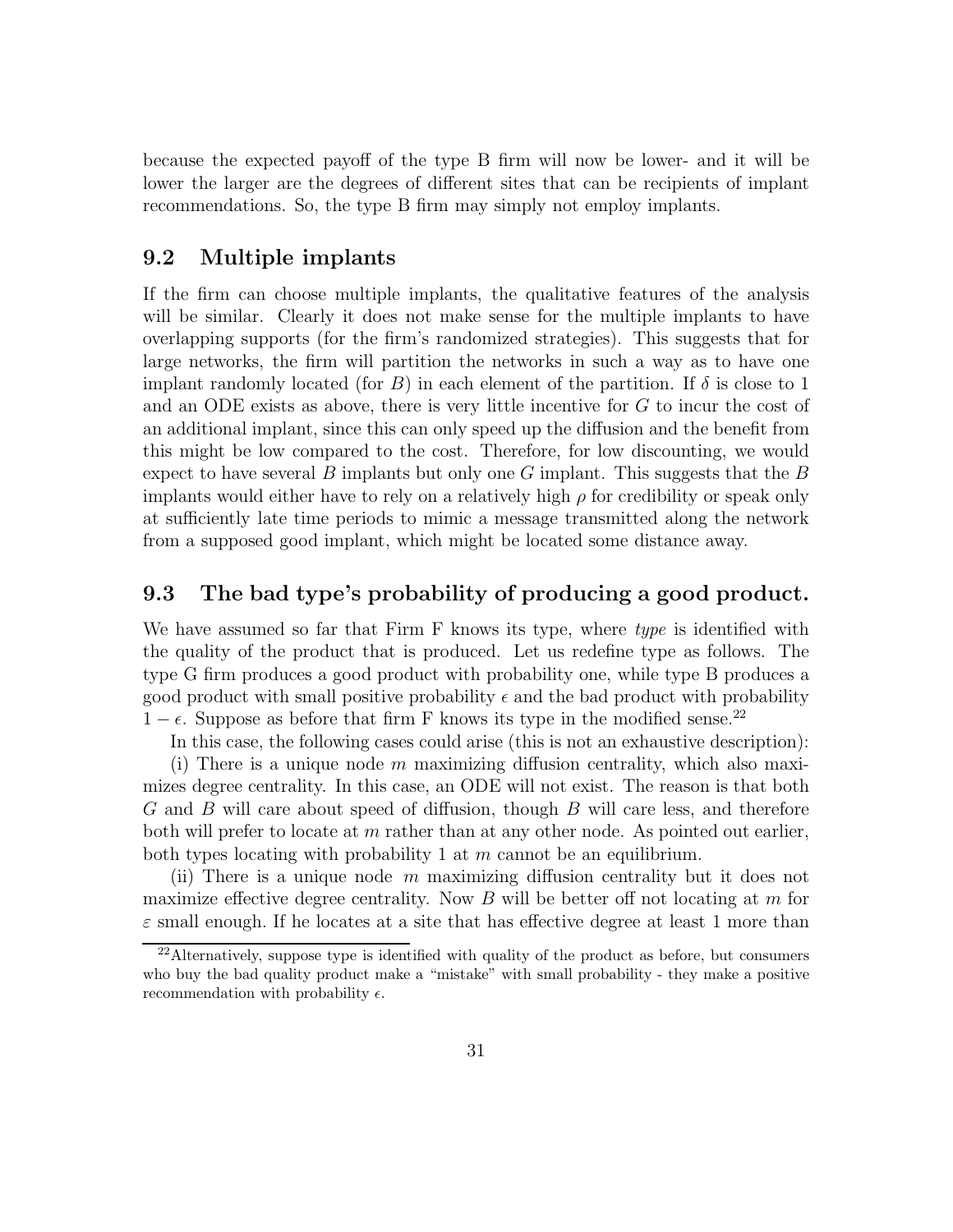m, he can get some additional payoff. If he locates at  $m$ , he loses at least 1 for sure and obtains some additional payoff depending on  $\varepsilon$  and  $\delta$ . For  $\epsilon$  small enough, this is not a best response for  $B$ . In this case, the analysis from the firm's point of view will not change from that discussed earlier in this paper. Hence, an ODE will exist under the same conditions as before.

## 10 Conclusions

In this paper, we have explored the implications for diffusion of a product or a technology to a network of rational consumers and "innovators", where the seller of the product or technology has private information about its quality. Consumers are aware that firms may "seed" the network, and also know that both "good" and "bad" quality firms may do so. As a result, agents cannot take recommendations from their social neighbors at face value - the credibility of recommendations has to be evaluated with beliefs updated using Bayes' Rule. Within this framework, we show that a priori notions about what network structure is conducive to optimal diffusion may be misleading. In particular, "small" networks and highly-connected agents may actually impede the diffusion of the good product. The requirement of credibility of learning has bite; these results would not hold in a model without rationality. Also the entire structure of the network is important in determining whether optimal diffusion is possible or not, though the nodes with the highest degree and those that maximize "diffusion centrality", a notion of centrality that takes into account whether an agent is connected to other agents who are themselves central, play special roles in the equilibrium pattern of implants and diffusion.

### References

- [1] Bala, V. and S. Goyal, (1998) "Learning from Neighbours", Review of Economic Studies, 65, 3, 595-621
- [2] Chatterjee, K. and S.Hong Xu, (2004), 'Technology Diffusion by Learning from Neighbours', Adv. in Appl. Probab., 36, 2, 355–376
- [3] Cho, I-K. and D.M. Kreps, (1987), "Signaling Games and Stable Equilibria".The Quarterly Journal of Economics,  $102(2)$ :179-221, 1987.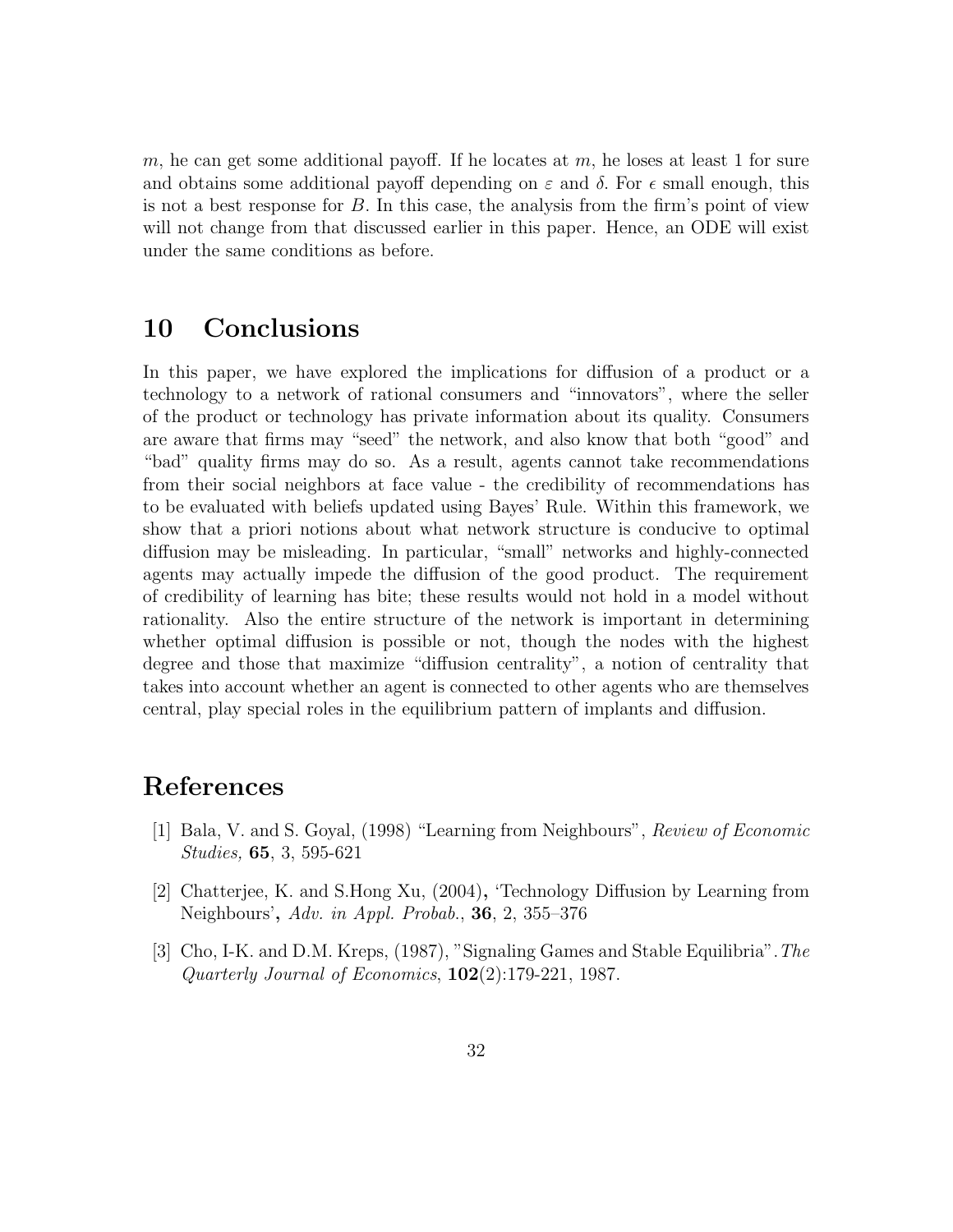- [4] Cho, I-K and J. Sobel (1990), "Strategic Stability and Uniqueness in Signaling Games", Journal of Economic Theory, 50, 381-413.
- [5] Coleman, J.S., E.Katz and H.Menzel (1966), Medical Innovation: A Diffusion Study, Indianopolis, Indiana, Bobbs-Merrill.
- [6] Conley, T.G., and C. Udry, (2010) "Learning About a New Technology: Pineapple in Ghana", American Economic Review, 100, 1, 35-69.
- [7] Draief, Moez and Laurent Massoulie (2010), Epidemics and Rumours in Complex Networks, London Mathematical Society Lecture Notes no. 369, Cambridge University Press, Cambridge, UK.
- [8] Durrett, Rick T. (2007), Random Graph Dynamics, Cambridge University Press, New York and Cambridge.
- [9] Ellison, Glenn, (1993), "Learning, Local Interaction and Coordination", Econometrica, 71, 1047-1071.
- [10] Ellison, Glenn and Drew Fudenberg(1993), "Rules of Thumb for Social Learning", Journal of Political Economy, 101, 612-644.
- [11] Ellison, Glenn and Drew Fudenberg(1995), "Word-of-mouth Communication and Social Learning", Quarterly Journal of Economics, 109, 93-125.
- [12] Foster, A.D. and M.Rosenzweig (1995), "Learning by Doing and Learning from Others: Human Capital and Technological Change in Agriculture", Journal of Political Economy, 103, 1176-1209.
- [13] Galeotti, A. and S. Goyal, (2009), "Influencing the Influencers: a Theory of Strategic Diffusion", *RAND Journal of Economics*, **40**, 3, 509-532.
- [14] Goyal, S., (2005), "Learning in Networks", in G.Demange and M.Wooders (ed) Group Formation in Economics, Cambridge, Cambridge University Press.
- [15] Goyal, S. and A. Vigier (2010), "Robust Networks", mimeo, University of Cambridge, Faculty of Economics.
- [16] Guardian newspaper, The (2013), "India farmers think big but grow micro to enrich their soil," March 13.
- [17] Jackson, M., (2008), Social and Economic Networks, Princeton University Press, Princeton, New Jersey, USA.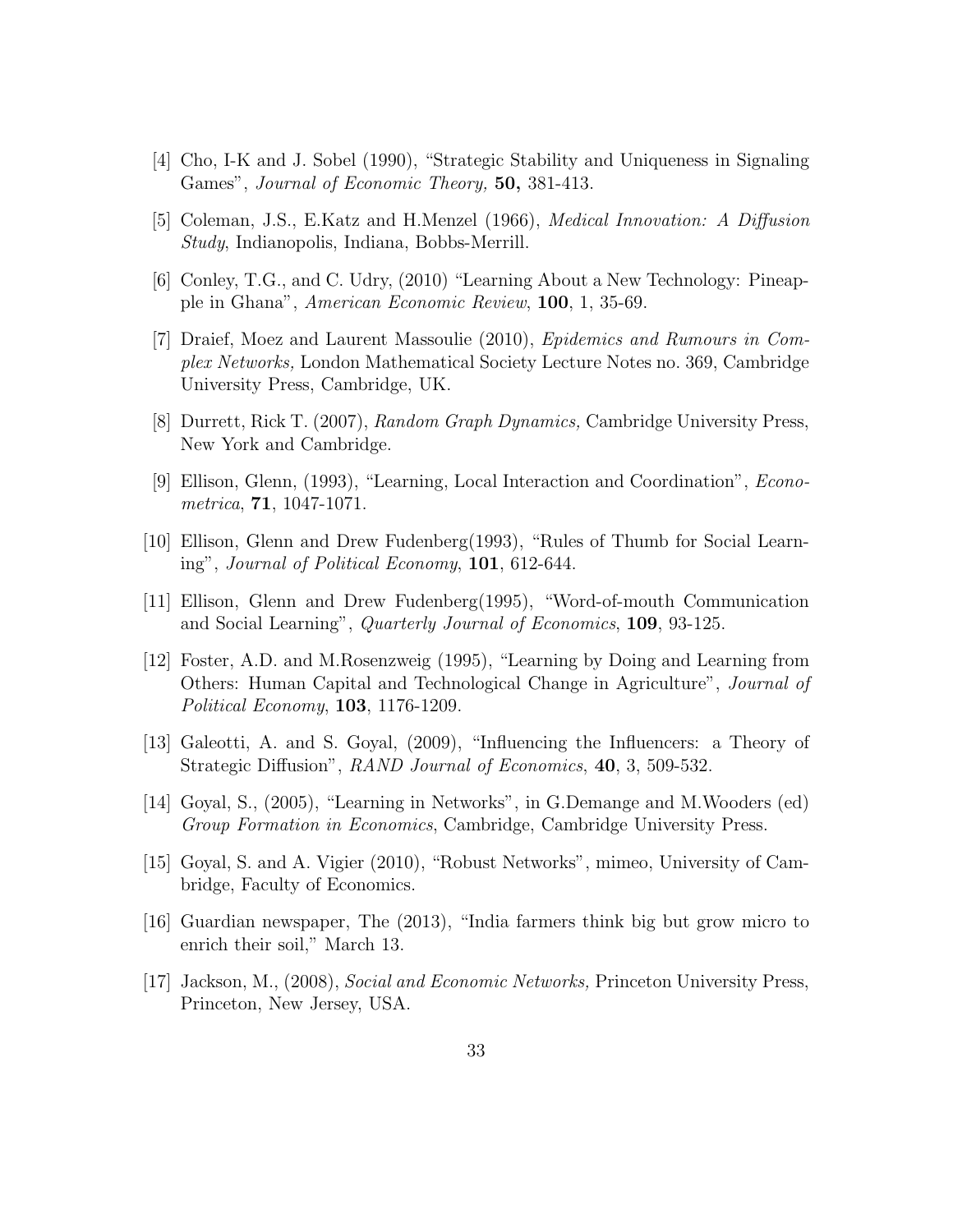- [18] Jackson, M. and L. Yaariv (2010), "Diffusion, Strategic Interaction and Social Structure", to be published in Handbook of Social Economics, edited by J.Benhabib, A.Bisin and M. Jackson.
- [19] Kempe, D., Kleinberg, J., and Tardos, E. (2003), "Maximizing the Spread of Influence in a Social Network", *Proceeding of the Ninth ACM SIGKDD Inter*national Conference on Knowledge Discovery and Data Mining.
- [20] Leskovec, J., Adamic, L.A. and Huberman B.A. (2007), "The Dynamics of Viral Marketing", ACM Transactions on the Web 1, articl 5.
- [21] Munshi, K., (2004), "Social Learning in a Heterogeneous Population: Technology Diffusion in the Indian Green Revolution," Journal of Development Economics, 73 ,1, 185-213.
- [22] Rogers, E. (2003), Diffusion of Innovations, New York: Free Press.
- [23] Richardson,M., and P.Domingos (2002)"Mining Knowledge-Sharing and Sites for Viral Marketing", Proceeding of the Eighth ACM SIGKDD International Conference on Knowledge Discovery and Data Mining.
- [24] Silverman, G (2001), The Secrets of Word-of-Mouth Marketing: How to Trigger Exponential Sales through Runaway Word of Mouth, New York, Amacom books.
- [25] Walker, Rob, (2004) "The Hidden (in Plain Sight) Persuaders", The New York Times Sunday Magazine, December 5.
- [26] Young, H. Peyton (2009), "Innovation Diffusion in Heterogeneous Populations; Contagion, Social Influence and Social Learning", American Economic Review, 99, 1899-1924.

# 11 Appendix A : Proof of Theorems

Here, we provide proofs of all the results in the text.

### Proof of Theorem 1

#### Proof.

(i) Suppose  $(\alpha, \beta)$  is a CDE. Let M be the support of  $\alpha$ .ny node i knows that if the product is good, then it should receive a recommendation in period 1 from some node in  $M$ . So, a recommendation from nodes outside  $M$  are not credible.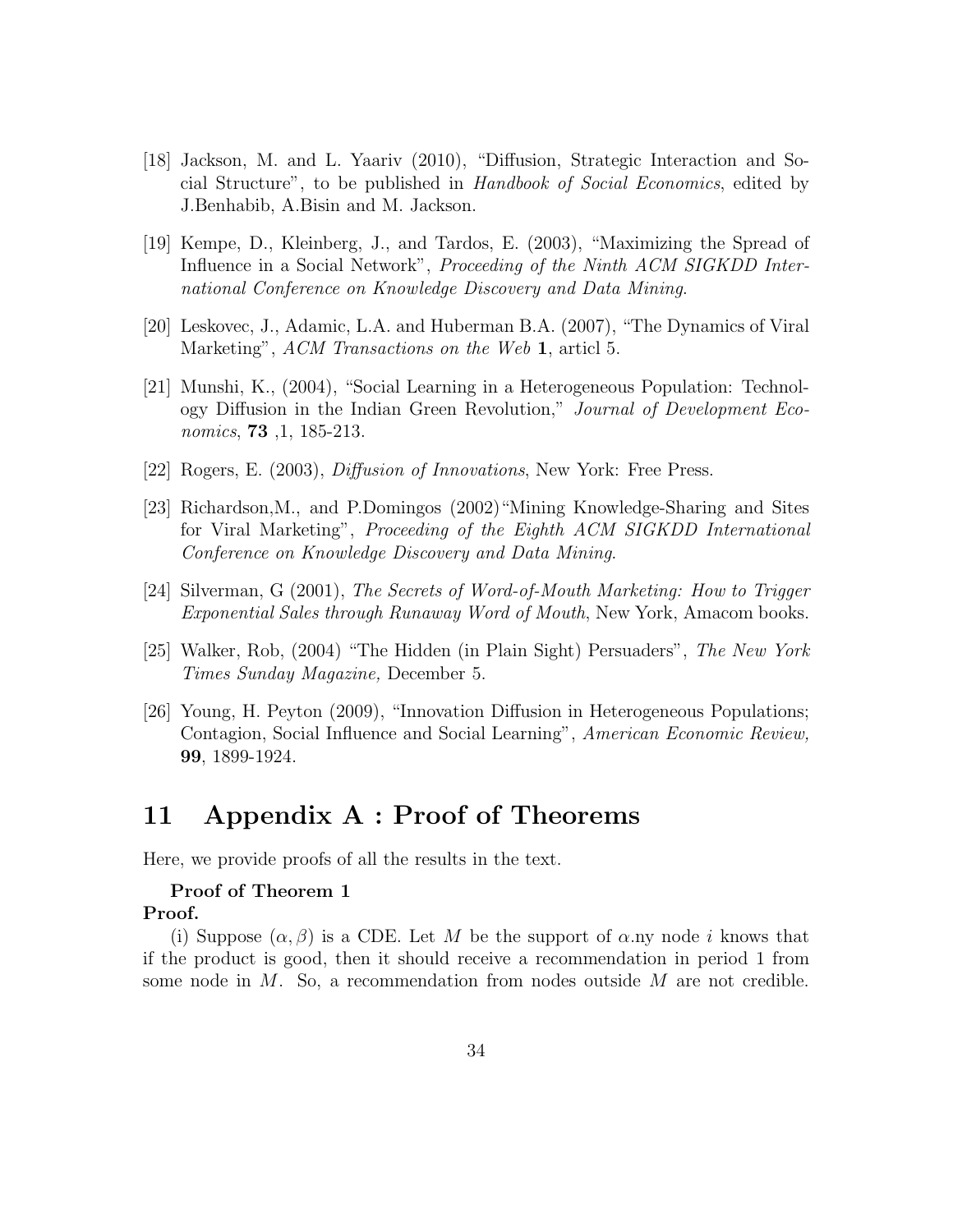Hence, the support of  $\beta$  must be a subset of M. But, then equation 1 shows that the updated probability will be less than  $\bar{p}$ . This proves (i).

(ii) Let  $M$  be the set of nodes maximizing diffusion centrality. If an ODE exists, then the support of  $\alpha$  is contained in M. For simplicity, assume it is M.

Let  $m \in M$ . If m is critical, then all of m's neighbors must accept m's recommendations. If some neighbor  $j$  does not accept  $m$ 's recommendation with probability one, then the criticality of  $m$  implies that the good product will not diffuse to some segment of the network. Suppose  $\beta_i > 0$ , where  $i \notin M$ . Then, the implant at i cannot make its recommendation in period 1 since recommendations from nodes other than those in M are not credible in period 1. So, the payoff to the implant at i is at most  $\delta d_i < d_m$ , since m maximizes effective degree. So, if the bad implant could be located at m, it would get a higher payoff. This implies that the support of  $\beta$  should be contained in M. But, then the updated probability at some  $m \in M$  would be less than  $\bar{p}$ . This shows that the type B firm does not have an equilibrium strategy that sustains optimal diffusion.  $\blacksquare$ 

#### Proof of Theorem 2

#### Proof.

(i) From our informal discussion of an ODE, it is clear that an ODE exists iff  $\alpha_m = 1$ , and

$$
\bar{\beta}_i \geq \beta_i \text{ for } i \in E_2 \tag{5}
$$

$$
\sum_{i \in E_2} \bar{\beta}_i \geq 1 \tag{6}
$$

where  $E_2$  is the set of nodes which have effective degree two, and  $\bar{\beta}_i$  is the upper bound on  $\beta_i$ . It follows that  $n \geq 9$  since otherwise  $E_2 = \emptyset$  when  $\alpha_m = 1$  at the median m.

Using equation 1, these are given by

$$
\bar{\beta}_m = \frac{p(1-\bar{p})(1-\rho)}{\bar{p}(1-p)}, \text{and for } i \neq m, \bar{\beta}_i = \frac{\rho(1-\rho)p}{1-p} \left[ \frac{(1-\bar{p})}{\bar{p}} \right]
$$

Let  $n<sup>1</sup>$  be the *smallest* value of n such that

$$
\frac{1-\bar{\beta}_m}{n-7} \le \frac{\rho(1-\rho)p}{1-p} \left[ \frac{(1-\bar{p})}{\bar{p}} \right] \tag{7}
$$

So, there is no probability distribution  $\beta$  satisfying equations ??, 5 iff  $n < n^1$ . This follows because the best the B-type implant can do to economize on the number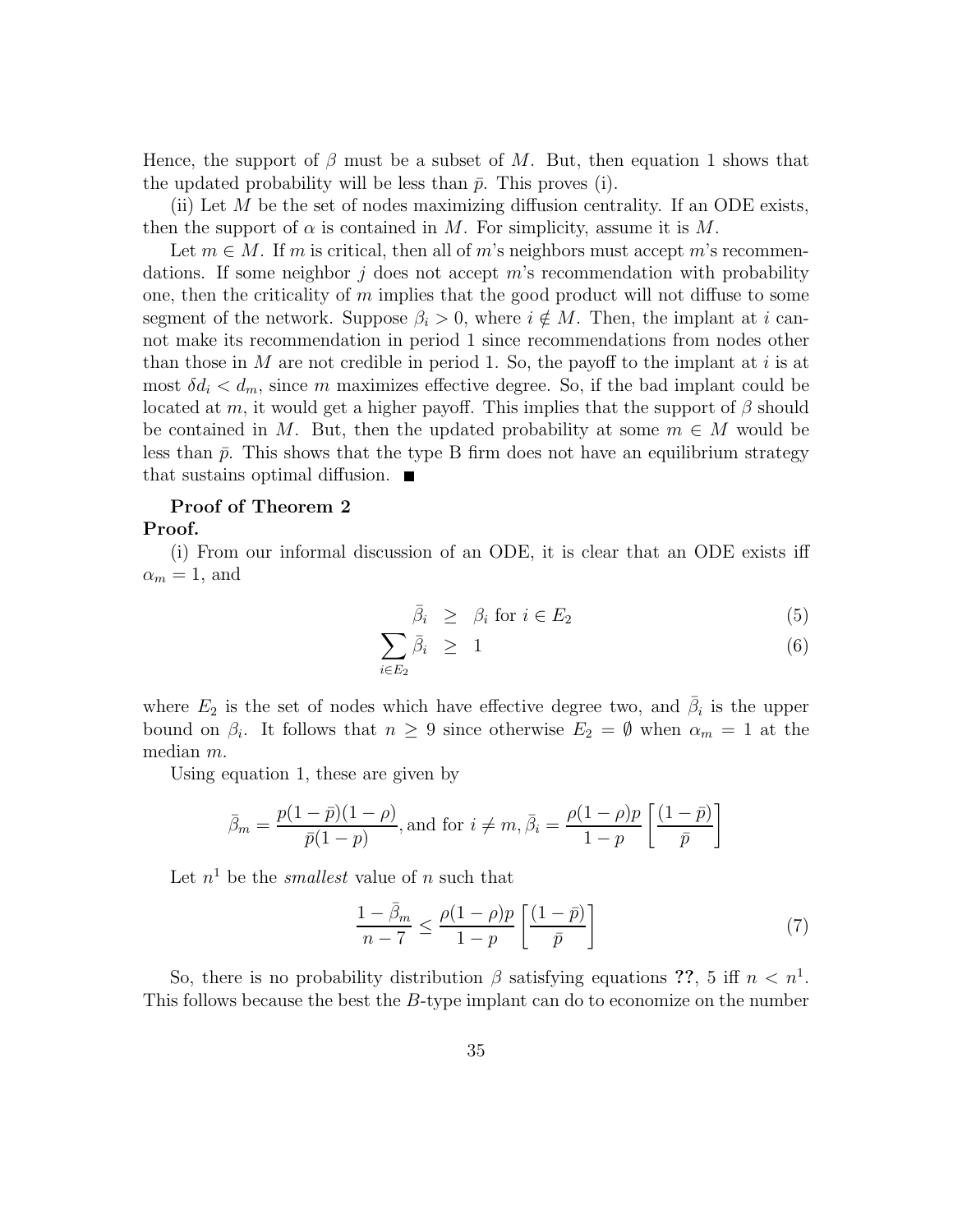of nodes in the support of  $\beta$  is to assign  $\bar{\beta}_m$  to m and equal weight to all other nodes in  $E_2$ .

This shows why there is no ODE if  $n < n<sup>1</sup>$ .

Now, suppose  $n \geq n^1$ . Then, the following is an ODE.

$$
(i) \ \alpha_m = 1.
$$

(ii 
$$
\beta_m = \overline{\beta}_m \equiv \frac{p(1-\overline{p})(1-\rho)}{\overline{p}(1-p)}
$$

(iii) 
$$
\beta_i = \frac{1-\beta_m}{n-7} \leq \frac{\rho(1-\rho)p}{1-p} \left[ \frac{(1-\bar{p})}{\bar{p}} \right]
$$
 for all  $i \in E_2 \setminus \{m\}$ .

(iii) 
$$
\beta_i = 0
$$
 for all  $i \notin E_2$ .

Moreover, the implant (irrespective of type) "speaks" in period 1.

To complete the description of the equilibrium, we define the responses of all nodes.

First, all nodes accept recommendations received in period 1 with probability one.

In subsequent periods  $t > 1$ , a site  $i < m$  accepts a recommendation from  $i + 1$ with probability one if the equilibrium response of  $i+1$  was to accept the recommendation from  $i + 2$  in period  $t - 1$ . Similarly, a site  $i > m$  accepts a recommendation from  $i-1$  if the equilibrium response of  $i-1$  was to accept the recommendation from  $i-2$  in period  $t-1$ .

Clearly, the Good product diffuses throughout the network, while the Bad product is bought by all innovators and the immediate neighbors of the B-type implant.

In order to see that these constitute a PBE, notice that after node i receives a recommendation from neighbor j in period t,  $\eta_{i,j}^t \geq \bar{p}$ . Hence, the response decision (of buying) of  $i$  is optimal.

The G-type implant does not want to deviate from  $\alpha_m = 1$ . This follows by noting that type G cannot be indifferent between  $m$  and any other site. At  $m$ , the implant will obtain an expected payoff of  $\delta.2 + \delta^2.2 + \dots$  for  $m-1$  terms. At  $m-k$ , say, the payoff will be  $\delta.2 + \delta^2.2 + \ldots + \delta^2$  for  $m - k - 1$  terms and  $\delta^{m-k} . 1 + \ldots$  for an additional 2k terms, thus taking  $m + k - 1$  periods to diffuse completely rather than  $m-1$  periods, if the good implant locates at  $m^{23}$ . Thus the speed of diffusion is higher by locating at  $m$ , since there are two new buyers in each period for every period the diffusion continues, whilst at  $m - k$ , there is only one buyer for every period after  $k-1$ .

<sup>&</sup>lt;sup>23</sup>This calculation does not take  $\rho$  into account, but it is obvious this wouldn't change the ranking because sites are independently innovators or non-innovators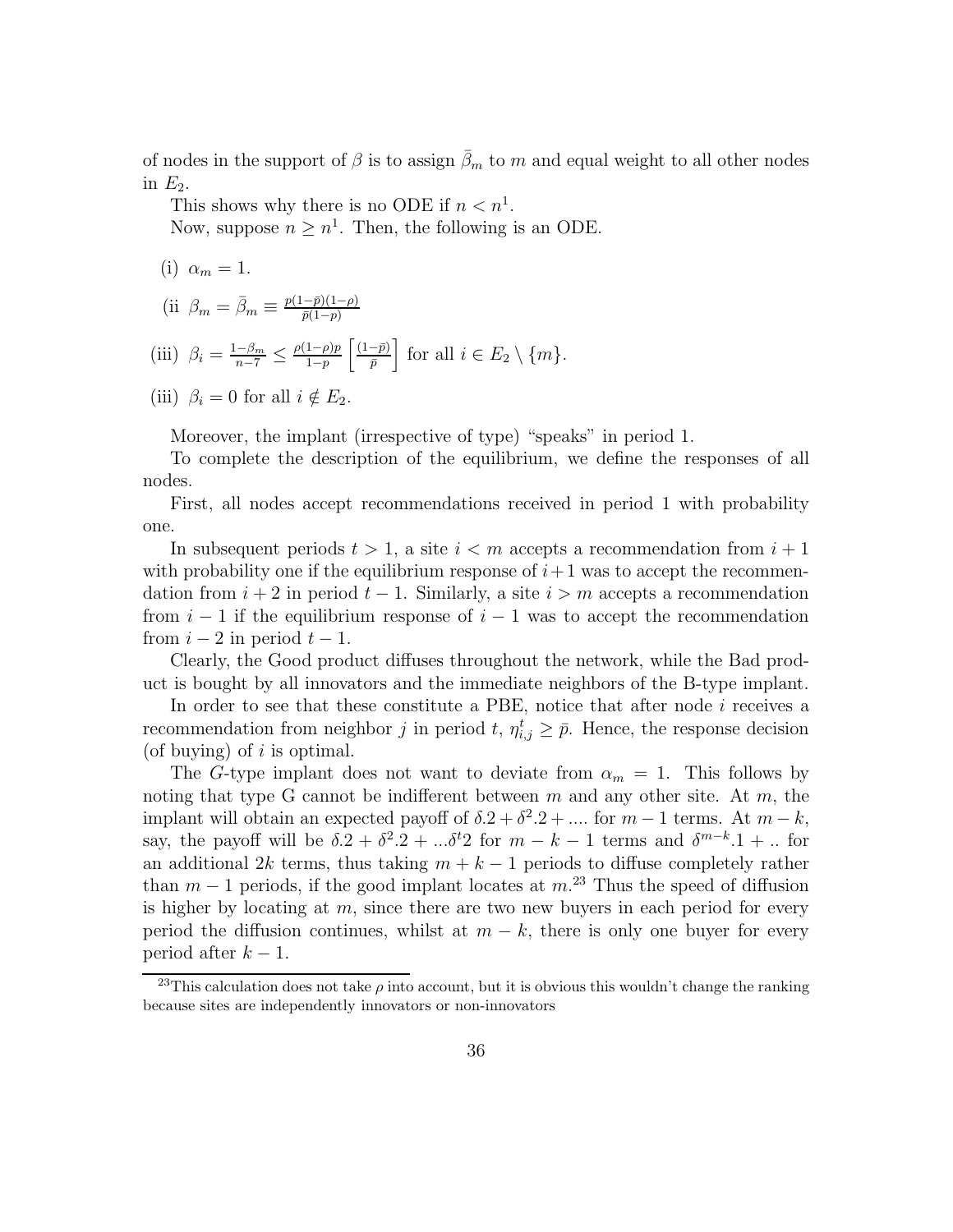The B-type implant has no incentive to deviate because at each node where  $\beta_i > 0$ , node *i*'s recommendation is accepted by both neighbors of *i*. Since the Btype good will be recommended only by the implant, this is the best that the B-type can do.

Finally, we need to check whether the response decisions are optimal. Note that since  $\beta_i \leq \bar{\beta}_i$  at all nodes,  $\eta_{j,i}^1 \geq \bar{p}$  for both neighbors j of i. Hence, it is optimal for each  $j$  to accept any recommendation received in period 1. Since any recommendation received in period  $t > 1$  must be coming from a node who has tried the product in period  $t-1$  and found it to be good, acceptance of recommendations received in period  $t > 1$  is also optimal.

In this equilibrium, a message from  $m$  in period 2 would be an event of probability 0. To check that neither type wants to deviate, we have to consider out-of-equilibrium beliefs, but all beliefs about the type sustain this equilibrium. The  $m$  implant's recommendation is accepted with probability 1 in the first period, so discounting makes it sub-optimal to wait, no matter what the belief.

This completes the proof of (i).

(ii) Suppose D1 is satisfied and there is a PBE  $(\alpha, \beta)$  which is not an ODE.

Case 1: Suppose first that the PBE is a CDE.

Of course,  $\alpha_m = 0$ . For if  $\alpha_m > 0$ , then the CDE would in fact be an ODE, contradicting our assumption. In fact,  $\alpha_i = 0$  for any interior node i. For suppose  $\alpha_i > 0$  where  $i \neq 1, n$ . Since this is a CDE by assumption, both of i's neighbours accept i's recommendation. So, the B-implant must also get two acceptances otherwise the B-implant would deviate to i. If  $\beta_m > 0$ , then the G- implant would deviate to m. This follows because  $m + 1$  and  $m - 1$  accept the recommendation coming from m. Then, in period 2,  $m-1$ 's and  $m+1$ 's recommendations must be accepted by their neighbours. Continuing this chain of argument, the G-implant improves payoff by achieving complete diffusion in the fastest possible time- this justifies the deviation by the G implant.

Hence,  $\beta_m = 0$ . Now, suppose the G-implant deviates to m. When m makes a recommendation, either both  $m-1$  and  $m+1$  believe that m is an innovator, and accept the recommendation. Alternatively, one of them, say  $m-1$  concludes that this is an out-of equilibrium move by an implant. This happens if  $\alpha_{m-1} = 1$  or  $\alpha_{m-2} = 1$ . But, since the B-implant already gets two acceptances, it has no strict incentive to deviate to  $m$  even if both neighbors accept  $m's$  recommendation (and an incentive not to deviate if this is not the case). On the other hand, the G-implant by getting its recommendation accepted would achieve complete diffusion in the fastest possible time, and so would strictly prefer to deviate if  $m's$  recommendation was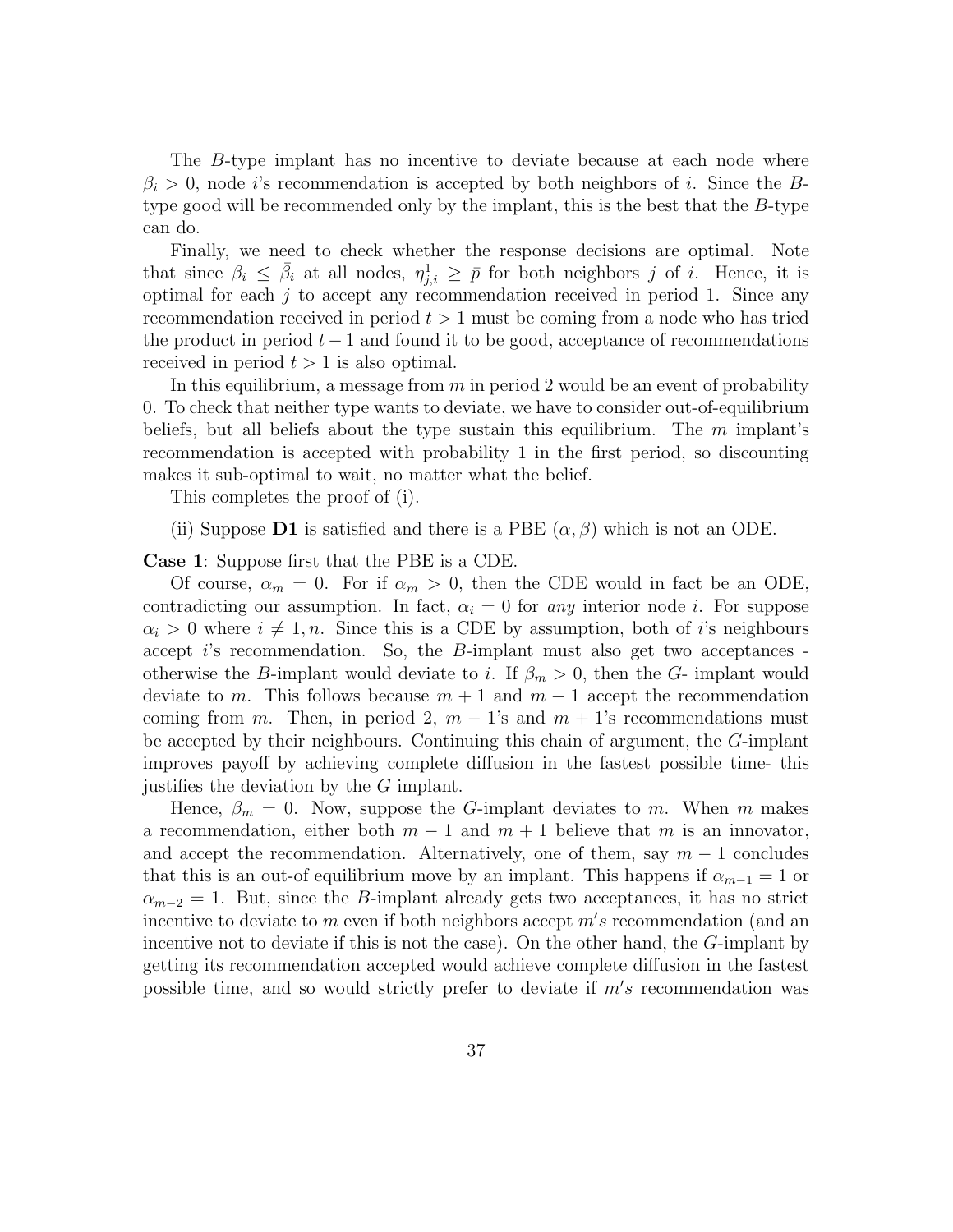accepted with probability 1. That is, the deviation from equilibrium is more likely to have come from the G-implant. So, applying  $\mathbf{D1}, m-1$  must conclude that either m is an innovator or the G-implant has deviated to m. In either case,  $m-1$  accepts the recommendation and then recommends the good in the next period, if he finds it good. Continuing this argument, there must be complete diffusion from  $m$  once the G implant deviates. This again justifies the deviation.

So, the support of  $\alpha$  is restricted to 1, n.

*Claim 1* If  $i \in E_2$ , then  $\beta_i > 0$ .

Suppose the claim is not true. Then, any recommendation from  $i$  must be coming from an innovator.<sup>24</sup> Take any  $j \neq i$  such that  $\beta_j > 0$ . Then, both  $j - 1$  and  $j + 1$ accept  $j$ 's recommendation with probability one - otherwise the B-type would shift his implant to  $i$  where he gets two acceptances. This also implies that the B-type implant makes a recommendation with probability one in period 1 itself since postponing a recommendation to period 2 does strictly worse given  $\delta < 1$ .

Hence, any recommendation in period 2 signals that the product is good. But, then the G-type will deviate to i since node is recommendations will be accepted by  $i-1, i+1$  in period 1,  $i+1$  and  $i-1$ 's recommendations will be accepted in period 2, and so on. This will be a profitable deviation since complete diffusion from an interior node is faster than complete diffusion from an extreme node.

Hence, this establishes the claim.

*Claim 2* : If  $i \in E_2$  is an interior node, then recommendations from i are accepted with probability  $\gamma$  such that  $0 < \gamma < 1$ .

We know from Claim 1 that  $\beta_i > 0$ . So,  $\gamma > 0$ . Suppose  $\gamma = 1$ . Then, the B-implant does not make a recommendation in period 2. From what we have said in the proof of claim 1, this will imply that the G-type has a profitable deviation. Hence,  $\gamma < 1$ .

So, every node  $i \in E_2$  is in the support of  $\beta$  and a recommendation from i is accepted with probability less than one. The latter means that the updated probability is exactly  $\bar{p}$ . From equation 1, this implies that  $\beta_i = b > 0$  for some b. But, for some  $i \in E_2$ ,  $\beta_i \leq 1/k$  where  $k = |E_2|$ . Since  $k \geq n-6$ , there is n' such that  $\beta_i < b$ for all  $n \geq n'$ . But, then  $\eta_{j,i}^1 > \bar{p}$  where j is a neighbor of i. So, both neighbors of i accept i's recommendation with probability one. This contradiction establishes the proof of (ii) in Case 1.

Case 2: Suppose the PBE is not a CDE.

Again, it must be the case that the recommendation of the B-implant is not accepted with probability one by the 2 neighbors. From arguments in Claims 1 and

<sup>&</sup>lt;sup>24</sup>Note that out-of-equilibrium beliefs are not involved when  $i \in E_2$ .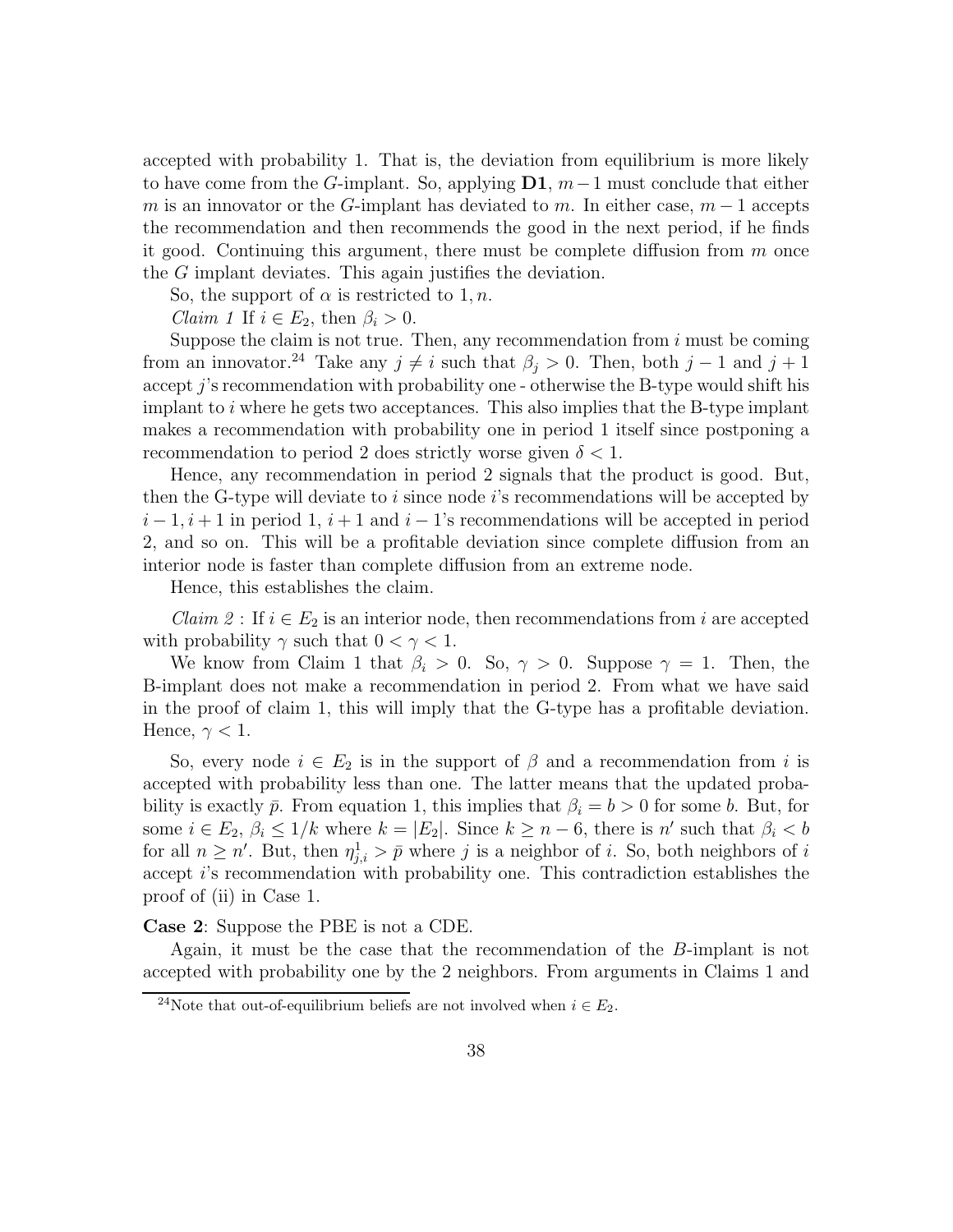2 in Case 1, it follows that for large enough  $n$ , this is not possible.

This concludes the proof.  $\blacksquare$ 

### Proof of Theorem 3

**Proof.** Suppose equation 3 is satisfied. Let  $\alpha_m = 1$  be the strategy employed by the good type, and choose  $\beta$  such that

$$
\beta_i \leq \bar{\beta}_i \text{ for all } i \in S_1
$$

and

$$
\beta_i = 0 \text{ if } i \notin S_1
$$

The response strategies are straightforward. All sites accept all recommendations in all periods.

It is easy to check that these strategies constitute a PBE. Clearly, the type G firm has no incentive to deviate since her implant is at the site maximizing diffusion centrality and recommendations are accepted with probability one. Similarly, the type B firm has no incentive to deviate since she obtains a payoff of  $\bar{d}_1-c$ , conditional on no innovators in  $\bar{N}_1$ . Clearly, no other site can yield a higher payoff. The response decisions are optimal because (i) any recommendation coming from a site not in the union of the supports of  $\alpha$  and  $\beta$  must be coming from an innovator, and (ii) the updated belief of any i after receiving a recommendation from a potential implant is at least as large as the threshold value  $\bar{p}$ .

Consider now the necessity of this condition. First, the type G firm must be choosing an  $\alpha_m = 1$  in any ODE. Since m is critical in Γ, all neighbors of m must accept a recommendation from m with probability one in an ODE. So, the type  $B$ firm by placing her implant at m can obtain a payoff of  $|S_1| - c$ . Hence, in equilibrium, the support of  $\beta$  must be contained in  $S_1$ . Moreover, if  $\beta_i > 0$ , every member of  $\bar{N}_i(\Gamma)$  has to accept the recommendation of i. Hence, the maximum probability weight that the type B firm can put on i cannot exceed  $\bar{\beta}_i$ . This is not possible if equation 3 does not hold.

#### Proof of Theorem 4

**Proof.** (i) The proof is almost identical to that of part (i) of theorem 1. Let  $\Gamma$  be the complete network, and  $(\alpha, \beta)$  be any PBE. If M is the support of  $\alpha$ , then any i will only accept a recommendation from some  $j \in M$ . This means the support of  $\beta$ must also be in  $M$ . But, this will mean that the updated probability of any node in the support of  $\beta$  is less than  $\bar{p}$ . This shows that there cannot be complete diffusion.

(ii) Let  $M = \{i \in N | d_i(\Gamma) = n - 1\}$ . If  $\Gamma$  contains a star, this set is non-empty. Then, all members of M maximize diffusion centrality. If an ODE exists, the support of  $\alpha$  is some  $M' \subseteq M$ . Take any site  $i \notin M'$ . Then,  $\overline{d}_i(M') = 0$  since any site  $j \neq i$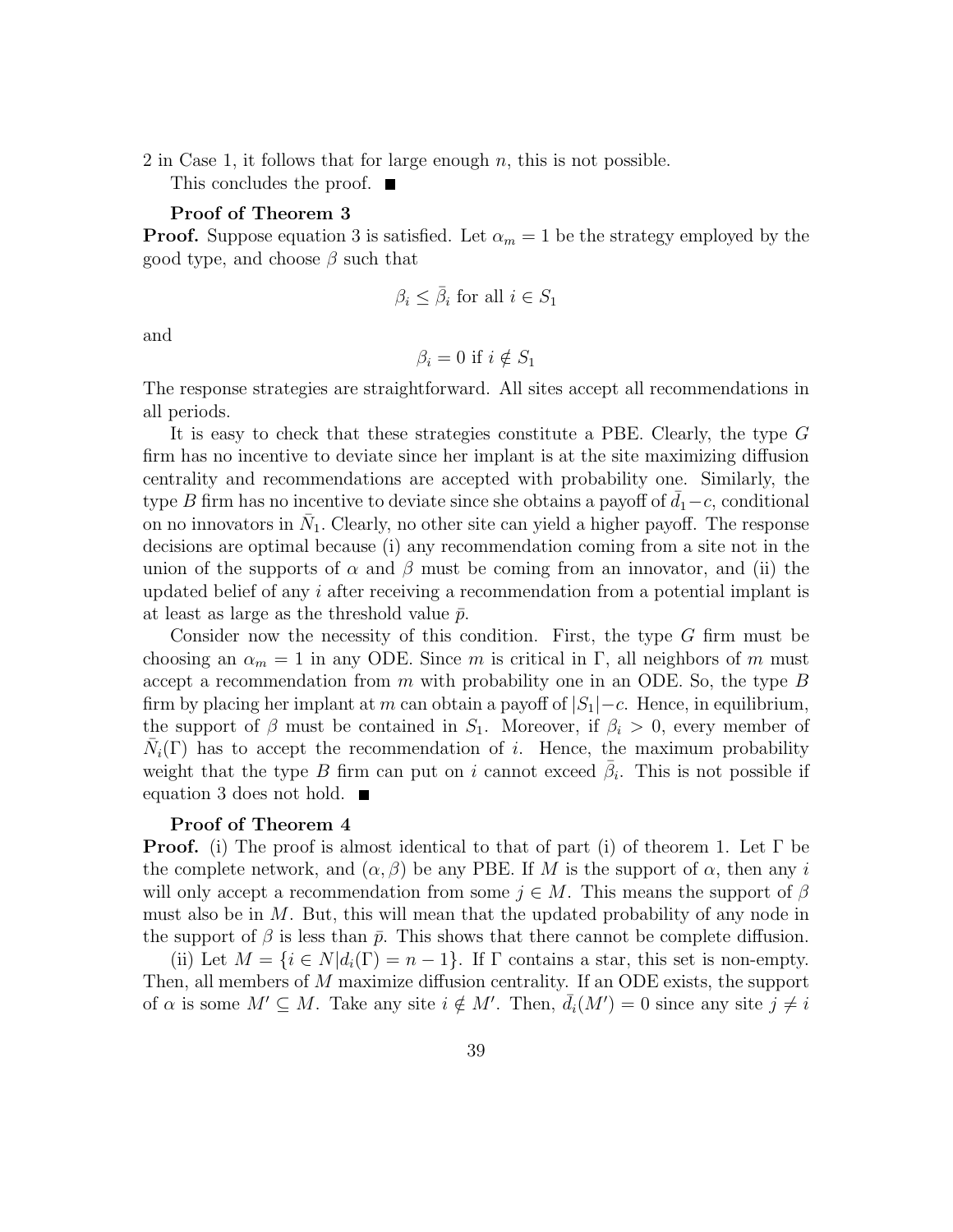is connected to all nodes in  $M'$ . So, the support of  $\beta$  is also  $M'$ . Then, it follows from equation 1 that

$$
\eta_{j,i}^1 \leq p < \bar{p}
$$

So, no neighbor of the bad implant at  $i$  buys the product after receiving a recommendation from i. Since the bad type is indifferent between all sites in the support of  $\beta$ , no site in the support of  $\beta$  can get her recommendation accepted. This implies that only the good type employs an implant. However, this cannot be an equilibrium since the bad type would then deviate and place an implant at some site in  $M'$ .

#### Proof of Theorem 5

**Proof.** Let  $\Gamma$  support an ODE, and let  $d_m = k$ . Then, for all  $i \neq m$ ,  $\bar{d}_i \leq n - k - 1$ . Suppose  $d_m > d_i$  for all  $i \neq m$ . Then the bad type would prefer to put her implant at  $m$  since recommendations from  $m$  are accepted with probability one. But, if  $\beta_m = 1$ , then  $\eta_{m,j}^1 < p \leq \bar{p}$  and this is not consistent with m's recommendations being accepted. Hence,  $d_m = k \le \bar{d}_i \le n - k - 1$  for some  $i \neq m$ . This implies  $d_m \leq \frac{n-1}{2}$  $\frac{-1}{2}$ .

# 12 Appendix B: Example on diffusion and decay centrality

In this appendix, we illustrate the difference between diffusion and decay centrality for two networks with two hubs. The second network is obtained from the first by deleting a node. The maximization for different values of  $\rho$  is done numerically, by generating different configurations of innovators for each value of  $\rho$  and comparing the average performance (across configurations) of each node in the network in achieving complete diffusion.

Prior to presenting the numerical calculation for these two networks, we illustrate the nature of the concept of diffusion centrality by considering the following example. Suppose we have a line of four nodes, labelled 1, 2, 3 and 4. We set  $\rho = .2$  (recall this is the probability that any given node is an innovator) and consider the "diffusion centrality" measures for nodes 1 and 3. (That is we assume an implant is placed at 1 or 3 and calculate the appropriately discounted time for the innovation to diffuse in the whole network.) Thus, if there is one innovator placed at node 4, an event that has probability  $(0.2)(0.8)^3$  of happening, if the implant is placed at node 1 then nodes 1 and 4 will know of the product immediately and 2 and 3 the following period, giving a total discounted time to diffuse of  $2+2\delta$ . Denoting by '0' the absence of an innovator and by '1', the presence of one, we can construct the following table: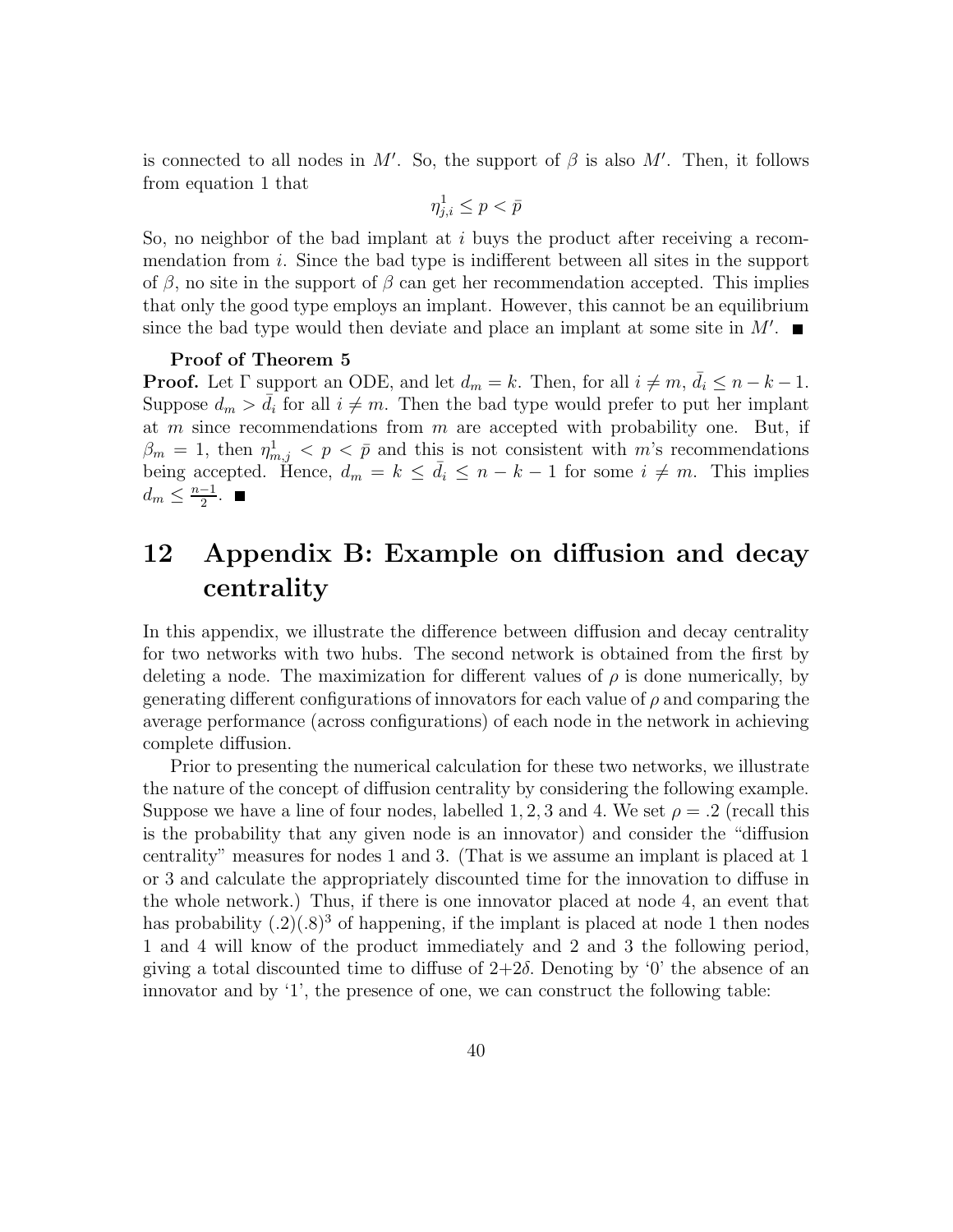| Configuration | Prob           | $\mathbf{1}$                 | 3                    |
|---------------|----------------|------------------------------|----------------------|
| 0000          | $(.8)^4$       | $1+\delta+\delta^2+\delta^3$ | $1+2\delta+\delta^2$ |
| 0001          | $(.2)(.8)^3$   | $2 + 2\delta$                | $2+\delta+\delta^2$  |
| 0010          | $(.2)(.8)^3$   | $2+2\delta$                  | $1+2\delta+\delta^2$ |
| 0100          | $(.2)(.8)^3$   | $2+\delta+\delta^2$          | $2 + 2\delta$        |
| 1000          | $(.2)(.8)^3$   | $1+\delta+\delta^2+\delta^3$ | $2 + 2\delta$        |
| 0011          | $(.2)^2(.8)^2$ | $3+\delta$                   | $2+\delta+\delta^2$  |
| 0101          | $(.2)^2(.8)^2$ | $3+\delta$                   | $3+\delta$           |
| 1001          | $(.2)^2(.8)^2$ | $2+2\delta$                  | $3+\delta$           |
| 0110          | $(.2)^2(.8)^2$ | $3+\delta$                   | $2 + 2\delta$        |
| 1100          | $(.2)^2(.8)^2$ | $2+\delta+\delta^2$          | $3+\delta$           |
| 1010          | $(.2)^2(.8)^2$ | $2+2\delta$                  | $2 + 2\delta$        |
| Configuration | Prob           | $\mathbf{1}$                 | 3                    |
| 1110          | $(.2)^3(.8)$   | $3+\delta$                   | $3+\delta$           |
| 1101          | $(.2)^3(.8)$   | $3+\delta$                   | $\overline{4}$       |
| 1011          | $(.2)^3(.8)$   | $3+\delta$                   | $3+\delta$           |
| 0111          | $(.2)^3(.8)$   | $\overline{4}$               | $3+\delta$           |
| 1111          | $(.2)^3(.8)$   | $\overline{4}$               | $\overline{4}$       |

The diffusion centrality of node 1 can be found by multiplying the numbers in columns 2 and 3 and adding for all rows and likewise, columns 2 and 4 for the centrality measure of node 3.

The difference in the centrality measures for 3 and 1 can be calculated to be

$$
(0.8)^{4}(\delta - \delta^{2}) + (0.2)(0.8)^{3}(2\delta - \delta^{2} - \delta^{3})
$$
\n(1)

$$
> 0. \t\t(2)
$$

Thus node 3 is more central than node 1, which is not a surprising result.

A numerical example is described in the following pages. Here two networks are chosen, both more complicated than the line. The node in question (whose centrality is being measured) is chosen. Configurations of 0s and 1s are generated according to the value of  $\rho$ , .2 above, and the time to complete diffusion with discounting measured for the given node. This is repeated a large number of times to give the average value of the centrality. The procedure is repeated for more values of  $\rho$ .

Results are as follows.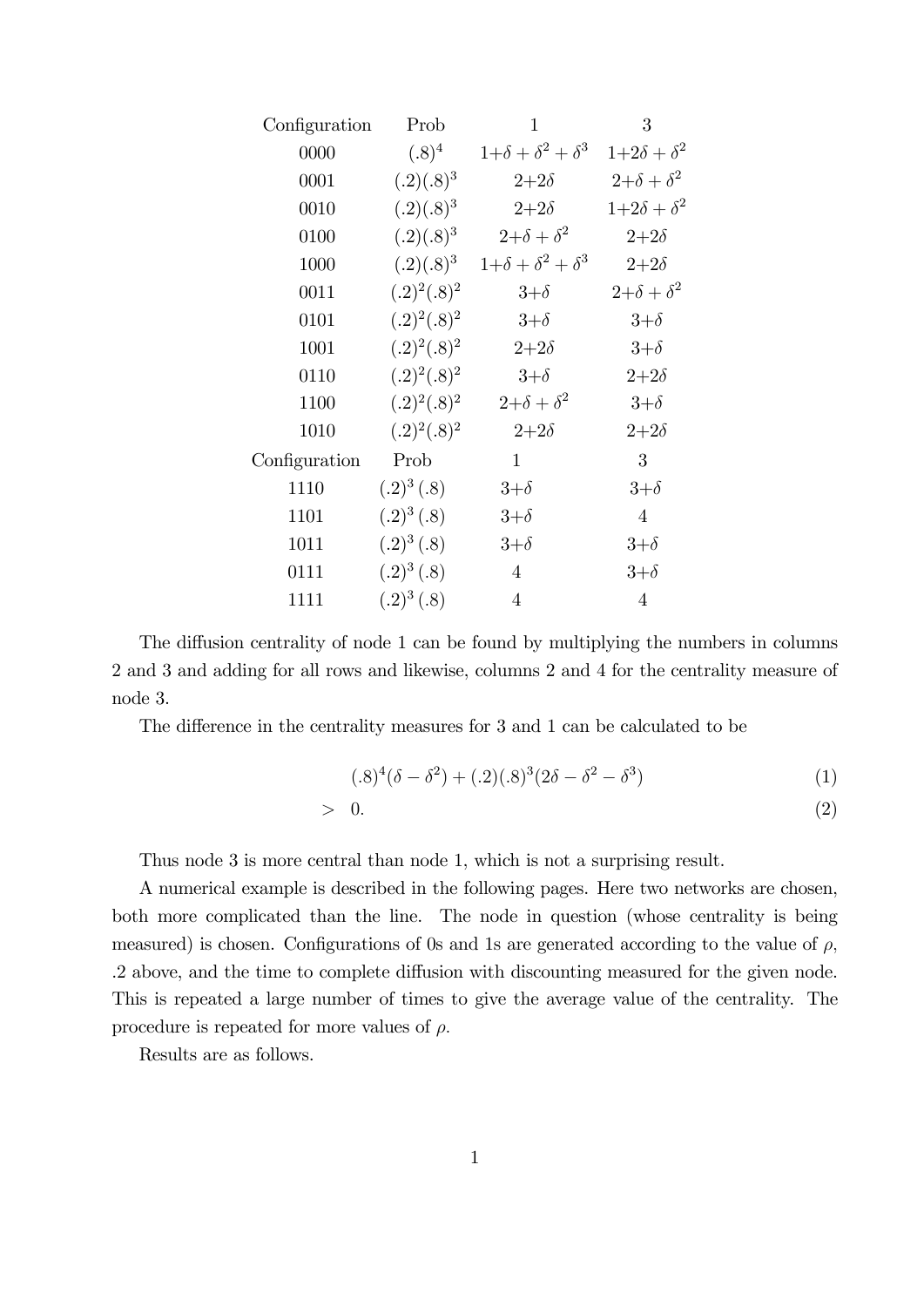| Source node    | Decay Centrality |         | <b>Diffusion Centrality</b> |                                         |      |      |      |
|----------------|------------------|---------|-----------------------------|-----------------------------------------|------|------|------|
|                |                  | $rho=0$ |                             | rho=0.1 rho=0.3 rho=0.5 rho=0.7 rho=0.9 |      |      |      |
|                | 5.58             | 5.58    | 6.43                        | 7.30                                    | 7.66 | 7.82 | 7.96 |
| 2              | 5.58             | 5.58    | 6.43                        | 7.30                                    | 7.66 | 7.82 | 7.96 |
| 3              | 5.58             | 5.58    | 6.43                        | 7.30                                    | 7.66 | 7.82 | 7.96 |
| $\overline{4}$ | 5.58             | 5.58    | 6.43                        | 7.30                                    | 7.66 | 7.82 | 7.96 |
| 5              | 6.18             | 6.18    | 6.85                        | 7.47                                    | 7.72 | 7.84 | 7.96 |
| 6              | 6.08             | 6.08    | 6.78                        | 7.41                                    | 7.68 | 7.82 | 7.96 |
| 7              | 5.89             | 5.89    | 6.82                        | 7.65                                    | 7.92 | 7.99 | 8.00 |
| 8              | 4.87             | 4.87    | 6.06                        | 7.20                                    | 7.64 | 7.82 | 7.96 |
| 9              | 4.87             | 4.87    | 6.06                        | 7.19                                    | 7.64 | 7.82 | 7.96 |
| 10             | 4.87             | 4.87    | 6.05                        | 7.20                                    | 7.64 | 7.82 | 7.96 |

# **Setting: delta=0.8. Simulation for 3000 times**